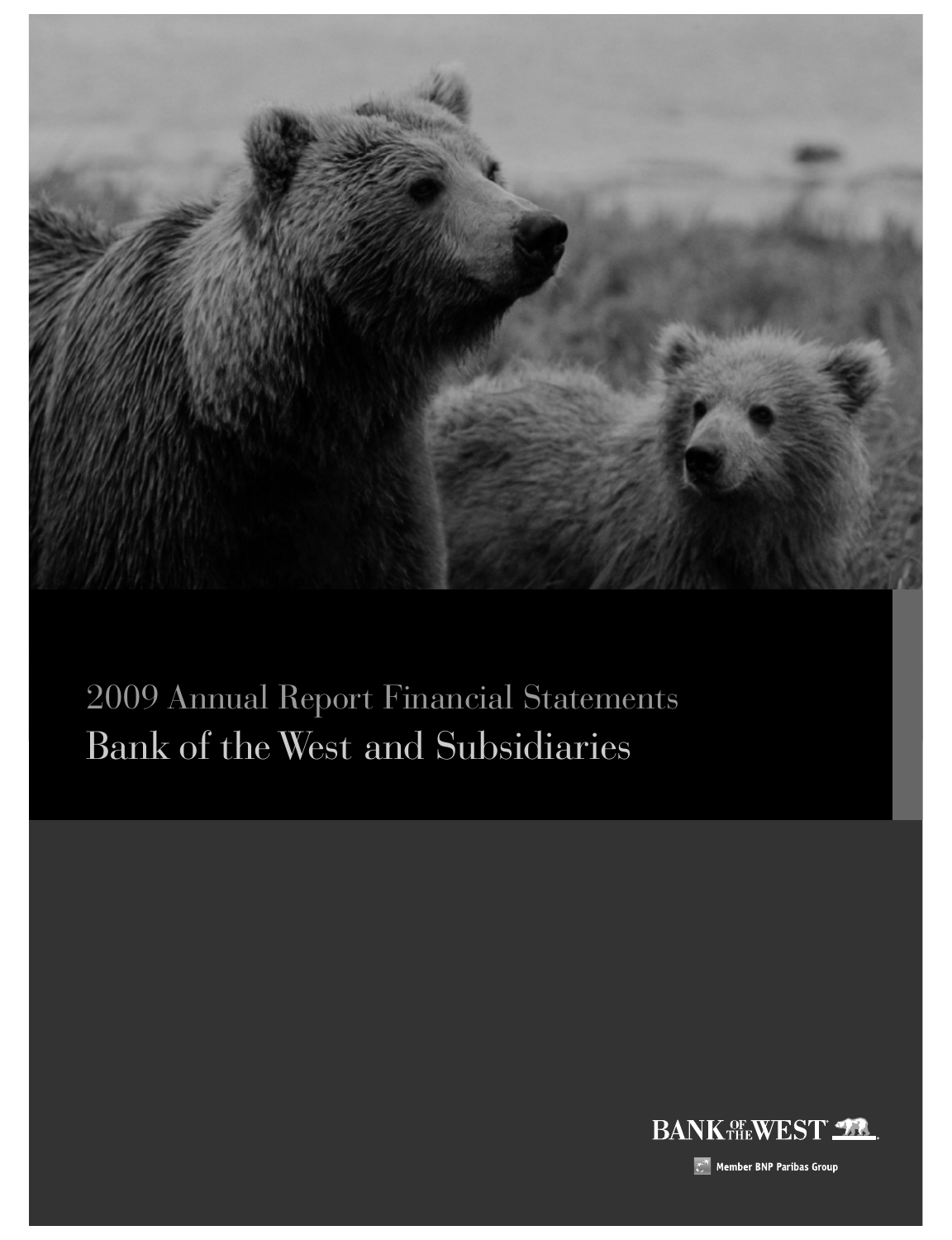## **REPORT OF INDEPENDENT AUDITORS**

To the Board of Directors and Stockholders of Bank of the West and its subsidiaries:

In our opinion, the accompanying consolidated balance sheets and the related consolidated statements of income, consolidated statements of changes in equity and comprehensive income and consolidated statements of cash flows present fairly, in all material respects, the financial position of Bank of the West and its subsidiaries ("the Bank") at December 31, 2009 and December 31, 2008, and the results of their operations and their cash flows for the years then ended in conformity with accounting principles generally accepted in the United States of America. These financial statements are the responsibility of the Bank's management. Our responsibility is to express an opinion on these financial statements based on our audits. We conducted our audits of these statements in accordance with the standards generally accepted in the United States of America. Those standards require that we plan and perform the audit to obtain reasonable assurance about whether the financial statements are free of material misstatement. An audit includes examining, on a test basis, evidence supporting the amounts and disclosures in the financial statements, assessing the accounting principles used and significant estimates made by management, and evaluating the overall financial statement presentation. We believe that our audits provide a reasonable basis for our opinion.

/s/ PricewaterhouseCoopers LLP San Francisco, CA March 17, 2010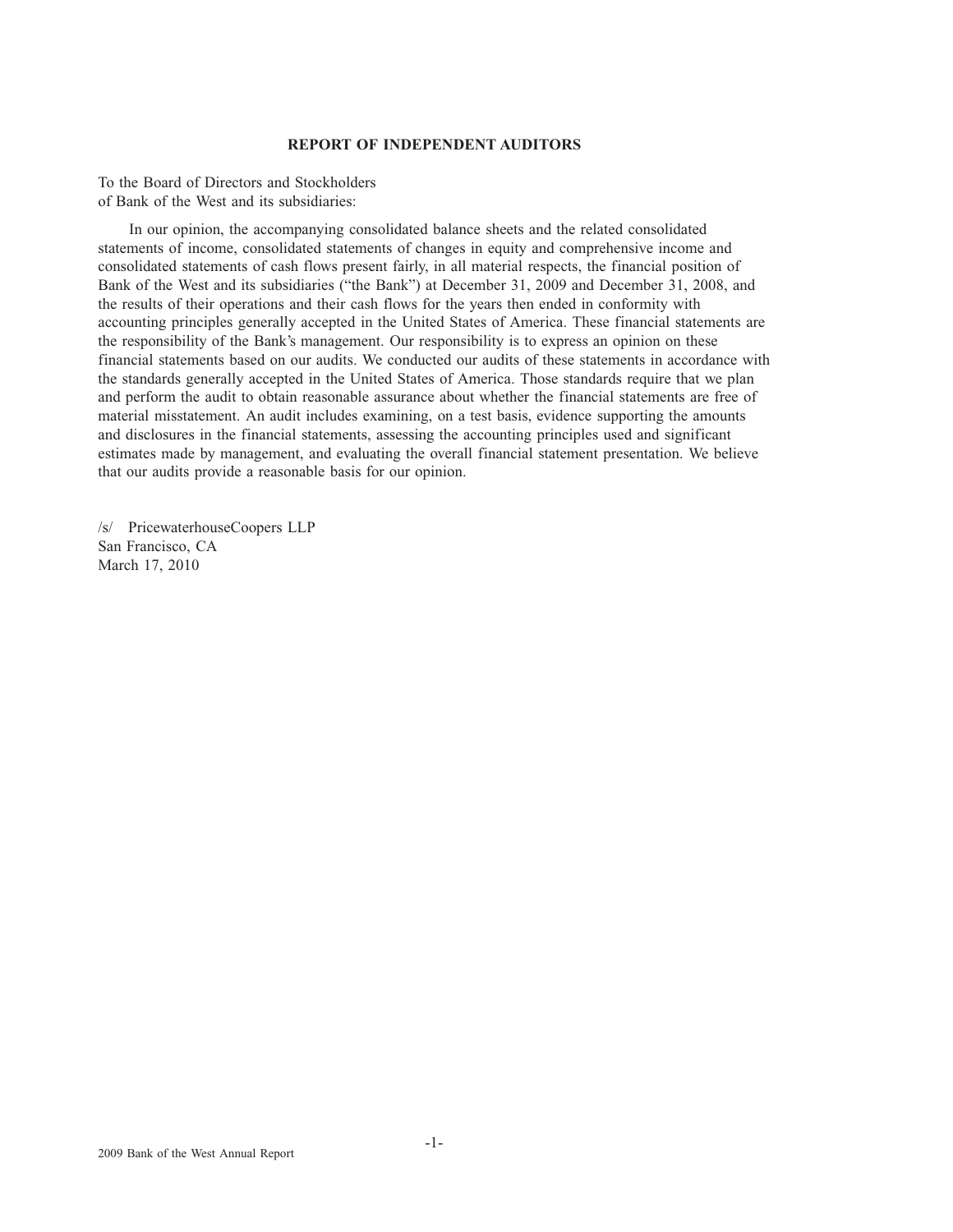## BANK OF THE WEST AND SUBSIDIARIES CONSOLIDATED STATEMENTS OF INCOME

|                                                                                       |                   | Year Ended December 31, |
|---------------------------------------------------------------------------------------|-------------------|-------------------------|
| (dollars in thousands)                                                                | 2009              | 2008                    |
| <b>Interest income</b>                                                                |                   |                         |
| Loans                                                                                 | \$2,145,955       | \$2,500,775             |
| Lease financing                                                                       | 161,972           | 170,786                 |
| Securities available for sale                                                         | 277,328           | 374,558                 |
| Other                                                                                 | 8,386             | 31,074                  |
| Total interest income                                                                 | 2,593,641         | 3,077,193               |
| <b>Interest expense</b>                                                               |                   |                         |
| Deposits                                                                              | 465,414           | 715,906                 |
| Short-term borrowings                                                                 | 10,793            | 92,153                  |
| Long-term debt                                                                        | 412,789           | 519,788                 |
|                                                                                       |                   |                         |
| Total interest expense<br>Net interest income                                         | 888,996           | 1,327,847               |
| Provision for loan and lease losses                                                   | 1,704,645         | 1,749,346               |
|                                                                                       | 1,324,723         | 704,034                 |
| Net interest income after provision for loan and lease losses                         | 379,922           | 1,045,312               |
| Noninterest income                                                                    |                   |                         |
| Service charges on deposit accounts                                                   | 214,088           | 212,923                 |
| Trust and investment services income                                                  | 15,635            | 17,384                  |
| Brokerage service fees                                                                | 43,162            | 48,703                  |
| Credit and debit card fees                                                            | 67,787            | 64,877                  |
| Other service charges and fees                                                        | 91,553            | 101,828                 |
| Net losses on securities available for sale                                           |                   |                         |
| (includes impairment losses of \$240,777, consisting of \$309,765 of total            |                   |                         |
| other-than-temporary impairment losses, net of \$68,988 recognized in other           |                   |                         |
| comprehensive income, for the year ended December 31, 2009)                           | (311, 863)        | (284, 376)              |
| Vehicle and equipment operating lease income<br>Income from bank-owned life insurance | 3,612             | 10,094                  |
|                                                                                       | 26,425            | 42,358                  |
| Net gains from trading activities<br>Write-downs of other real estate owned assets    | 19,888            | 47,718                  |
| Other                                                                                 | (17,609)<br>5,730 | (2,378)<br>19,885       |
|                                                                                       |                   |                         |
| Total noninterest income                                                              | 158,408           | 279,016                 |
| Noninterest expense                                                                   |                   |                         |
| Salaries and employee benefits                                                        | 674,318           | 695,246                 |
| Occupancy                                                                             | 134,756           | 136,928                 |
| Outside services<br>FDIC assessments                                                  | 126,155           | 113,115                 |
|                                                                                       | 83,348            | 17,840                  |
| Intangible amortization                                                               | 37,499            | 40,367                  |
| Equipment                                                                             | 58,079            | 61,360                  |
| Depreciation-vehicle and equipment operating leases                                   | 3,001             | 8,442                   |
| Advertising and marketing                                                             | 33,833            | 42,058                  |
| Restructuring cost<br>Other                                                           | 9,396             |                         |
|                                                                                       | 169,328           | 157,942                 |
| Total noninterest expense                                                             | 1,329,713         | 1,273,298               |
| (Loss) Income before income taxes and noncontrolling interest                         | (791, 383)        | 51,030                  |
| Income tax benefit                                                                    | (388, 252)        | (40, 927)               |
| Net (loss) income before noncontrolling interest                                      | (403, 131)        | 91,957                  |
| Net income (loss) attributable to noncontrolling interest                             | 225               | (186)                   |
| Net (loss) income attributable to Bank of the West                                    | \$ (403,356)      | $\mathbb{S}$<br>92,143  |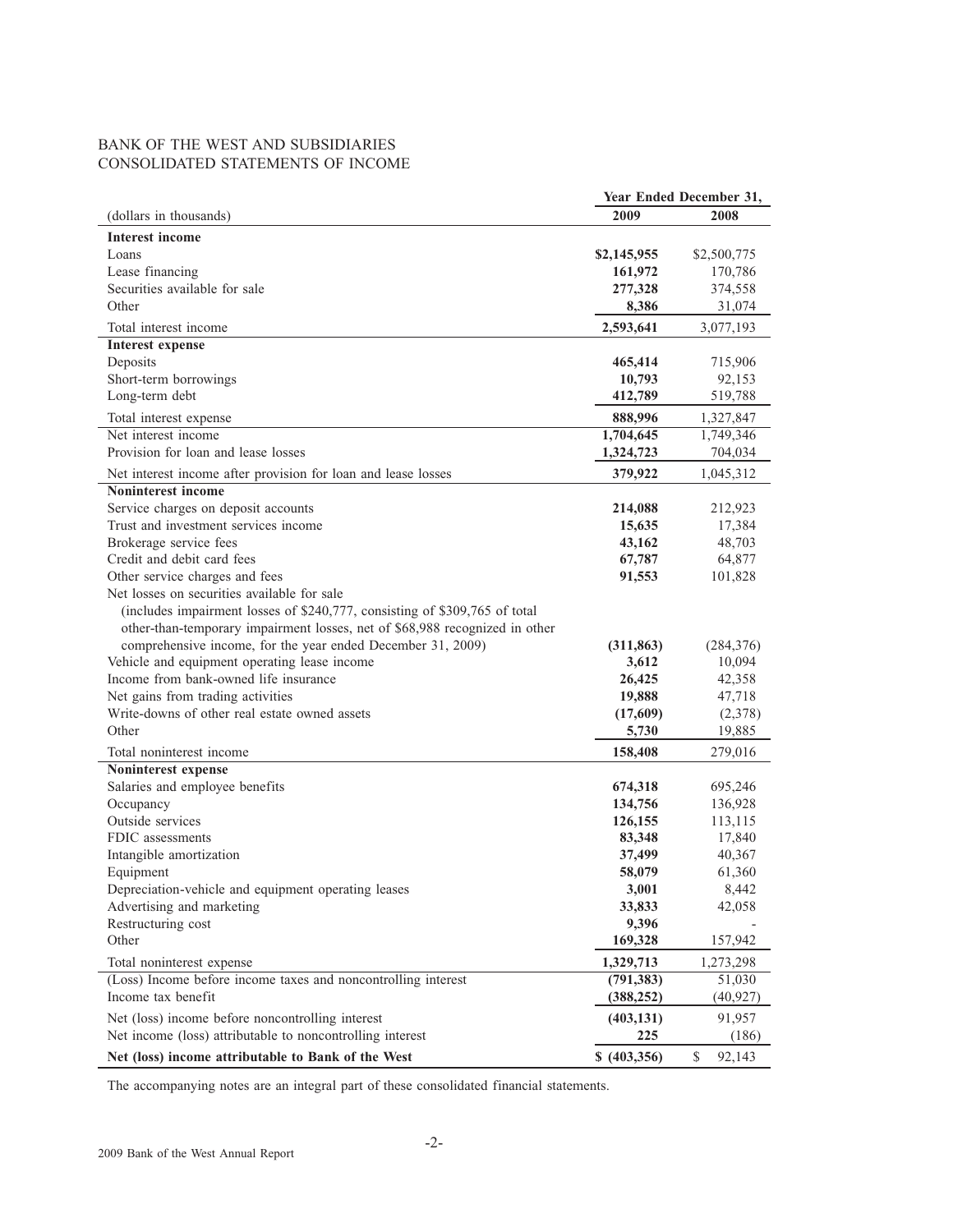## BANK OF THE WEST AND SUBSIDIARIES CONSOLIDATED BALANCE SHEETS

|                                                                            | December 31, |              |  |  |  |
|----------------------------------------------------------------------------|--------------|--------------|--|--|--|
| (dollars in thousands, except per share amounts)                           | 2009         | 2008         |  |  |  |
| <b>Assets</b>                                                              |              |              |  |  |  |
| Cash and due from banks                                                    | 878,072<br>S | \$1,492,343  |  |  |  |
| Interest-bearing deposits in other banks                                   | 447,019      | 1,964,414    |  |  |  |
| Federal funds sold and securities purchased under agreements to resell     | 320,000      | 100,000      |  |  |  |
| Long-term securities purchased under agreements to resell                  |              | 100,000      |  |  |  |
| Trading assets                                                             | 5,107        | 5,145        |  |  |  |
| Securities available for sale                                              | 6,449,316    | 8,387,213    |  |  |  |
| Loans held for sale                                                        | 51,804       | 95,136       |  |  |  |
| Loans and leases:                                                          |              |              |  |  |  |
| Loans and leases                                                           | 44,424,547   | 47,099,375   |  |  |  |
| Less allowance for loan and lease losses                                   | 1,220,661    | 742,845      |  |  |  |
|                                                                            |              |              |  |  |  |
| Net loans and leases                                                       | 43,203,886   | 46,356,530   |  |  |  |
| Vehicle and equipment operating leases, net                                | 152          | 20,201       |  |  |  |
| Premises and equipment, net                                                | 464,130      | 497,794      |  |  |  |
| Customers' acceptance liability                                            | 3,362        | 5,887        |  |  |  |
| Goodwill                                                                   | 4,198,945    | 4,197,633    |  |  |  |
| Other intangibles, net                                                     | 159,349      | 190,654      |  |  |  |
| Other real estate owned and repossessed personal property                  | 178,804      | 93,821       |  |  |  |
| Interest receivable                                                        | 181,266      | 236,606      |  |  |  |
| Bank-owned life insurance                                                  | 1,274,249    | 1,251,999    |  |  |  |
| Other assets                                                               | 2,185,129    | 1,894,863    |  |  |  |
| <b>Total assets</b>                                                        | \$60,000,590 | \$66,890,239 |  |  |  |
| <b>Liabilities and Equity</b>                                              |              |              |  |  |  |
| Deposits:                                                                  |              |              |  |  |  |
| Interest-bearing                                                           | \$30,797,431 | \$28,407,017 |  |  |  |
| Noninterest-bearing                                                        | 9,407,715    | 8,854,154    |  |  |  |
| Total deposits                                                             | 40,205,146   | 37, 261, 171 |  |  |  |
| Federal funds purchased and securities sold under agreements to repurchase | 520,516      | 2,180,490    |  |  |  |
| Short-term borrowings                                                      | 2,070        | 6,110,524    |  |  |  |
| Acceptances outstanding                                                    | 3,362        | 5,887        |  |  |  |
| Long-term debt                                                             | 9,561,677    | 11,476,402   |  |  |  |
| Liability for pension benefits                                             | 141,273      | 161,857      |  |  |  |
| Other liabilities                                                          | 619,686      | 970,578      |  |  |  |
| Total liabilities                                                          | 51,053,730   | 58,166,909   |  |  |  |
| Equity:                                                                    |              |              |  |  |  |
| Preferred stock, par value \$0.001                                         |              |              |  |  |  |
| Authorized - 1,000,000 shares                                              |              |              |  |  |  |
| Issued and outstanding - zero for 2009 and 2008                            |              |              |  |  |  |
| Common stock, par value \$0.001 per share in 2009 and 2008                 |              |              |  |  |  |
| Authorized - 20,000,000 shares                                             |              |              |  |  |  |
| Issued and outstanding $-$ 5,039,194 and 4,773,943 shares at               |              |              |  |  |  |
| December 31, 2009 and 2008, respectively                                   | 5            | 5            |  |  |  |
| Additional paid-in capital                                                 | 8,332,394    | 7,729,444    |  |  |  |
| Retained earnings                                                          | 843,271      | 1,257,439    |  |  |  |
| Accumulated other comprehensive loss                                       | (234, 584)   | (267, 392)   |  |  |  |
|                                                                            |              |              |  |  |  |
| Total Bank of the West stockholder's equity                                | 8,941,086    | 8,719,496    |  |  |  |
| Noncontrolling interest                                                    | 5,774        | 3,834        |  |  |  |
| Total equity                                                               | 8,946,860    | 8,723,330    |  |  |  |
| Total liabilities and equity                                               | \$60,000,590 | \$66,890,239 |  |  |  |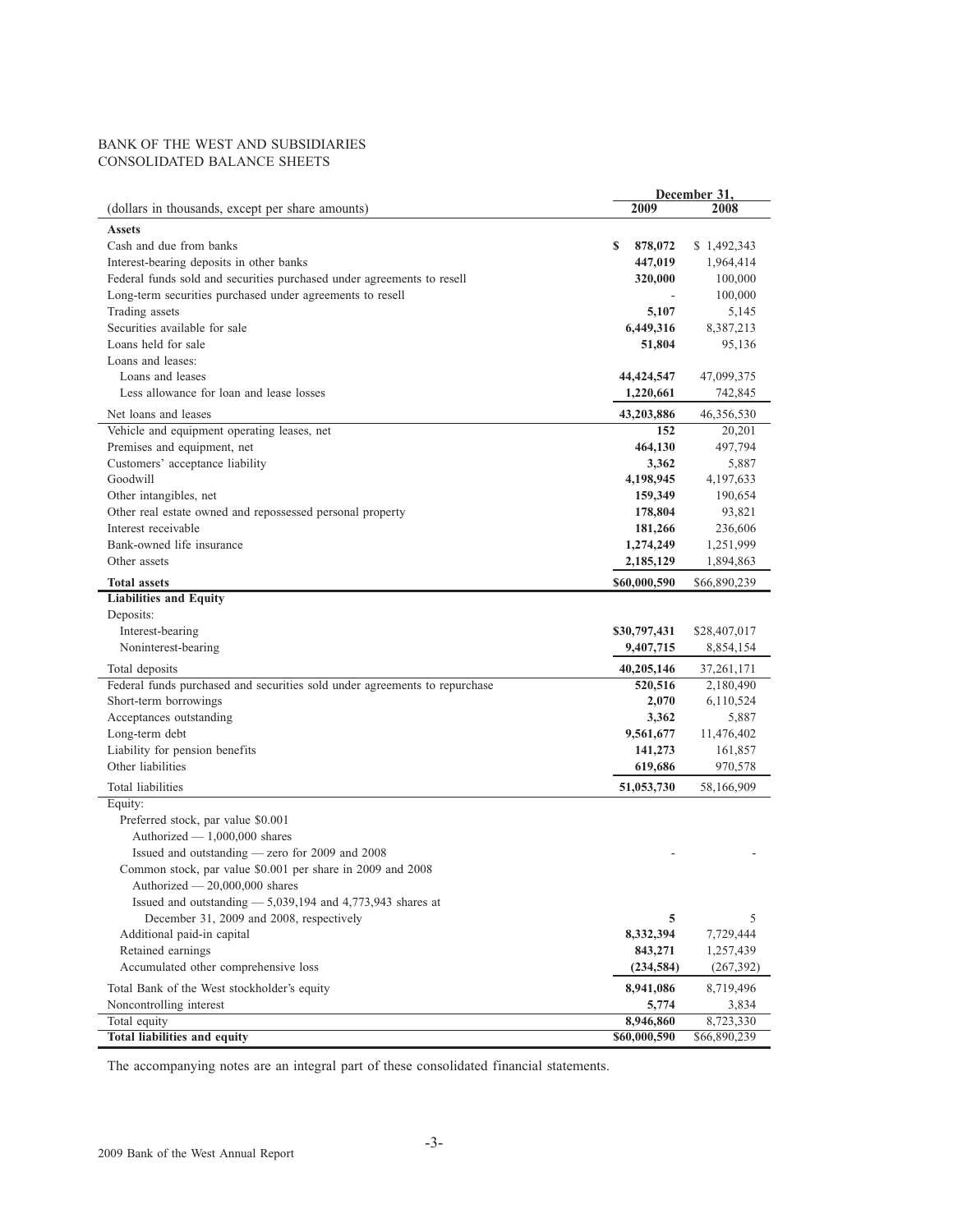## BANK OF THE WEST AND SUBSIDIARIES CONSOLIDATED STATEMENTS OF CHANGES IN EQUITY AND COMPREHENSIVE INCOME

| (dollars in thousands)                           |                          | <b>Preferred Stock</b><br>Shares Amount | <b>Common Stock</b><br><b>Shares</b> | Amount                                     | Additional<br>Paid-in<br>Capital | Retained<br><b>Earnings</b> | <b>Accumulated</b><br>Other<br>Comprehensive Stockholder's controlling | <b>Total Bank</b><br>of the West | Non-<br>Interest         | <b>Total</b> |
|--------------------------------------------------|--------------------------|-----------------------------------------|--------------------------------------|--------------------------------------------|----------------------------------|-----------------------------|------------------------------------------------------------------------|----------------------------------|--------------------------|--------------|
|                                                  |                          |                                         |                                      |                                            |                                  |                             | Income (Loss)                                                          | Equity                           |                          | Equity       |
| Balance as of January 1, 2008                    | $\sim$                   | $S-$                                    | 4,773,943                            | \$5                                        | \$7,726,455                      | \$1,408,242                 | \$(105,805)                                                            | \$9,028,897                      | \$                       | \$9,028,897  |
| Comprehensive income:<br>Net income (loss)       |                          |                                         |                                      |                                            |                                  | 92,143                      |                                                                        | 92,143                           | (186)                    | 91,957       |
| Other comprehensive income,                      |                          |                                         |                                      |                                            |                                  |                             |                                                                        |                                  |                          |              |
| net of tax:                                      |                          |                                         |                                      |                                            |                                  |                             |                                                                        |                                  |                          |              |
| Pension                                          |                          |                                         |                                      |                                            |                                  |                             | (55,658)                                                               | (55, 658)                        |                          | (55, 658)    |
| Unrealized net losses on                         |                          |                                         |                                      |                                            |                                  |                             |                                                                        |                                  |                          |              |
| securities available for                         |                          |                                         |                                      |                                            |                                  |                             |                                                                        |                                  |                          |              |
| sale arising during the                          |                          |                                         |                                      |                                            |                                  |                             |                                                                        |                                  |                          |              |
| year                                             |                          |                                         |                                      |                                            |                                  |                             | (251, 247)                                                             | (251, 247)                       |                          | (251, 247)   |
| Reclassification of net                          |                          |                                         |                                      |                                            |                                  |                             |                                                                        |                                  |                          |              |
| realized losses on                               |                          |                                         |                                      |                                            |                                  |                             |                                                                        |                                  |                          |              |
| securities available for<br>sale included in net |                          |                                         |                                      |                                            |                                  |                             |                                                                        |                                  |                          |              |
| income                                           |                          |                                         |                                      |                                            |                                  |                             |                                                                        |                                  |                          |              |
| Unrealized net losses on                         |                          |                                         |                                      |                                            |                                  |                             | 168,919                                                                | 168,919                          |                          | 168,919      |
| cash flow derivative                             |                          |                                         |                                      |                                            |                                  |                             |                                                                        |                                  |                          |              |
| hedges arising during                            |                          |                                         |                                      |                                            |                                  |                             |                                                                        |                                  |                          |              |
| the year                                         |                          |                                         |                                      |                                            |                                  |                             | (27,988)                                                               | (27,988)                         |                          | (27,988)     |
| Reclassification of net                          |                          |                                         |                                      |                                            |                                  |                             |                                                                        |                                  |                          |              |
| realized losses on cash                          |                          |                                         |                                      |                                            |                                  |                             |                                                                        |                                  |                          |              |
| flow derivative hedges                           |                          |                                         |                                      |                                            |                                  |                             |                                                                        |                                  |                          |              |
| included in net income                           | $\overline{\phantom{a}}$ | $\overline{\phantom{a}}$                |                                      |                                            |                                  |                             | 4,387                                                                  | 4,387                            |                          | 4,387        |
| Comprehensive income (loss)                      | $\sim$                   | ÷,                                      | ÷,                                   | ÷.                                         |                                  | 92,143                      | (161, 587)                                                             | (69, 444)                        | (186)                    | (69, 630)    |
| Stock options                                    | $\overline{\phantom{a}}$ | $\sim$                                  | $\sim$                               | ÷,                                         | 2,989                            |                             | $\overline{\phantom{a}}$                                               | 2,989                            | $\overline{\phantom{m}}$ | 2,989        |
| Dividends                                        | $\overline{\phantom{a}}$ | $\overline{\phantom{a}}$                | $\overline{\phantom{a}}$             | $\blacksquare$                             | $\frac{1}{2}$                    | (242, 946)                  | $\overline{\phantom{a}}$                                               | (242, 946)                       | ÷,                       | (242, 946)   |
| Noncontrolling interest                          | $\sim$                   | $\sim$                                  |                                      | ä,                                         |                                  |                             |                                                                        |                                  | 4,020                    | 4,020        |
| Balance, December 31, 2008                       | $\overline{\phantom{a}}$ | $S-$                                    | 4,773,943                            | \$5                                        | \$7,729,444                      | \$1,257,439                 | \$(267,392)                                                            | \$8,719,496                      | \$3,834                  | \$8,723,330  |
| Comprehensive income:<br>Net income (loss)       |                          |                                         |                                      |                                            |                                  | (403, 356)                  | ÷,                                                                     | (403, 356)                       | 225                      | (403, 131)   |
| Cumulative effect from                           |                          |                                         |                                      |                                            |                                  |                             |                                                                        |                                  |                          |              |
| change in accounting for                         |                          |                                         |                                      |                                            |                                  |                             |                                                                        |                                  |                          |              |
| other-than-temporary                             |                          |                                         |                                      |                                            |                                  |                             |                                                                        |                                  |                          |              |
| impairment on debt                               |                          |                                         |                                      |                                            |                                  |                             |                                                                        |                                  |                          |              |
| securities, net of tax                           |                          |                                         |                                      |                                            |                                  | 14,490                      | (14, 490)                                                              |                                  |                          |              |
| Other comprehensive                              |                          |                                         |                                      |                                            |                                  |                             |                                                                        |                                  |                          |              |
| income, net of tax:                              |                          |                                         |                                      |                                            |                                  |                             |                                                                        |                                  |                          |              |
| Pension                                          |                          |                                         |                                      |                                            |                                  |                             | 19,960                                                                 | 19,960                           |                          | 19,960       |
| Unrealized net losses on                         |                          |                                         |                                      |                                            |                                  |                             |                                                                        |                                  |                          |              |
| securities available for                         |                          |                                         |                                      |                                            |                                  |                             |                                                                        |                                  |                          |              |
| sale arising during the                          |                          |                                         |                                      |                                            |                                  |                             |                                                                        |                                  |                          |              |
| year<br>Unrealized losses related                |                          |                                         |                                      |                                            |                                  |                             | (129, 130)                                                             | (129, 130)                       |                          | (129, 130)   |
| to factors other than                            |                          |                                         |                                      |                                            |                                  |                             |                                                                        |                                  |                          |              |
| credit                                           |                          |                                         |                                      |                                            |                                  |                             | (40, 979)                                                              | (40, 979)                        |                          | (40, 979)    |
| Reclassification of net                          |                          |                                         |                                      |                                            |                                  |                             |                                                                        |                                  |                          |              |
| realized losses on                               |                          |                                         |                                      |                                            |                                  |                             |                                                                        |                                  |                          |              |
| securities available for                         |                          |                                         |                                      |                                            |                                  |                             |                                                                        |                                  |                          |              |
| sale included in net                             |                          |                                         |                                      |                                            |                                  |                             |                                                                        |                                  |                          |              |
| income                                           |                          |                                         |                                      |                                            |                                  |                             | 185,247                                                                | 185,247                          |                          | 185,247      |
| Unrealized net losses on                         |                          |                                         |                                      |                                            |                                  |                             |                                                                        |                                  |                          |              |
| cash flow derivative                             |                          |                                         |                                      |                                            |                                  |                             |                                                                        |                                  |                          |              |
| hedges arising during                            |                          |                                         |                                      |                                            |                                  |                             |                                                                        |                                  |                          |              |
| the year                                         |                          |                                         |                                      |                                            |                                  |                             | (4,514)                                                                | (4,514)                          |                          | (4,514)      |
| Reclassification of net                          |                          |                                         |                                      |                                            |                                  |                             |                                                                        |                                  |                          |              |
| realized losses on cash                          |                          |                                         |                                      |                                            |                                  |                             |                                                                        |                                  |                          |              |
| flow derivative hedges<br>included in net income | $\overline{\phantom{a}}$ | $\blacksquare$                          | $\blacksquare$                       |                                            |                                  |                             | 16,714                                                                 | 16,714                           |                          | 16,714       |
| Comprehensive income (loss)                      | $\overline{\phantom{a}}$ | $\overline{\phantom{a}}$                | $\overline{\phantom{a}}$             | $\overline{a}$<br>$\overline{\phantom{a}}$ | ÷<br>$\overline{\phantom{a}}$    | (388, 866)                  | 32,808                                                                 | (356, 058)                       | 225                      | (355, 833)   |
| Stock options                                    | $\overline{\phantom{a}}$ | $\blacksquare$                          | $\overline{\phantom{a}}$             | $\overline{a}$                             | 2,949                            |                             |                                                                        | 2.949                            | $\overline{\phantom{a}}$ | 2,949        |
| Dividends                                        | $\overline{\phantom{a}}$ | $\overline{\phantom{a}}$                | $\overline{\phantom{a}}$             | $\overline{\phantom{a}}$                   | $\overline{a}$                   | (25,302)                    | $\overline{\phantom{a}}$                                               | (25,302)                         | $\overline{\phantom{a}}$ | (25,302)     |
| Stock issuance                                   | $\overline{\phantom{a}}$ | $\overline{\phantom{a}}$                | 265,251                              | $\overline{\phantom{a}}$                   | 600,001                          | $\overline{\phantom{a}}$    | $\overline{\phantom{a}}$                                               | 600,001                          | $\overline{\phantom{a}}$ | 600,001      |
| Noncontrolling interest                          | $\overline{\phantom{a}}$ | $\overline{\phantom{a}}$                |                                      | $\overline{a}$                             |                                  |                             |                                                                        |                                  | 1,715                    | 1,715        |
| Balance, December 31, 2009                       | $\overline{\phantom{a}}$ | $S-$                                    | 5,039,194                            | $\overline{\text{S5}}$                     | \$8,332,394                      | $\mathbf{s}$<br>843,271     | \$(234,584)                                                            | \$8,941,086                      | \$5,774                  | \$8,946,860  |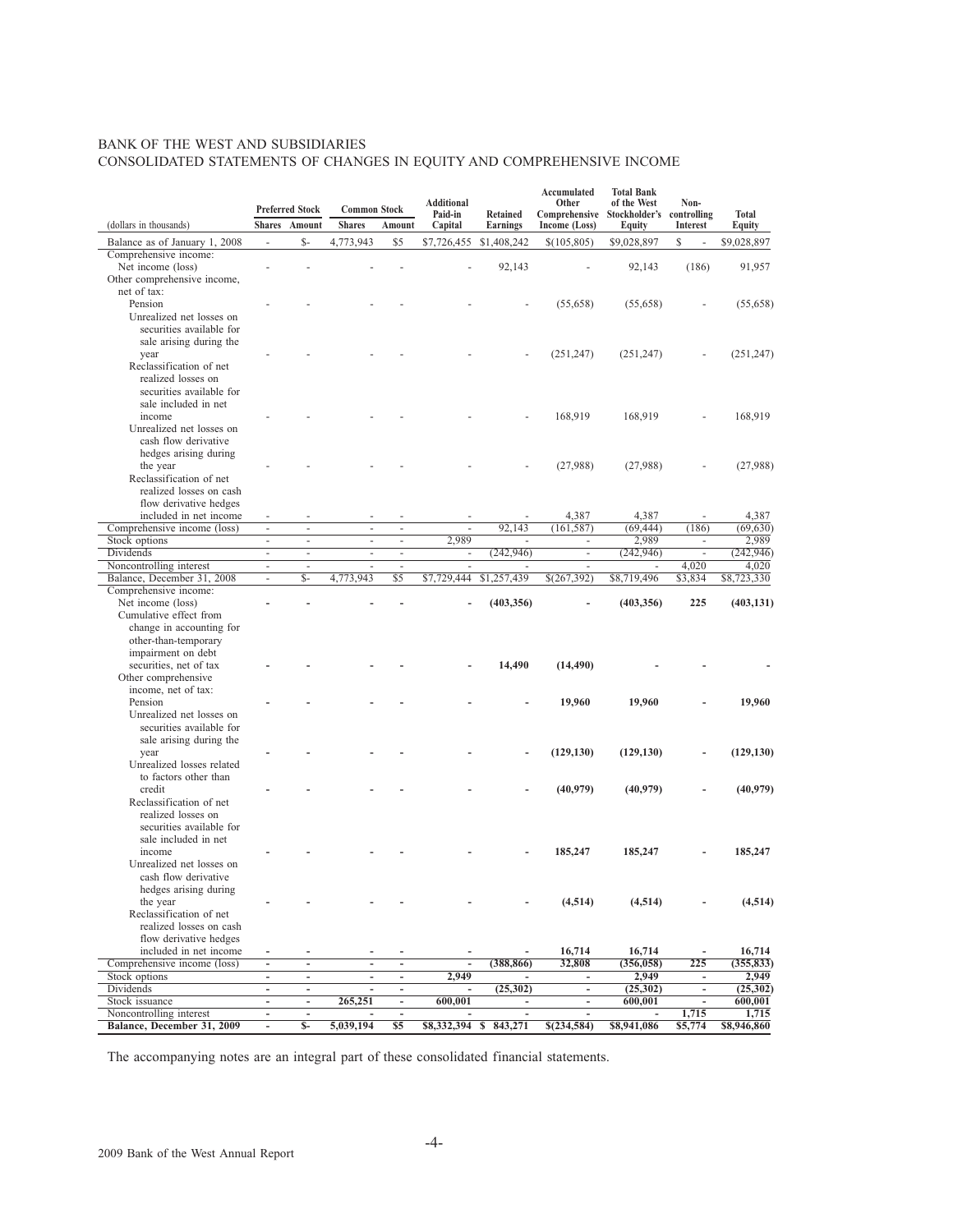## BANK OF THE WEST AND SUBSIDIARIES CONSOLIDATED STATEMENTS OF CASH FLOWS

|                                                                                   |                  | Year Ended December 31, |
|-----------------------------------------------------------------------------------|------------------|-------------------------|
| (dollars in thousands)                                                            | 2009             | 2008                    |
| Cash flows from operating activities                                              |                  |                         |
| Net income (loss)                                                                 | \$ (403,356)     | S<br>92,143             |
| Adjustments to reconcile net income to net cash provided by operating activities: |                  |                         |
| Provision for loan losses                                                         | 1,324,723        | 704,034                 |
| Net losses on securities available for sale                                       | 311,863          | 284,376                 |
| Net gains on sale of loans                                                        | (7,180)          | (2,056)                 |
| Net decrease in trading assets                                                    | 38               | 977                     |
| Depreciation and amortization                                                     | 86,795           | 86,263                  |
| Deferred income taxes                                                             | (218,740)        | (239, 803)              |
| Increase in interest receivable and other assets                                  | (60, 841)        | (667, 787)              |
| (Increase) decrease in interest payable and other liabilities                     | (327, 451)       | 142,007                 |
| Net increase in loans held for sale                                               | (49, 562)        | (11,060)                |
| Other, net                                                                        | 32,270           | 477,732                 |
| Net cash provided by operating activities                                         | 688,559          | 866,826                 |
| Cash flows from investing activities                                              |                  |                         |
| Securities available for sale                                                     |                  |                         |
| Proceeds from maturities and prepayments                                          | 3,806,727        | 1,875,941               |
| Proceeds from sales                                                               | 622,817          | 1,258,534               |
| Purchases                                                                         | (2,820,604)      | (3,357,921)             |
| Net decrease (increase) in loans resulting from originations and collections      | 1,443,567        | (3,697,383)             |
| Purchases of loans and leases                                                     | (7, 458)         | (234, 126)              |
| Proceeds from sales of loans                                                      | 354,170          | 56,920                  |
| Decrease in vehicle and equipment operating leases resulting from collections     | 17,048           | 11,303                  |
| Purchase of premises and equipment                                                | (26,997)         | (39, 244)               |
| Decrease (increase) in bank-owned life insurance investments                      | 4,175            | (4,305)                 |
| Decrease in long-term securities purchased under agreements to resell             | 100,000          |                         |
| Other, net                                                                        | 66,241           | (8,953)                 |
| Net cash used for investing activities                                            | 3,559,686        | (4,139,234)             |
| Cash flows from financing activities                                              |                  |                         |
| Net increase (decrease) increase in deposits                                      | 2,943,975        | (794, 280)              |
| Net (decrease) increase in short-term borrowings under three months               | (7,061,428)      | 5,543,238               |
| Proceeds from issuance of short-term borrowings                                   |                  | 1,407,000               |
| Repayment of short-term borrowings                                                | (707,000)        | (2,000,000)             |
| Proceeds from issuance of long-term debt                                          | 1,152,509        | 4,869,200               |
| Repayment of long-term debt                                                       | (3,064,606)      | (4,059,666)             |
| Cash dividends paid<br>Proceeds from issuance of common stock                     | (25,302)         | (242, 946)              |
| Noncontrolling interest                                                           | 600,001<br>1,940 | 3,834                   |
|                                                                                   |                  |                         |
| Net cash provided by financing activities                                         | (6,159,911)      | 4,726,380               |
| Net increase (decrease) in cash and cash equivalents                              | (1,911,666)      | 1,453,972               |
| Cash and cash equivalents at beginning of year                                    | 3,556,757        | 2,102,785               |
| Cash and cash equivalents at end of year<br><b>Supplemental disclosures</b>       | \$1,645,091      | \$3,556,757             |
| Interest paid                                                                     | 676,206<br>\$    | \$1,390,734             |
| Income taxes paid                                                                 | 60,054           | 205,423                 |
| Noncash investing and financing activities:                                       |                  |                         |
| Transfers from loans held for sale to loans and leases                            | 88,427           |                         |
| Transfers from loans to foreclosed properties                                     | 160,713          | 62,461                  |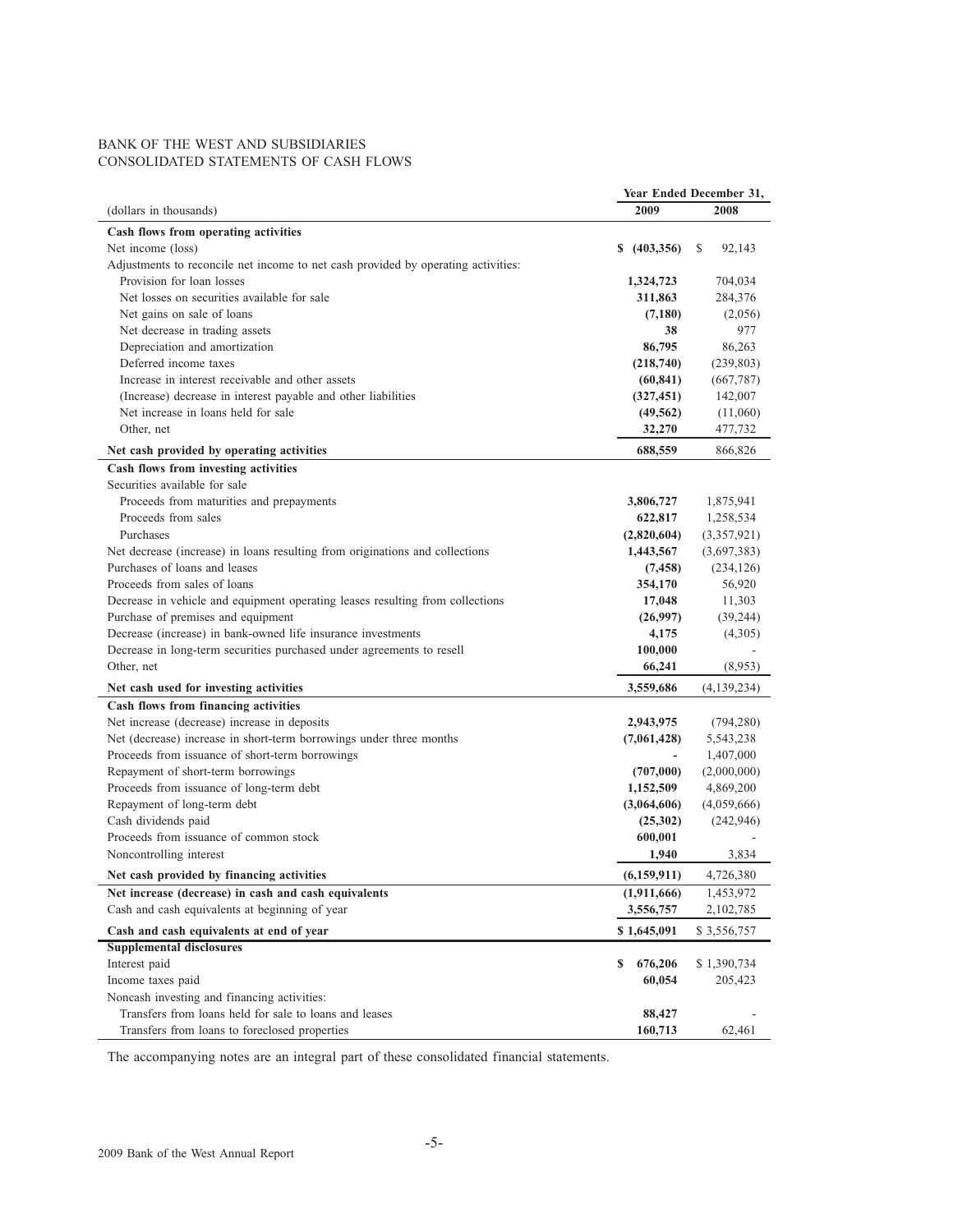#### **1. Organization and Summary of Significant Accounting Policies**

Bank of the West ("BOW") is a State of California chartered bank. BOW has 664 branch banking locations (648 full service retail branches and 16 limited service retail offices) and other commercial banking offices located in Arizona, California, Colorado, Idaho, Iowa, Kansas, Minnesota, Missouri, Nebraska, Nevada, New Mexico, North Dakota, Oklahoma, Oregon, South Dakota, Utah, Washington, Wisconsin and Wyoming providing a wide range of financial services to both consumers and businesses. BOW also has branches serving Pacific Rim customers, specializing in domestic and international products and services in predominantly Asian American communities. Lending and other services focus on corporate, consumer and smaller middle market businesses. Bank of the West's principal subsidiaries include Essex Credit Corporation ("Essex"), BW Insurance ("BWI") and BancWest Investment Services, Inc. ("BWIS"). The terms "the Bank," "we," "our," "us" and similar terms as used in this report refer to Bank of the West and subsidiaries.

At December 31, 2009, BancWest Corporation ("BancWest"), a financial holding company, owned 81.5% of the outstanding common stock of the Bank. The balance of the Bank's common stock is held by BNP Paribas ("BNPP"). In 2009, the Bank received additional capital of approximately \$600 million by issuing 265,251 shares of common stock to BancWest. BancWest's other bank subsidiary (wholly owned) is First Hawaiian Bank. The Bank has no preferred or non-voting stock outstanding. BancWest is a wholly owned subsidiary of BNPP.

The Bank's primary regulators are the Federal Deposit Insurance Corporation ("FDIC") and the California Department of Financial Institutions. The Bank is a member of the Federal Home Loan Bank System and is required to maintain an investment in the capital stock of the Federal Home Loan Bank. The Bank maintains insurance on its customer deposit accounts with the FDIC, which requires quarterly payments of deposit insurance premiums. In December 2008, the Bank opted into the Debt Guarantee Program ("DGP") of the FDIC's Temporary Liquidity Guarantee Program ("TLGP") under which the FDIC guaranteed certain unsecured debt issued by the banks for an assessment fee based on the amount of debt issued and outstanding and the term of the debt. The amount that the Bank could have issued under the DGP was limited to 125 percent of the Bank's senior unsecured debt outstanding as of September 30, 2008, which was \$1,727 million. On March 27, 2009 the Bank issued \$1 billion in DGP guaranteed senior unsecured debt which matures on March 27, 2012. Except for a limited emergency guarantee facility, which requires formal application to and approval by the FDIC, the ability of the Bank to issue guaranteed debt under the FDIC's DGP terminated on October 31, 2009.

#### **Basis of Presentation**

The accounting and reporting policies of the Bank and its subsidiaries conform to accounting principles generally accepted in the United States ("GAAP") and to practices within the banking industry. The accompanying consolidated financial statements include the accounts of the Bank and all of its majority-owned subsidiaries. Companies in which the Bank holds more than a 50% voting equity interest or are a variable interest entity ("VIE") in which the Bank absorbs the majority of expected losses or receives a majority of the expected residual returns are consolidated. All material intercompany transactions among the Bank and its subsidiaries have been eliminated. For consolidated entities where it holds less than an 100% interest, the Bank reports income or loss attributable to noncontrolling shareholders in net income (loss) attributable to noncontrolling interest in the consolidated statements of income and the equity interest attributable to noncontrolling shareholders in the equity section of the consolidated balance sheets.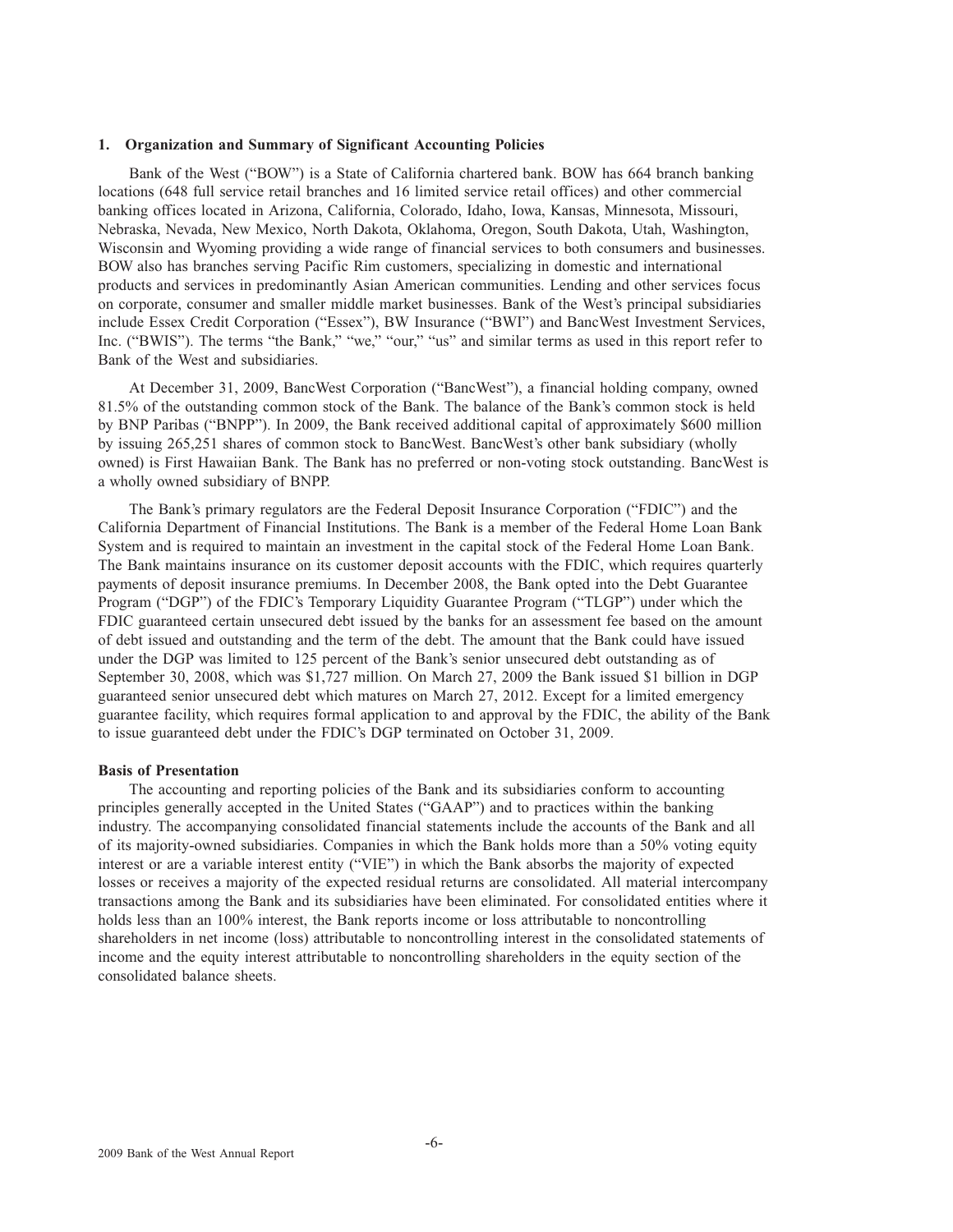## **Use of Estimates in the Preparation of Financial Statements**

The preparation of financial statements in accordance with accounting principles generally accepted in the United States ("GAAP") requires management to make estimates and assumptions that affect the amounts reported in the consolidated financial statements and accompanying notes. Management bases its estimates on historical experience and various other assumptions believed to be reasonable. Although these estimates are based on management's best knowledge of current events and actions that may impact the Bank in the future, actual results may be different from the estimates.

## **Reclassifications**

Certain amounts in the financial statements for the prior year may have been reclassified to conform with the current financial statement presentation.

#### **Business Combinations**

Business combinations are accounted for using the acquisition method of accounting and the net assets of the businesses acquired are recorded at their fair values at the date of acquisition.

## **Cash and Due from Banks**

Cash and due from banks include amounts due from other financial institutions as well as in-transit clearings. Under the terms of the Depository Institutions Deregulation and Monetary Control Act, the Bank is required to maintain noninterest-earning reserves against certain deposit liabilities with the Federal Reserve Bank. The average amount of these reserve balances, including coin and currency, was \$403 million and \$382 million in 2009 and 2008, respectively.

For purposes of the consolidated statement of cash flows, the Bank considers cash and due from banks, interest-bearing deposits in other banks and Federal funds sold and securities purchased under agreements to resell (with original maturities of less than three months) to be cash equivalents.

#### **Securities**

Financial instruments used for trading purposes are stated at fair value. Realized gains and losses and unrealized changes in fair value of financial instruments utilized in trading activities are included in "net gains from trading activities" in the consolidated statements of income.

Investments in debt securities and equity securities having readily determinable fair values and not used for trading purposes are classified as available for sale and stated at estimated fair value. Amortization of premiums and accretion of discounts for investment securities available for sale are included in interest income. Unrealized gains or losses on investment securities available for sale are reflected in accumulated other comprehensive income (loss), net of applicable income taxes. Realized gains and losses on the sales of investment securities available for sale are determined using the specific identification method.

Other securities include stock of the Federal Home Loan Banks of San Francisco and Topeka and are carried at cost.

The cost basis of individual securities is written down through a charge to earnings when declines in value below amortized cost are considered to be other-than-temporary. The Bank evaluates its investment securities portfolio on a quarterly basis for indicators of other-than-temporary impairment. This determination requires significant judgment. The Bank assesses whether other-than-temporary impairment has occurred when the fair value of a debt security is less than the amortized cost basis at the balance sheet date. Under these circumstances, an other-than-temporary impairment is considered to have occurred (a) if the Bank intends to sell the security; (b) if it is more likely than not the Bank will be required to sell the security before recovery of its amortized cost basis; or (c) if the Bank does not expect to recover the entire amortized cost basis of the security. For securities that the Bank expects to sell or will more likely than not be required to sell before recovery of its amortized cost basis, an other-than-temporary impairment is recognized in earnings equal to the entire difference between the security's amortized cost basis and its fair value at the balance sheet date. If the Bank does not expect to recover the entire amortized cost basis of the security, but does not plan to sell the security or it is not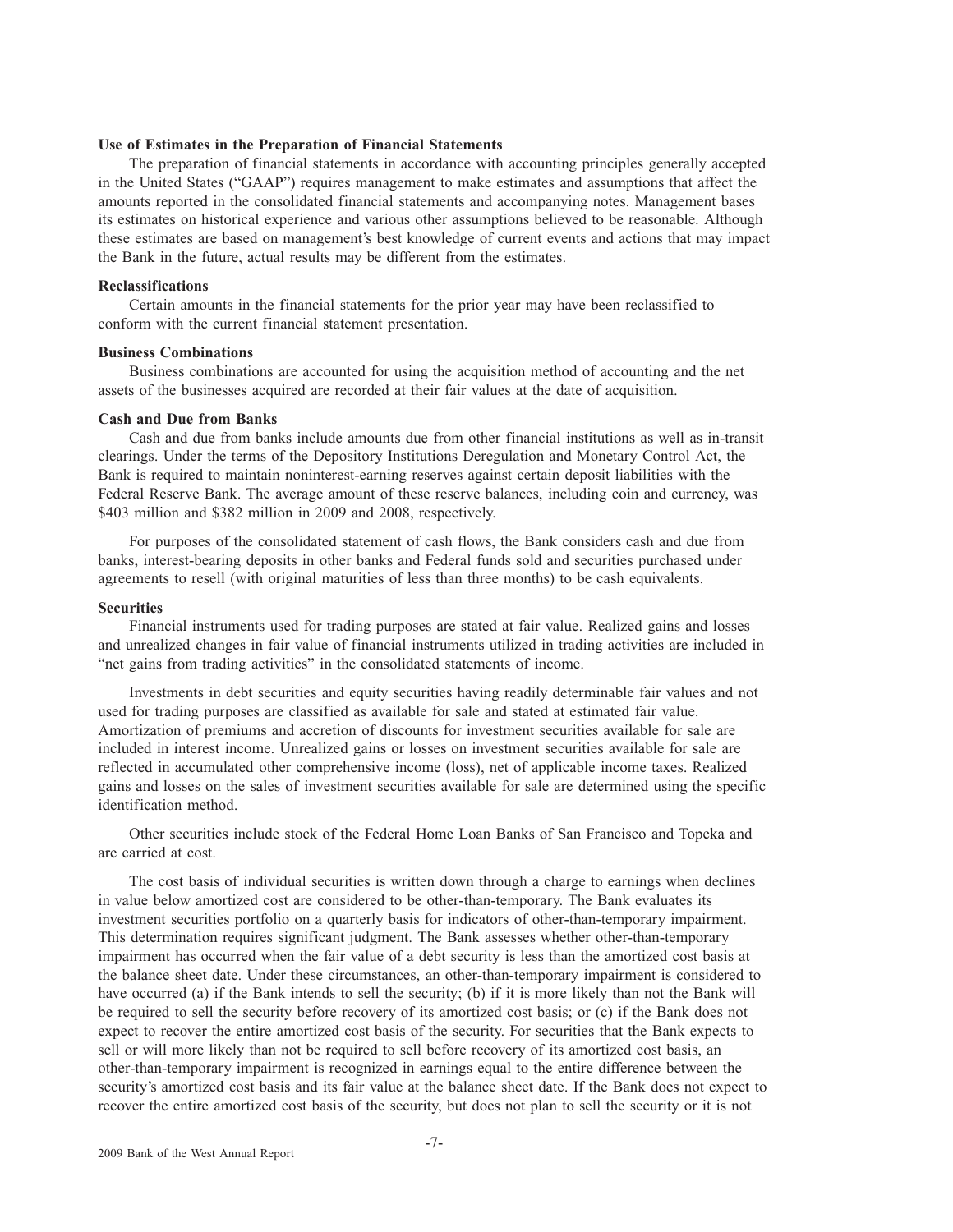likely to be required to sell the security before the recovery of its entire amortized cost basis, then the other-than-temporary impairment is separated into (a) the amount representing the credit loss and (b) the amount related to all other factors. The amount of the other-than-temporary impairment related to credit loss is recognized in earnings while the amount related to other factors is recognized in other comprehensive income ("OCI"), net of applicable taxes. Subsequently, the Bank accounts for the other-than-temporarily impaired security as if the security had been purchased on the measurement date of the other-than-temporary impairment at an amortized cost basis equal to the previous amortized cost basis less the other-than-temporary impairment recognized in earnings.

## **Loans Held for Sale**

Loans that the Bank has the intent to sell or securitize are classified as held for sale. Loans held for sale are carried at the lower of cost or fair value. Fair value is determined based on collateral value or estimated cash flows and prevailing market prices for loans with similar characteristics. Subsequent declines in fair value are recognized either as a charge-off or as noninterest income, depending upon the length of time the loan has been recorded as held for sale. If a loan that has been held for sale is subsequently determined to be held for investment, then the Bank transfers it to loans and leases.

#### **Loans and Leases**

Loans and leases, for which the Bank has the intent and the ability to hold for the foreseeable future, or until maturity or payoff, are classified as loans and leases. Loans are recorded at the principal amount outstanding, net of unamortized deferred loan origination fees and costs and net of unearned income. Deferred discounts and fees or deferred costs and premiums are accreted or amortized using the interest method over the contractual term of the loan adjusted for actual prepayments.

The Bank recognizes unaccreted or unamortized fees, costs, premiums and discounts on loans and leases paid in full as a component of interest income. Interest income is accrued and recognized on the principal amount outstanding unless the loan is determined to be impaired and placed on nonaccrual status. (See Impaired and Nonaccrual Loans and Leases below.)

The Bank also charges other loan and lease fees consisting of delinquent payment charges and other common loan and lease servicing fees, including fees for servicing loans sold to third parties. We recognize these fees as income when earned.

The Bank provides lease financing under a variety of arrangements, primarily consumer automobile leases, commercial equipment leases and leveraged leases.

- Direct financing leases are carried at the aggregate of lease payments receivable plus estimated residual value less unearned income. Unearned income on financing leases is accreted over the lives of the leases to provide a constant periodic rate of return on the net investment in the lease.
- Leveraged lease transactions are subject to outside financing through one or more participants, without recourse to the Bank. These transactions are accounted for by recording as the net investment in each lease the aggregate of rentals receivable (net of principal and interest on the related nonrecourse debt) and the estimated residual value of the equipment less the unearned income. Income from these lease transactions is recognized during the periods in which the net investment is positive.

#### **Purchased Impaired Loans**

The accounting for acquired impaired loans applies to individual loan purchases, portfolio purchases, and loans acquired in a purchase business combination. It does not apply to loans to borrowers in good standing under revolving credit agreements, such as credit cards and home equity loans, loans carried at fair value on the balance sheet, or leases.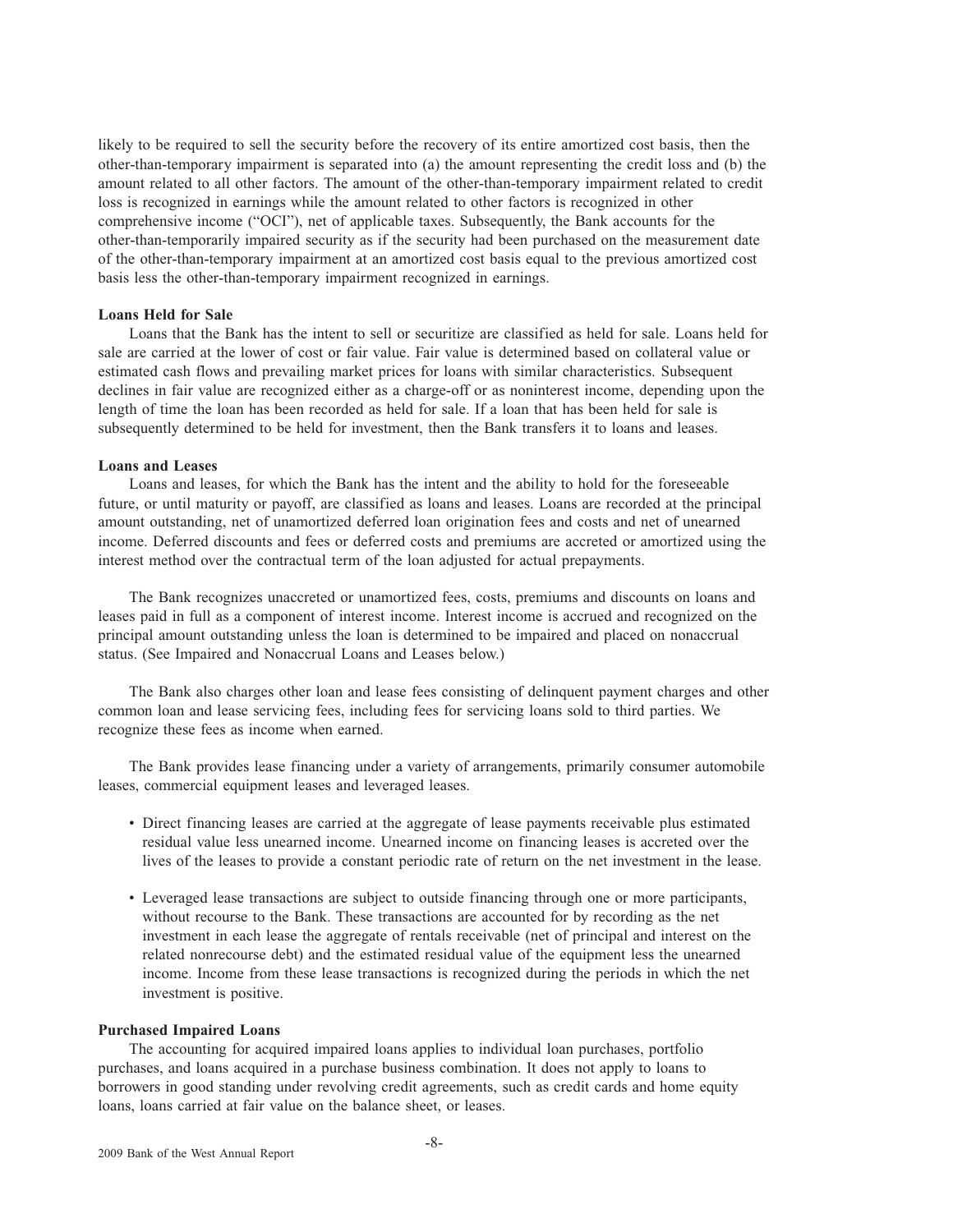For acquired loans for which the Bank does not expect to receive all contractual cash flows due, it initially records the loans at their fair values, which represent the present value of cash flows actually expected to be received. At the time of acquisition, no amount is included for these loans in the allowance for loan and lease losses. The difference between the contractual payments due and the cash flows expected to be received is considered the non-accretable difference and is not accreted into income. The difference between the total cash flows expected to be received and the fair value of the loans acquired is the accretable discount, which is accreted into interest income using the effective interest method over the period the loans are expected to be held. The Bank periodically updates its estimates of the cash flows expected to be received; increases in estimated cash flows are reflected as increases in the accretable difference and recorded as income over the remaining term of the loan; decreases in estimated cash flows are recognized as impairment through the allowance for loan and lease losses. Depending on the size and risk characteristics of the acquired loans, the loans may be accounted for individually or aggregated into pools.

## **Impaired and Nonaccrual Loans and Leases**

The Bank evaluates certain loans for impairment on a case-by-case basis. Examples of such loans include commercial loans, commercial real estate loans and construction loans. The Bank considers a loan to be impaired when it is probable that it will be unable to collect all amounts due according to the contractual terms of the loan. The Bank measures impairment based on the present value of the expected future cash flows discounted at the loan's effective interest rate, except for collateral-dependent loans.

For collateral-dependent loans, we measure impairment based on the fair value of the collateral less disposition costs. On a case-by-case basis, we may measure impairment based upon a loan's observable market price.

The Bank collectively evaluates for impairment, groups of loans with similar risk characteristics and large groups or pools of homogeneous loans with smaller balances that are not evaluated on a case-by-case basis. For loans classified as having similar credit risks, the evaluation considers historical and projected default rates and loss severities, internal risk ratings, and geographic, industry and other environmental factors. In addition, management considers the current business strategy and credit process, including credit limit setting and compliance, credit approvals, loan underwriting criteria and loan workout procedures. Loss forecast estimates are utilized for consumer products, which consider a variety of factors including, but not limited to, historical loss experience, estimated defaults or foreclosures based on portfolio trends and delinquencies. These factors are updated to capture changes in the characteristics of subject portfolios and changes in the Bank's business strategies.

The Bank generally places a loan or lease on nonaccrual status:

- When management believes that collection of principal or interest has become doubtful; or
- When loans or leases are 90 days past due as to principal or interest, unless they are well secured and in the process of collection.

Not all impaired loans or leases are necessarily placed on nonaccrual status; for example, restructured loans performing under restructured terms beyond a specific period may be classified as accruing, but may still be deemed impaired. Impaired loans or leases without a related allowance for loan and lease losses are generally collateralized by assets with fair values in excess of the recorded investment in the loans or leases.

When the Bank places a loan or lease on nonaccrual status, previously accrued and uncollected interest is reversed against interest income of the current period. When the Bank receives a cash interest payment on a nonaccrual loan or lease, it is applied as a reduction of the principal balance when there are doubts about the ultimate collection of the recorded balance. Otherwise, the Bank records such payments as income.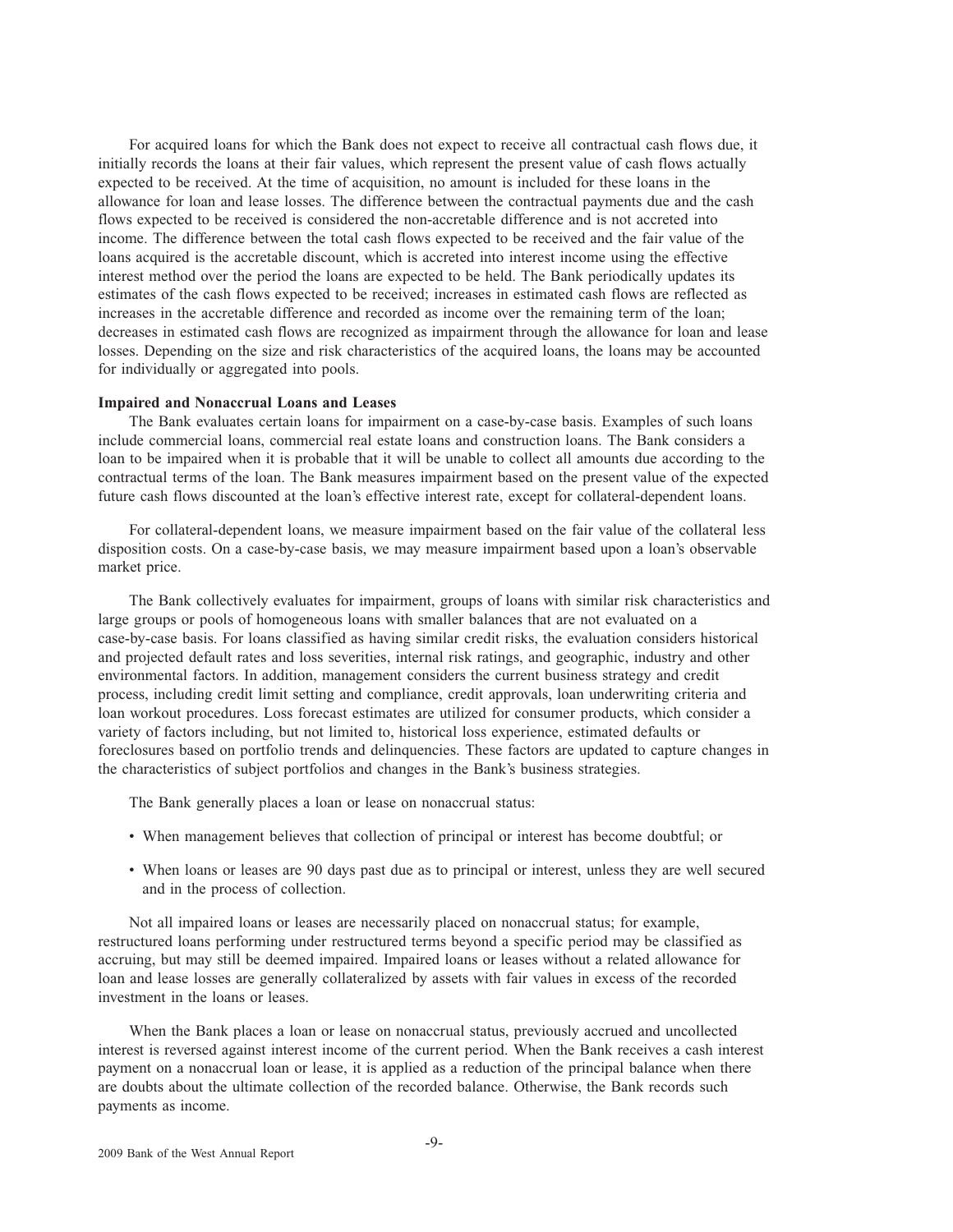Nonaccrual loans and leases are generally returned to accrual status when they: (1) become current as to principal and interest and have demonstrated a sustained period of payment performance; or (2) become both well secured and in the process of collection.

Troubled debt restructuring occurs when the Bank for economic or legal reasons related to the debtor's financial difficulties grants a concession to the debtor that it would not otherwise consider.

Residual value estimates for commercial leases are generally determined through internal or external reviews of the leased property. The Bank reviews commercial lease residual values at least annually and recognizes residual value impairments deemed to be other-than-temporary.

## **Allowance for Loan and Lease Losses**

The Bank maintains the allowance for loan and lease losses (the "Allowance") at a level which, in management's judgment, is adequate to absorb probable losses that have been incurred in the Bank's loan and lease portfolio as of the balance sheet date. While the Bank has a formalized methodology for determining an adequate and appropriate level of the Allowance, estimates of inherent loan and lease losses involve judgment and assumptions as to various factors which deserve current recognition in the Allowance. Principal factors considered by management in determining the Allowance include historical loss experience, the value and adequacy of collateral, the level of nonperforming loans and leases, the growth and composition of the portfolio, periodic review of loan and lease delinquencies, results of examinations of individual loans and leases and/or evaluation of the overall portfolio by senior credit personnel, internal auditors and regulators, known and inherent risks in the portfolio, adverse situations that may affect the borrower's ability to repay and general economic conditions.

The Allowance consists of two components, allocated and unallocated. The allocated portion of the Allowance includes reserves that are allocated based on impairment analyses of specific loans or pools of loans as described under "Impaired and Nonaccrual Loans and Leases" above. The unallocated portion of the Allowance for loan and lease losses is maintained to cover uncertainties in the range of probable outcomes inherent in the estimate of inherent losses. These uncertainties include the imprecision inherent in the forecasting methodologies and certain industry and geographic concentrations (including global economic uncertainty). Management assesses each of these components to determine the overall level of the unallocated portion. The relationship of the unallocated component to the total allowance for loan and lease losses may fluctuate from period to period. Management evaluates the adequacy of the allowance for loan and lease losses based on the combined total of allocated and unallocated components.

The Allowance is increased by provisions for loan and lease losses and reduced by charge-offs, net of recoveries. Consumer loans and leases are generally charged off upon reaching a predetermined delinquency status that ranges from 120 to 180 days and varies by product type. Other loans and leases may be charged off to the extent they are classified as loss, either internally or by the Bank's regulators. Recoveries of amounts that have previously been charged off are credited to the Allowance and are generally recorded only to the extent that cash is received.

The provision for loan and lease losses reflects management's judgment of the current period cost of credit risk inherent in the Bank's loan and lease portfolio. Specifically, the provision for loan and lease losses represents the amount charged against current period earnings to achieve an allowance for loan and lease losses that in management's judgment is adequate to absorb probable losses that have been incurred in the Bank's loan and lease portfolio as of the balance sheet date. Accordingly, the provision for loan and lease losses will vary from period to period based on management's ongoing assessment of the adequacy of the Allowance.

#### **Premises and Equipment**

Premises and equipment, including leasehold improvements, are stated at cost less accumulated depreciation and amortization. Depreciation and amortization are computed on a straight-line basis over the estimated useful lives of 10-39 years for premises, 3-20 years for furniture and equipment and the shorter of the lease term or the estimated remaining life for leasehold improvements.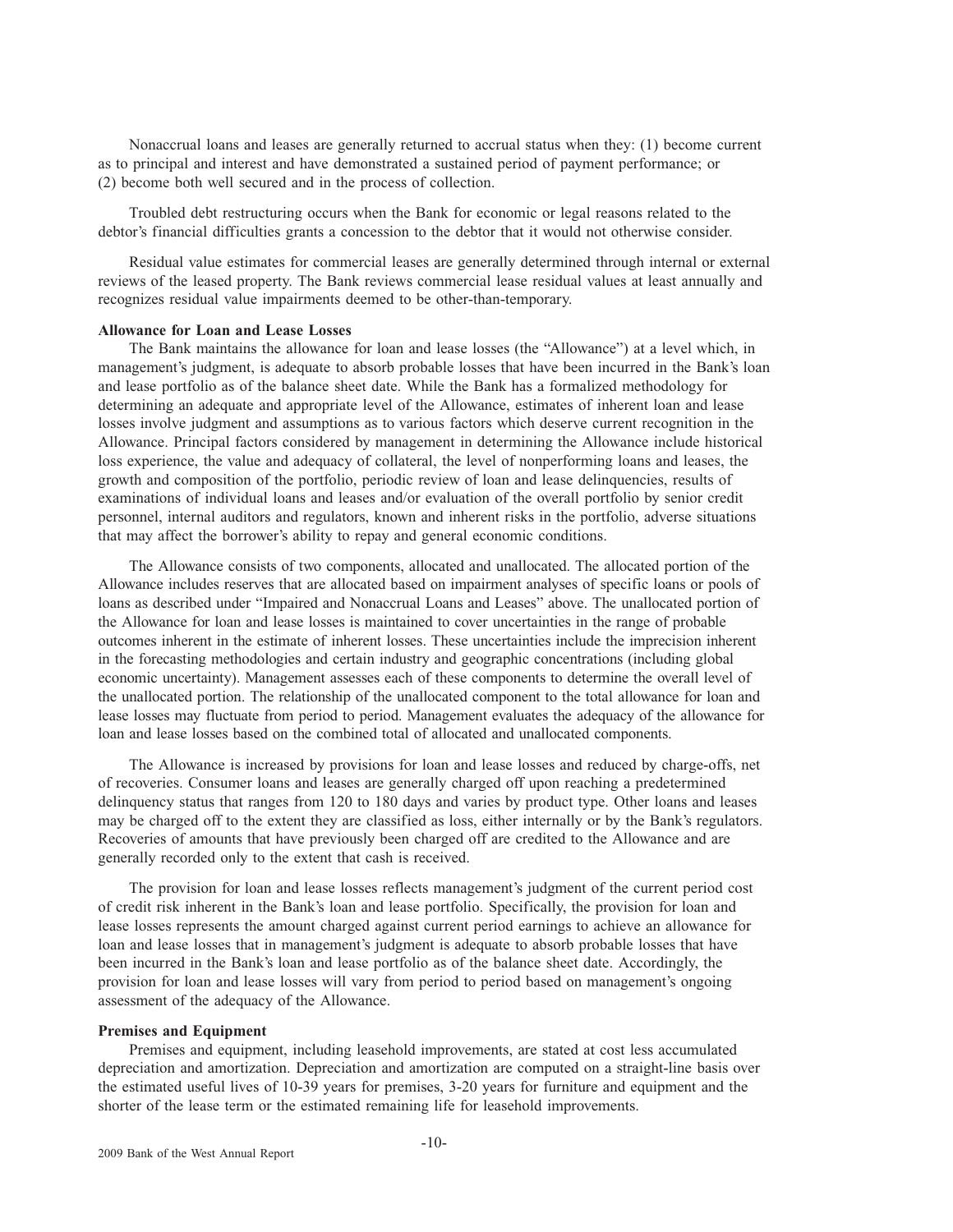#### **Operating Lease Assets**

Operating lease rental income for leased assets, generally automobiles, is recognized on a straightline basis. Related depreciation expense is recorded on a straight-line basis over the life of the lease taking into account the estimated residual value of the leased asset. On a periodic basis, leased assets are reviewed for impairment. Impairment loss is recognized if the carrying amount of leased assets exceeds their fair value and is not recoverable. The carrying amount of leased assets is not recoverable if it exceeds the sum of the undiscounted cash flows expected to result from the lease payments and the estimated residual value upon the eventual disposition of the equipment. Auto lease receivables are generally charged off before they reach 149 days but no later than 239 days past due.

## **Goodwill and Other Intangible Assets**

Under the acquisition method of accounting, the net assets of entities acquired by the Bank are recorded at their estimated fair value at the acquisition date. The excess of the cost of an acquired entity over the fair value of the identifiable net assets acquired represents goodwill.

Goodwill and other indefinite-lived intangible assets are not amortized into income over an estimated life, but are tested for impairment on at least an annual basis. Under applicable accounting guidance, the goodwill impairment test has two steps. First, the Bank compares the fair value of identified reporting units with their carrying amount, including goodwill. If the fair value of the reporting unit exceeds its carrying value, the goodwill of the reporting unit is not impaired. If the fair value of the reporting units is less than the carrying value, then the second step must be performed to determine the implied fair value of the reporting unit's goodwill and the amount of goodwill impairment.

Core deposit and other intangible assets determined to have finite lives are amortized over their estimated useful lives. Core deposit and other intangible assets are generally amortized using accelerated methods over estimated useful lives of five to ten years. The Bank reviews core deposit and other identifiable intangible assets for impairment whenever events or changes in circumstances indicate that we may not recover our investment in the underlying assets or liabilities which gave rise to such core deposit and other identifiable intangible assets.

The Bank's review did not result in an impairment of its indefinite-lived or finite-lived intangible assets for the years ended December 31, 2009 and 2008.

## **Other Real Estate Owned and Repossessed Personal Property**

Other real estate owned ("OREO") and repossessed personal property are primarily comprised of properties that we acquired through foreclosure proceedings. Upon acquisition of assets taken in satisfaction of a defaulted loan, the excess of the remaining loan balance over the asset's estimated fair value less costs to sell is charged-off against the allowance for loan and lease losses. Subsequent declines in value of the assets are recognized as "write-downs of other real estate owned assets" in the consolidated statements of income.

## **Transfers and Servicing of Financial Assets**

The Bank enters into loan participations and loan sales, including the origination to sell conforming residential mortgage loans to U.S. Government sponsored entities for third party securitization. The Bank records these transactions as a sale when the transferred assets are legally isolated from its creditors and the other accounting criteria for a sale are met. Gains or losses recognized on the sale depend in part on the net carrying amount of the financial assets sold. At the date of transfer, retained servicing rights are recorded at fair value and the remaining carrying value of the transferred financial assets is allocated between the assets sold and remaining interests, if any, that may be held by the Bank based upon their relative fair values at the sale date.

The Bank generally retains the mortgage servicing on loans sold. Mortgage servicing rights are recorded in other assets in the consolidated balance sheets at the lower of cost or fair value and are amortized in proportion to, and over the estimated period that, net servicing income is expected to be received based on projections of the amount and timing of estimated future net cash flows. The amount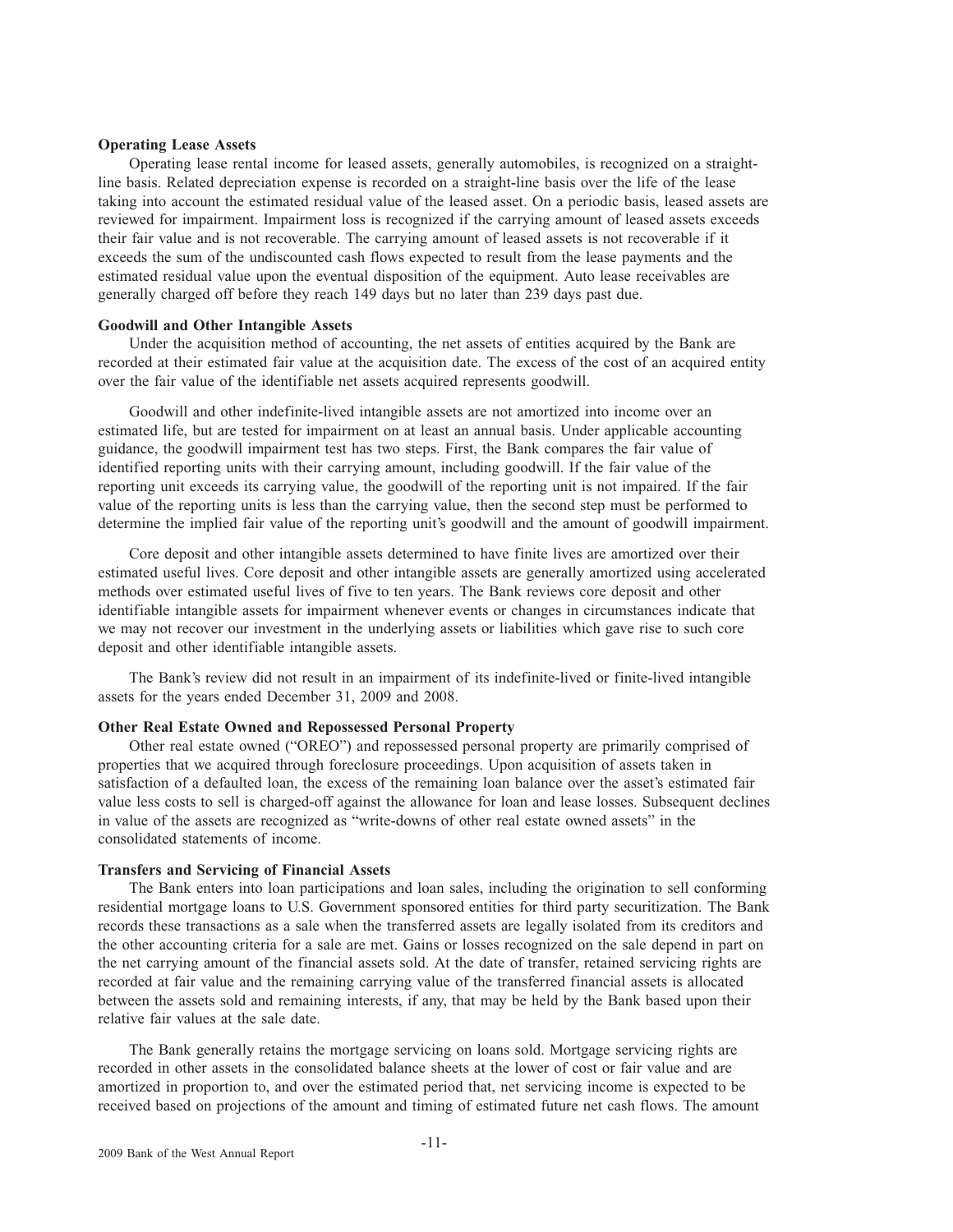and timing of estimated future net cash flows are updated based on actual results and updated projections. The Bank periodically evaluates its mortgage servicing rights for impairment stratified by loan category or asset type. The impairment assessment uses a present value of expected cash flows model based upon assumptions for estimated servicing income and expense. These assumptions incorporate estimates of the cost of servicing loans, loan default rates, an appropriate discount rate, and prepayment speeds. The amount of impairment, if any, is recognized as the amount by which the carrying value of the servicing right exceeds its estimated fair value, and is recognized through a valuation allowance.

In connection with its origination to sell conforming residential mortgage loans, the Bank enters into loan commitments to fund these assets at specified rates and for specified periods of time. To the extent that the Bank's interest rate lock commitments relate to loans that will be held for sale upon funding, they are also accounted for as derivatives with gains or losses recorded through noninterest income.

Securities purchased under agreements to resell and securities sold under agreements to repurchase generally qualify as financing transactions under generally accepted accounting principles. We carry such securities at the amounts at which they subsequently will be resold or reacquired as specified in the respective agreements, including accrued interest. It is our policy to take possession of securities purchased under agreements to resell. We monitor the fair value of the underlying securities as compared to the related receivable, including accrued interest, and as necessary, we request additional collateral. Where deemed appropriate, our sale and repurchase agreements with counterparties specify their rights to request additional collateral. The Bank or a custodian holds all collateral.

## **Fair Value**

The Bank uses fair value measurements to record fair value adjustments to certain assets and liabilities and to determine fair value disclosures. Trading assets, securities available for sale, certain other assets and certain other liabilities are recorded at fair value on a recurring basis. Also, from time to time, we may be required to record other assets at fair value on a nonrecurring basis, such as loans held for sale and impaired loans held for investment. These nonrecurring fair value adjustments typically involve application of lower of cost or fair value accounting or write-downs of individual assets. The Bank initially elected to defer the adoption of fair value measurement for nonfinancial assets and nonfinancial liabilities, except for items that are recognized or disclosed at fair value on a recurring basis, until January 1, 2009. There was no material impact on the Bank's financial statements from its adoption on January 1, 2009.

Fair value is defined as the exchange price that would be received for an asset or paid to transfer a liability in the principal or most advantageous market for the asset or liability in an orderly transaction between market participants on the measurement date.

Fair value measurements are classified within one of three levels in a valuation hierarchy based upon the transparency of inputs to the valuation of an asset or liability as of the measurement date. The three levels are defined as follows:

- Level 1 inputs to the valuation methodology are quoted prices (unadjusted) for identical assets or liabilities in active markets to which the Bank has access on the measurement date.
- Level 2 inputs to the valuation methodology include quoted prices for similar assets and liabilities in active markets, and inputs that are observable for the asset or liability, either directly or indirectly, for substantially the full term of the financial instrument.
- Level 3 inputs to the valuation methodology are unobservable and significant to the fair value measurement.

A financial instrument's categorization within the valuation hierarchy is based upon the lowest level of input that is significant to the fair value measurement.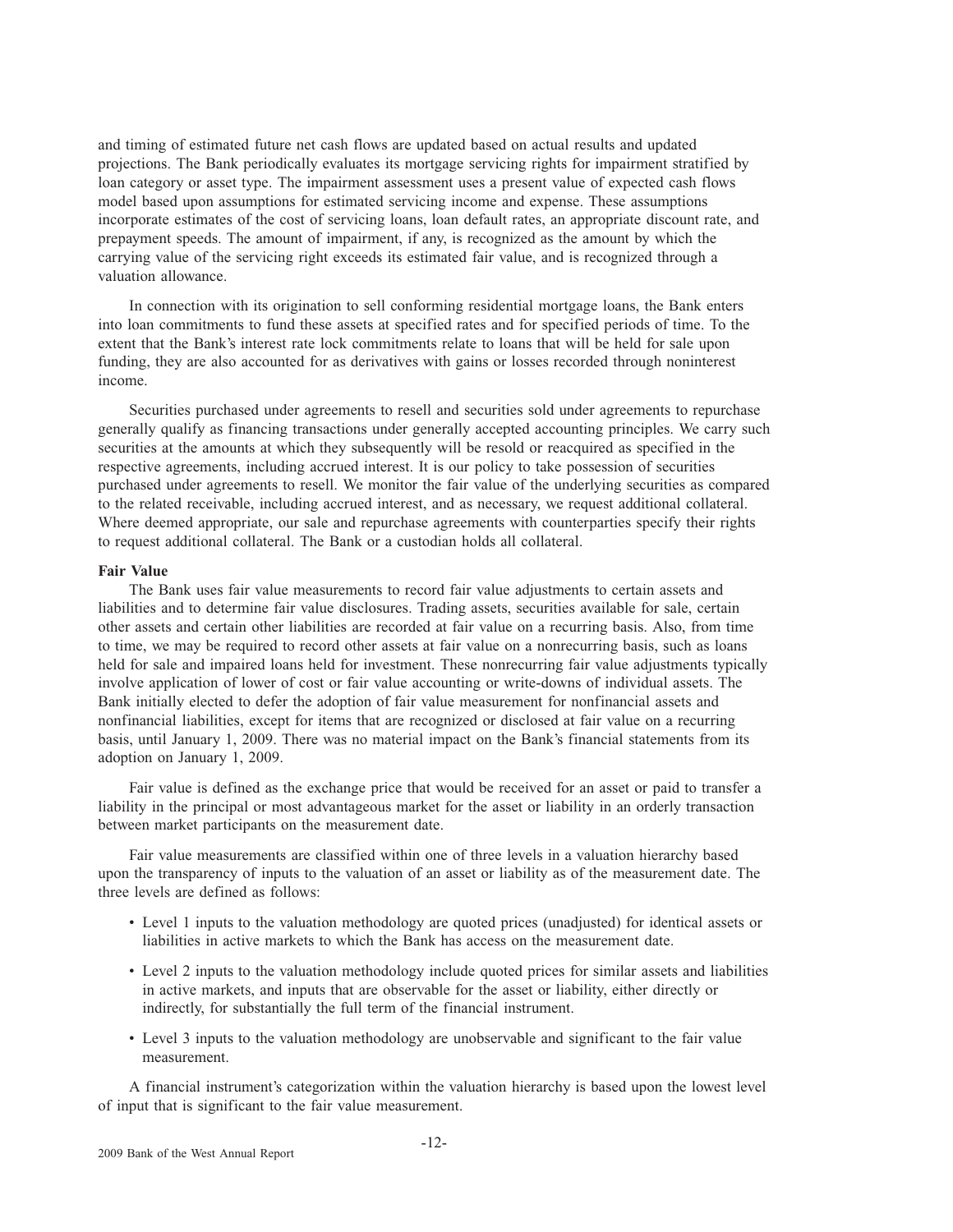See Note 15 for more information regarding fair value measurements.

#### **Income Taxes**

The Bank is included in a consolidated Federal income tax return filed by BancWest. We also file various combined and separate company state returns according to the laws of the particular state. Federal income tax payments are generally allocated to individual subsidiaries as if each had filed a separate return. State taxes are also allocated to individual subsidiaries. Amounts equal to income tax benefits of those subsidiaries having taxable losses or credits are reimbursed by other subsidiaries which would have incurred current income tax liabilities.

The Bank recognizes current income tax expense in an amount which approximates the amount of tax to be paid or refunded for the current period. The Bank recognizes deferred income tax liabilities and assets for the expected future tax consequences of events that the Bank includes in our financial statements or tax returns. Under this method, the Bank determines deferred income tax liabilities and assets based on the difference between the financial statement and tax bases of assets and liabilities using enacted tax rates in effect for the years in which the differences are expected to reverse. Throughout the year, the Bank reviews for any necessary accruals or reversals of reserves for uncertain tax positions.

The Bank evaluates tax positions for recognition by determining if the available evidence indicates the likelihood that the position will be sustained upon examination and the amount that would be expected to be paid upon ultimate settlement. A tax position that meets the "more likely than not" recognition threshold is measured to determine the amount of benefit to be recognized. The tax position is measured at the largest amount of benefit that is greater than 50% likely of being realized upon settlement. The tax position would be derecognized when it is no longer more likely than not of being sustained. Foreign taxes paid are generally applied as credits to reduce federal income taxes payable. Interest and penalties are recognized as a component of income tax expense.

#### **Stock-Based Compensation**

The Bank uses the fair value recognition concept relating to its participation in share-based compensation plans. Compensation expense is recognized based on the fair value of unvested stock options and awards over the requisite service period. See Note 21 for information on the determination of the estimated fair value of stock-based awards used to calculate stock-based compensation expense.

#### **Derivative Instruments and Hedging Activities**

Derivatives are recognized on the consolidated balance sheet at fair value. On the date the Bank enters into a derivative contract, the Bank designates the derivative instrument as (1) a hedge of the fair value of a recognized asset or liability or of an unrecognized firm commitment ("fair value" hedge), (2) a hedge of a forecasted transaction or the variability of cash flows to be received or paid related to a recognized asset or liability ("cash flow" hedge) or (3) held for trading, customer accommodation or not qualifying for or designated as intended for hedge accounting ("free-standing derivative instruments"). For a fair value hedge, changes in the fair value of the derivative instrument and changes in the fair value of the hedged asset or liability or of an unrecognized firm commitment attributable to the hedged risk are recorded in current period income. For a cash flow hedge, to the extent that the hedge is considered effective, changes in the fair value of the derivative instrument are recorded in other comprehensive income within stockholder's equity and subsequently reclassified to net income in the same period(s) that the hedged transaction impacts net income in the same financial statement category as the hedged item. For freestanding derivative instruments, changes in the fair values are reported in current period income. The Bank formally documents the relationship between hedging instruments and hedged items, as well as the risk management objective and strategy for undertaking various hedge transactions. This process includes linking all derivative instruments that are designated as hedges to identified assets and liabilities on the consolidated balance sheet, an unrecognized firm commitment or a forecasted transaction. The Bank also formally assesses, both at the inception of the hedge and on a quarterly basis, whether the derivative instruments used are highly effective in offsetting changes in fair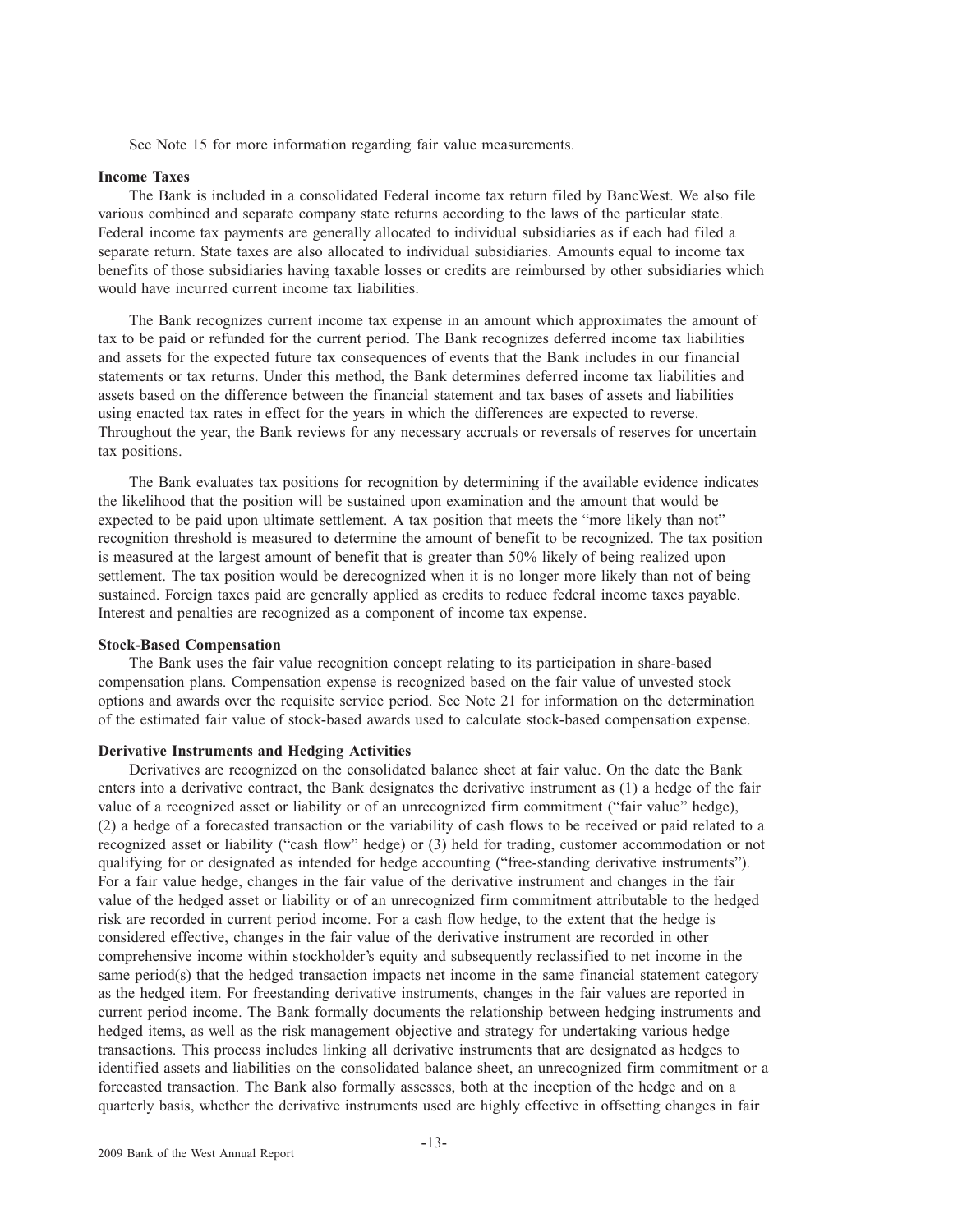values of or cash flows related to hedged items. Any portion of the changes in fair value of derivatives designated as a hedge that is deemed ineffective is recorded in current period earnings.

Valuations of derivative assets and liabilities reflect the value of the instrument including the values associated with counterparty risk and the Bank's own credit standing; refer to Note 14 Derivative Financial Instruments for additional information.

The Bank occasionally purchases or originates financial instruments that contain an embedded derivative instrument. At the inception of the financial instrument, the Bank assesses whether the economic characteristics of the embedded derivative instrument are clearly and closely related to the economic characteristics of the financial instrument (host contract), whether the financial instrument that embodies both the embedded derivative instrument and the host contract is currently measured at fair value with changes in fair value reported in earnings and whether a separate instrument with the same terms as the embedded instrument would meet the definition of a derivative instrument. If the embedded derivative instrument is determined not to be clearly and closely related to the host contract, the combined instrument is not currently measured at fair value with changes in fair value reported in earnings, and the embedded derivative instrument would qualify as a derivative instrument, the embedded derivative instrument is separated from the host contract and carried at fair value with changes recorded in current period earnings.

#### **Recent Accounting Standards**

In April 2009, the Financial Accounting Standards Board ("FASB"), issued guidance that amended the previous other-than-temporary impairment guidance for debt securities and included additional presentation and disclosure requirements for debt and equity securities. This guidance was effective for interim periods and fiscal years ending after June 15, 2009, however, early adoption was permitted and the Bank adopted it in the first quarter of 2009. The adoption of this guidance resulted in a cumulative adjustment increase of \$14.5 million to retained earnings and a corresponding decrease to accumulated other comprehensive income to reclassify non-credit related other-than-temporary impairment for securities that the Bank does not intend to sell and for which it is not more likely than not that the Bank will be required to sell; refer to Note 2 Securities Available for Sale for additional information.

In April 2009, the FASB issued guidance that reaffirms the exit price fair value measurement concept and also provides additional guidance for estimating fair value when the volume and level of activity for the asset or liability have significantly decreased. This guidance was effective for fiscal years ending after June 15, 2009. The Bank adopted it in the first quarter of 2009. The adoption of this guidance did not have a material impact on the Bank's financial statements.

In May 2009, the FASB issued guidance that establishes general standards of accounting for and disclosure of subsequent events. Subsequent events are events that occur after the balance sheet date but before the financial statements are issued or available to be issued. This guidance was effective for fiscal years ending after June 15, 2009. The adoption of this guidance did not have a material impact on the Bank's financial statements.

In June 2009, the FASB issued guidance that identifies the FASB Accounting Standards Codification ("Codification") as the single source of authoritative generally accepted accounting standards recognized by the FASB to be applied by nongovernmental agencies. All existing standards that were used to create the Codification have been superseded. The guidance is effective for fiscal years ending after September 15, 2009. The adoption of the Codification did not have a material impact on the Bank's financial statements.

In June 2009, the FASB issued guidance that removes the concept of a qualifying special purpose entity and changes the requirements for derecognizing financial assets. Many types of transferred financial assets that would have been derecognized previously are no longer eligible for derecognition. This guidance is effective for fiscal years beginning after November 15, 2009, and early adoption is prohibited. The guidance applies prospectively to transfers of financial assets occurring on or after the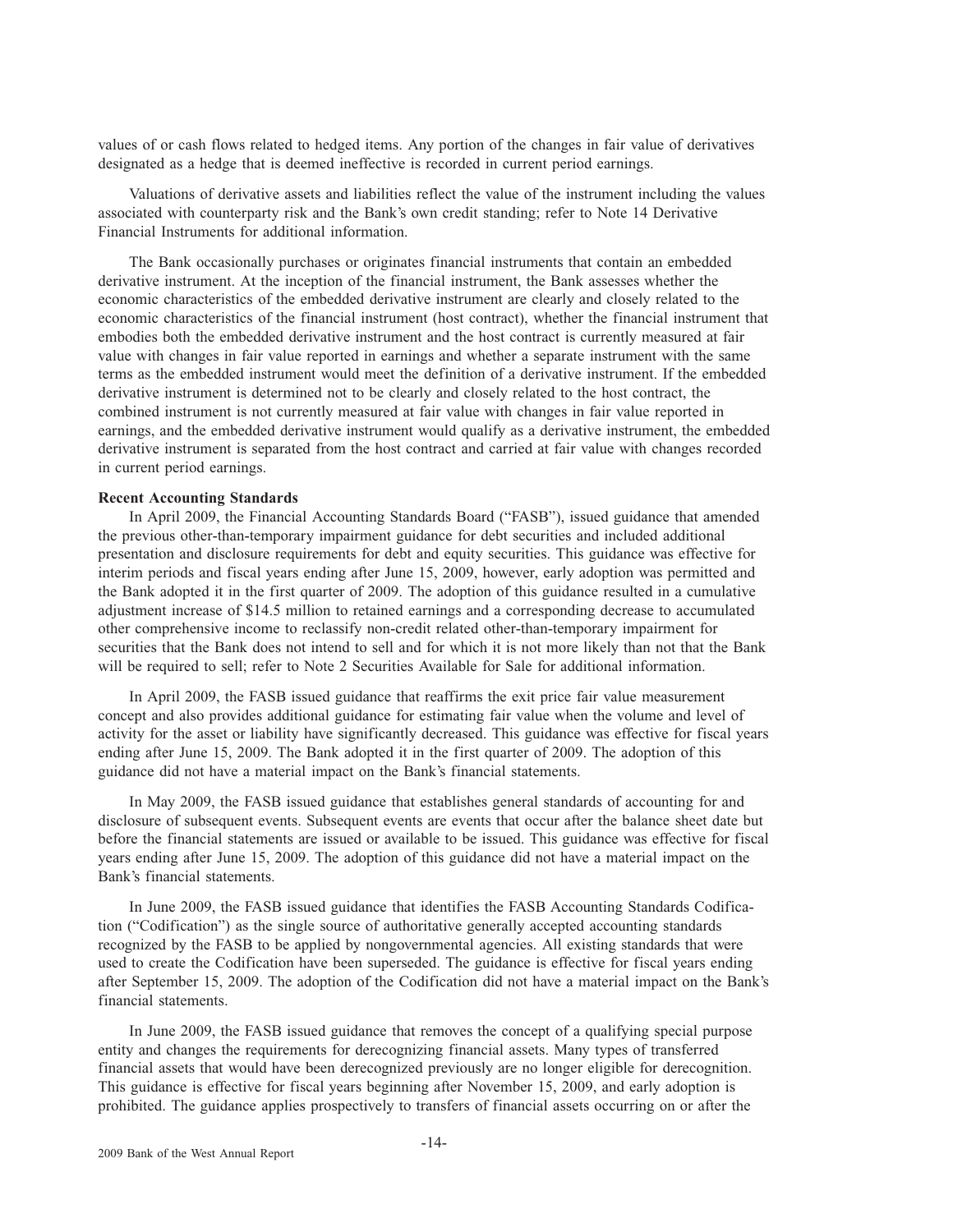effective date. The guidance will impact the structuring of securitizations and other transfers of financial assets in order to meet the amended sale treatment criteria.

In June 2009, the FASB issued guidance that amends the consolidation guidance applicable for variable interest entities. This guidance is effective for fiscal years beginning after November 15, 2009, and early adoption is prohibited. The Bank believes the total assets of previously unconsolidated entities that will be consolidated under this guidance are less than \$50 million at the effective date. Based upon the current regulatory requirements, the Bank expects the adoption will result in a slight decrease to regulatory capital ratios.

In January 2010, the FASB issued guidance which provides new disclosure requirements and clarifies existing disclosure requirements over fair value measurements. New disclosures required include the amount of significant transfers in and out of levels 1 and 2 fair value measurements and the reasons for the transfers. In addition, the reconciliation for level 3 activity will be required on a gross rather than net basis. Finally, it provides additional guidance related to the level of desegregation in determining classes of assets and liabilities and disclosures about inputs and valuation techniques. This guidance is effective for fiscal years beginning after December 15, 2009, except for the requirement to provide the reconciliation for level 3 activity on a gross basis which will be effective for fiscal years beginning after December 15, 2010.

#### **2. Securities Available for Sale**

Amortized cost and fair value of securities available for sale at December 31, 2009 and 2008 were as follows:

|                                                                           | 2009<br>2008      |                               |                             |                                     |                    |                            |                         |                         |
|---------------------------------------------------------------------------|-------------------|-------------------------------|-----------------------------|-------------------------------------|--------------------|----------------------------|-------------------------|-------------------------|
| (dollars in thousands)                                                    | Cost              | Amortized Unrealized<br>Gains | <b>Unrealized</b><br>Losses | Fair<br>Value                       | Amortized<br>Cost  | <b>Unrealized</b><br>Gains | Unrealized<br>Losses    | Fair<br>Value           |
| U.S. Treasury and other U.S.<br>Government agencies and<br>corporations   | $165,252$ \$<br>S | 295                           | -S                          |                                     |                    |                            | S                       |                         |
|                                                                           |                   |                               | $(8)$ \$                    |                                     | 165,539 \$ 241,593 | \$1,170                    | (38)                    | 242,725<br><sup>S</sup> |
| Government sponsored agencies<br>Mortgage and asset-backed<br>securities: | 734,969           | 3,846                         | (186)                       | 738,629                             | 1,744,897          | 13,012                     | (9)                     | 1,757,900               |
| Government agencies <sup>(1)</sup>                                        | 43,063            | 1,383                         | (41)                        | 44,405                              | 52,308             | 506                        | (1, 184)                | 51,630                  |
| Government sponsored<br>agencies <sup>(1)</sup>                           | 2,093,656         | 82,511                        | (617)                       | 2,175,550                           | 2,610,787          | 38,708                     | (4,681)                 | 2,644,814               |
| Non-government mortgage-<br>backed securities <sup>(1)</sup>              | 841,977           | 818                           | (149, 889)                  | 692,906                             | 1,102,856          | 2,424                      | (49,202)                | 1,056,078               |
| Non-government commercial<br>mortgage-backed securities                   |                   |                               |                             | $\overline{\phantom{a}}$            | 123,399            | $\overline{\phantom{a}}$   | (10,660)                | 112,739                 |
| Collateralized debt obligations                                           | 194,742           |                               | (114,989)                   | 79,753                              | 413,846            |                            | (138,930)               | 274,916                 |
| Collateralized loan obligations                                           | 230,517           | 8.112                         | (101, 654)                  | 136,975                             | 248,940            |                            | (64, 599)               | 184,341                 |
| Other asset-backed securities                                             | 29,219            | 49                            | (11,010)                    | 18,258                              | 29,535             | 1.064                      | (2,705)                 | 27.894                  |
| Collateralized mortgage<br>obligations:                                   |                   |                               |                             |                                     |                    |                            |                         |                         |
| Government agencies                                                       | 231,487           | 212                           | $\overline{\phantom{a}}$    | 231,699                             |                    |                            |                         |                         |
| Government sponsored agencies                                             | 417,576           | 5,489                         |                             | 423,065                             | 181,772            | 2,185                      | (499)                   | 183,458                 |
| Other                                                                     | 75,998            | 21                            | (6,765)                     | 69,254                              | 114,528            | 1                          | (25, 118)               | 89,411                  |
| States and political subdivisions                                         | 1,658,482         | 29,219                        | (20,509)                    | 1,667,192                           | 1,792,052          | 15,362                     | (53,662)                | 1,753,752               |
| <b>Equity Securities</b>                                                  | 6,244             | 129                           | (282)                       | 6,091                               | 7,810              | 235                        | (490)                   | 7,555                   |
| Total securities available for sale                                       | \$6,723,182       | \$132,084                     |                             | \$(405,950) \$6,449,316 \$8,664,323 |                    | \$74,667                   | \$(351,777) \$8,387,213 |                         |

(1) Backed by residential real estate

The Bank tests for other-than-temporary impairment of investment securities on a quarterly basis. During 2009, we recognized in earnings \$240.8 million of net other-than-temporary impairment writedowns on our investment securities portfolio, including \$0.3 million related to preferred equity securities of Fannie Mae and Freddie Mac. The Bank realized \$71.1 million related to the losses on the sale of securities in 2009 and \$16.4 million related to the gains on sale of securities in 2008, respectively.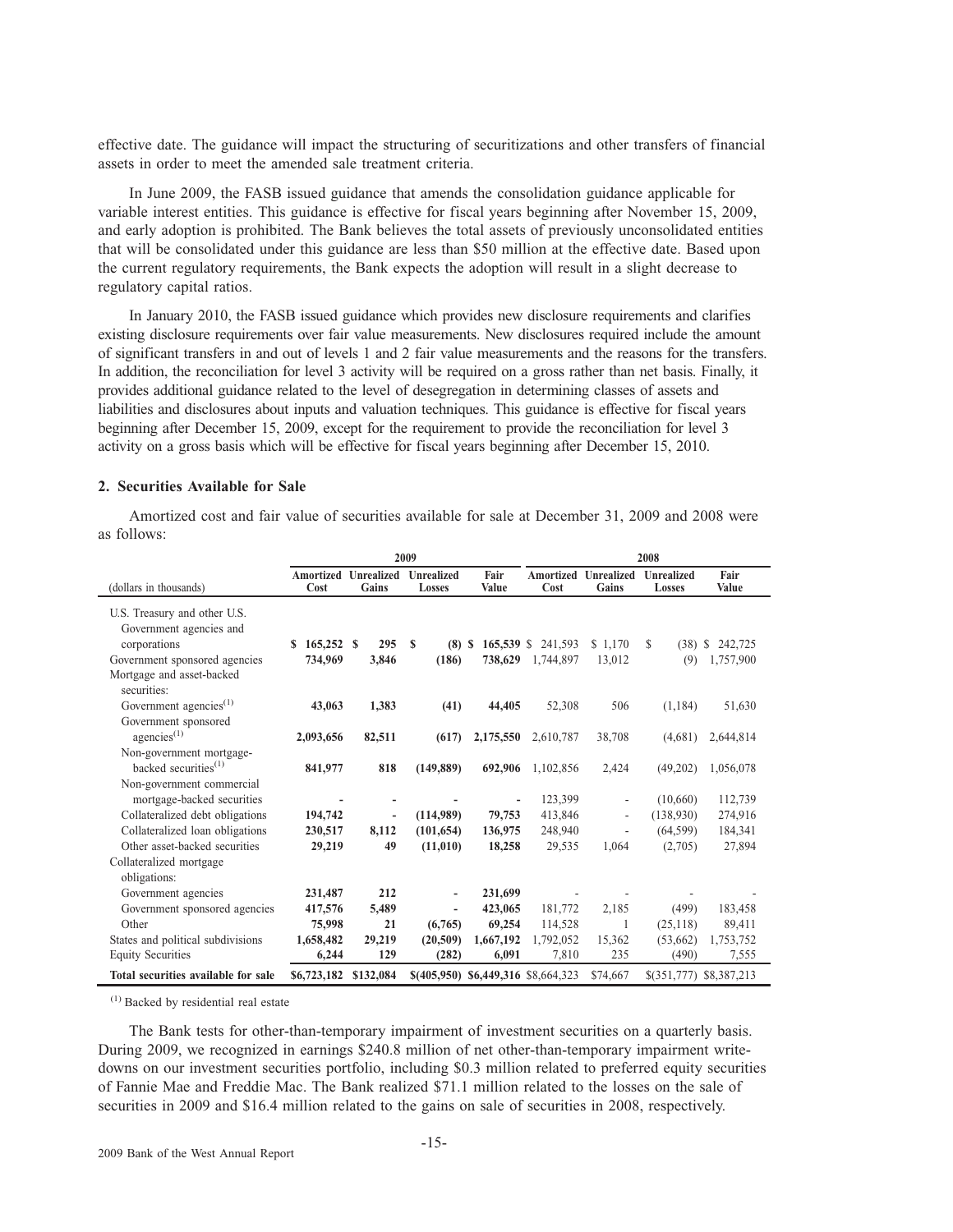During 2008, we recognized \$300.8 million of other-than-temporary impairment write-downs on our investment securities portfolio, including \$138.7 million related to preferred equity securities of Fannie Mae and Freddie Mac. Categories of securities written down in 2009 and 2008 also include collateralized debt obligations and other mortgage- and asset-backed securities. These write-downs coincided with the global economic downturn which has resulted in decreased liquidity, credit rating agency downgrades, increased credit spreads, bank failures and valuation declines within the real estate and secondary markets as our investment securities portfolio includes securities that are closely tied to the residential real estate and home builder (construction loan) markets.

The underlying collateral related to our residential mortgage-backed securities portfolio is primarily within California. Additional impairment may be necessary if there are continued declines in the real estate and home builder (construction loan) markets, particularly within California. Several other factors including increased unemployment, credit risks, decreased liquidity in the securities market, credit rating downgrades and the lack of credit could continue to negatively affect the real estate market and the value of our portfolio. In addition, the continued economic downturn has negatively affected the creditworthiness of state and local governments, particularly within California, and various monoline insurers who provide guarantees for these securities, which could result in impairment as the Bank holds bonds from various state and local governments.

Subsequent to year end the Bank sold municipal bonds issued by various government jurisdictions within California to third parties for approximately \$21 million, which included the fair value of \$20.6 million plus accrued interest. The Bank recorded \$1.1 million in net losses on these sales. In March 2010, the Bank sold mortgage-backed securities with an amortized cost of approximately \$314 million, and recorded a gain on sale of approximately \$16 million.

The following table presents the unrealized gross losses and fair values of securities in the available for sale portfolio by length of time that individual securities in each category have been in a continuous loss position.

|                                                    | December 31, 2009           |                            |                          |                      |                             |                      |  |  |
|----------------------------------------------------|-----------------------------|----------------------------|--------------------------|----------------------|-----------------------------|----------------------|--|--|
|                                                    |                             | <b>Less Than 12 Months</b> | 12 Months or More        |                      | <b>Total</b>                |                      |  |  |
| (dollars in thousands)                             | <b>Unrealized</b><br>Losses | Fair<br>Value              | Unrealized<br>Losses     | Fair<br><b>Value</b> | <b>Unrealized</b><br>Losses | Fair<br><b>Value</b> |  |  |
| U.S. Treasury and other U.S. Government            |                             |                            |                          |                      |                             |                      |  |  |
| agencies and corporations                          | \$<br>(2)                   | \$<br>104                  | \$<br>(6)                | <sup>\$</sup><br>917 | S<br>(8)                    | \$.<br>1,021         |  |  |
| Government sponsored agencies                      | (186)                       | 97,342                     | $\overline{\phantom{a}}$ |                      | (186)                       | 97,342               |  |  |
| Mortgage and asset-backed securities:              |                             |                            |                          |                      |                             |                      |  |  |
| Government agencies <sup>(1)</sup>                 |                             |                            | (41)                     | 918                  | (41)                        | 918                  |  |  |
| Government sponsored agencies <sup>(1)</sup>       | (608)                       | 82,872                     | (9)                      | 579                  | (617)                       | 83,451               |  |  |
| Non-government mortgage-backed<br>securities $(1)$ | (10, 732)                   | 70,259                     | (139, 157)               | 570,845              | (149, 889)                  | 641,104              |  |  |
| Non-government commercial                          |                             |                            |                          |                      |                             |                      |  |  |
| mortgage-backed securities                         |                             |                            |                          |                      |                             |                      |  |  |
| Collateralized debt obligations                    |                             | ٠                          | (114,989)                | 79,753               | (114,989)                   | 79,753               |  |  |
| Collateralized loan obligations                    | (5,863)                     | 13,260                     | (95, 791)                | 109,217              | (101, 654)                  | 122,477              |  |  |
| Other asset-backed securities                      | (9,344)                     | 4,884                      | (1,666)                  | 4,719                | (11,010)                    | 9,603                |  |  |
| Collateralized mortgage obligations:               |                             |                            |                          |                      |                             |                      |  |  |
| Government agencies                                |                             |                            |                          |                      |                             |                      |  |  |
| Government sponsored agencies                      |                             |                            |                          |                      |                             |                      |  |  |
| Other                                              |                             |                            | (6,765)                  | 67,525               | (6,765)                     | 67,525               |  |  |
| State and political subdivisions                   | (9,688)                     | 409,709                    | (10, 821)                | 247,330              | (20, 509)                   | 657,039              |  |  |
| Equity securities                                  | (36)                        | 47                         | (246)                    | 5,897                | (282)                       | 5,944                |  |  |
| Total securities available for sale                | $$$ (36,459)                | \$678,477                  | \$(369, 491)             | \$1,087,700          | \$(405,950)                 | \$1,766,177          |  |  |

(1) Backed by residential real estate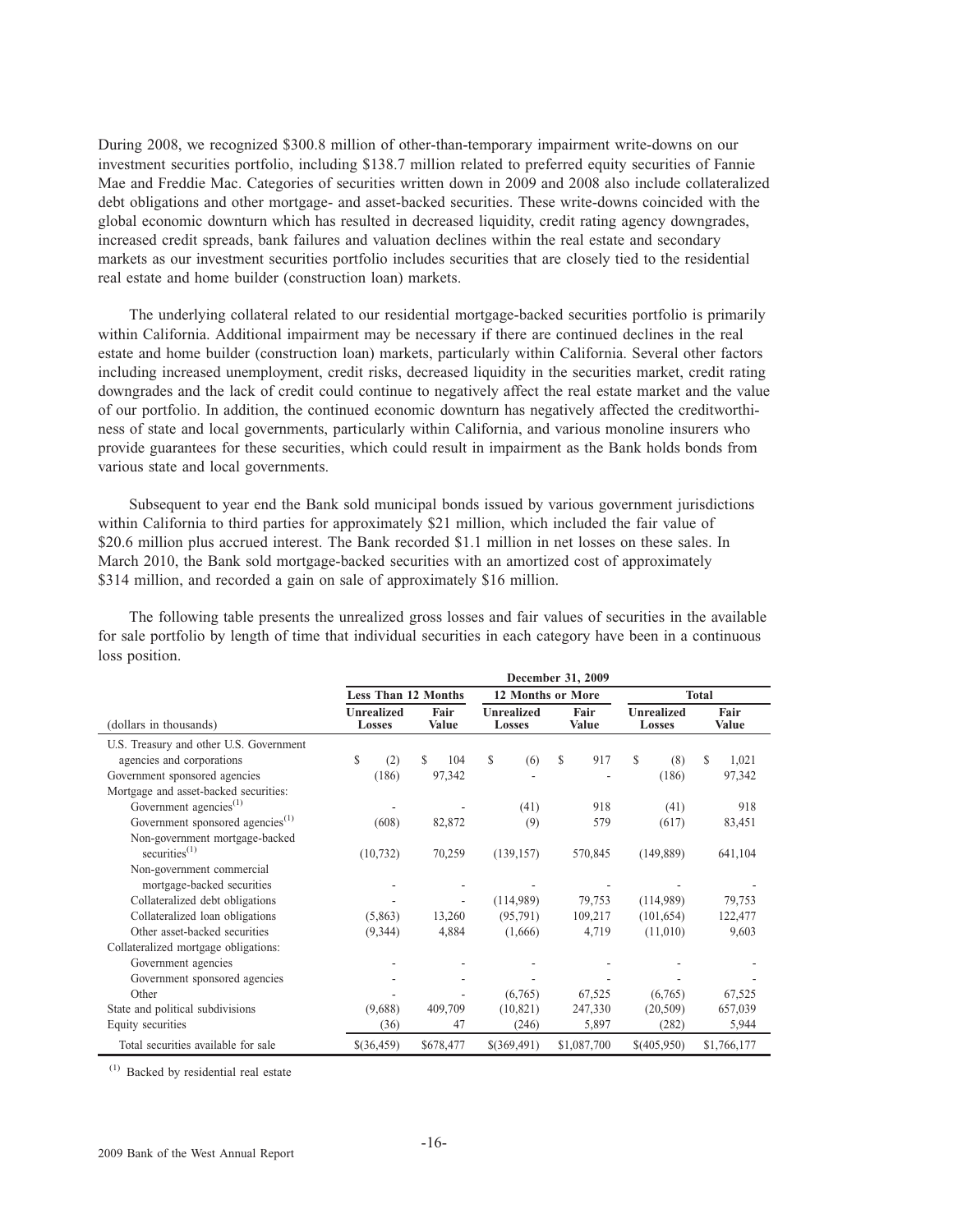|                                              |                             |                            |                      |             |                      | December 31, 2008 |                      |             |                             |             |                      |             |
|----------------------------------------------|-----------------------------|----------------------------|----------------------|-------------|----------------------|-------------------|----------------------|-------------|-----------------------------|-------------|----------------------|-------------|
|                                              |                             | <b>Less Than 12 Months</b> |                      |             |                      | 12 Months or More |                      |             |                             |             | <b>Total</b>         |             |
| (dollars in thousands)                       | <b>Unrealized</b><br>Losses |                            | Fair<br><b>Value</b> |             | Unrealized<br>Losses |                   | Fair<br><b>Value</b> |             | <b>Unrealized</b><br>Losses |             | Fair<br><b>Value</b> |             |
| U.S. Treasury and other U.S. Government      |                             |                            |                      |             |                      |                   |                      |             |                             |             |                      |             |
| agencies and corporations                    | \$.                         | (19)                       | \$                   | 3,024       | S.                   | (19)              | \$.                  | 983         | \$                          | (38)        | S                    | 4,007       |
| Government sponsored agencies                |                             | (9)                        |                      | 499,972     |                      |                   |                      |             |                             | (9)         |                      | 499,972     |
| Mortgage and asset-backed securities:        |                             |                            |                      |             |                      |                   |                      |             |                             |             |                      |             |
| Government agencies <sup>(1)</sup>           |                             | (1,169)                    |                      | 37,186      |                      | (15)              |                      | 408         |                             | (1, 184)    |                      | 37,594      |
| Government sponsored agencies <sup>(1)</sup> |                             | (3,079)                    |                      | 381,152     |                      | (1,602)           |                      | 113,299     |                             | (4,681)     |                      | 494,451     |
| Non-government mortgage-backed               |                             |                            |                      |             |                      |                   |                      |             |                             |             |                      |             |
| securities $^{(1)}$                          |                             | (32, 879)                  |                      | 750,766     |                      | (16,323)          |                      | 270,019     |                             | (49,202)    |                      | 1,020,785   |
| Non-government commercial                    |                             |                            |                      |             |                      |                   |                      |             |                             |             |                      |             |
| mortgage-backed securities                   |                             | (7,272)                    |                      | 79,457      |                      | (3,388)           |                      | 33,282      |                             | (10,660)    |                      | 112,739     |
| Collateralized debt obligations              |                             |                            |                      |             |                      | (138,930)         |                      | 234,037     |                             | (138,930)   |                      | 234,037     |
| Collateralized loan obligations              |                             |                            |                      |             |                      | (64, 599)         |                      | 165,441     |                             | (64, 599)   |                      | 165,441     |
| Other asset-backed securities                |                             | (2,696)                    |                      | 19,955      |                      | (9)               |                      | 173         |                             | (2,705)     |                      | 20,128      |
| Collateralized mortgage obligations:         |                             |                            |                      |             |                      |                   |                      |             |                             |             |                      |             |
| Government agencies                          |                             |                            |                      |             |                      |                   |                      |             |                             |             |                      |             |
| Government sponsored agencies                |                             |                            |                      | 8           |                      | (499)             |                      | 45,163      |                             | (499)       |                      | 45,171      |
| Other                                        |                             | (11,788)                   |                      | 47,566      |                      | (13,330)          |                      | 41,385      |                             | (25, 118)   |                      | 88,951      |
| State and political subdivisions             |                             | (19,770)                   |                      | 555,107     |                      | (33,892)          |                      | 508,244     |                             | (53,662)    |                      | 1,063,351   |
| Equity securities                            |                             | (37)                       |                      | 5           |                      | (453)             |                      | 5,647       |                             | (490)       |                      | 5,652       |
| Total securities available for sale          |                             | \$(78,718)                 |                      | \$2,374,198 |                      | \$(273,059)       |                      | \$1,418,081 |                             | \$(351,777) |                      | \$3,792,279 |

(1) Backed by residential real estate

For the securities in the above table, we do not have the intent to sell and have determined it is more likely than not that we will not be required to sell the securities prior to recovery of the amortized cost basis. We have also assessed each of the securities in the above tables for credit impairment. We frequently monitor the credit ratings of individual investments within our portfolio and believe that the majority of our unrealized loss positions are due to illiquidity within the markets. The Bank may occasionally sell securities at a loss when it decides to restructure portions of the portfolio due to changing market conditions. For equity securities, we consider numerous factors in determining whether impairment exists, including our intent and ability to hold the securities for a period of time sufficient to recover the securities' cost basis.

The following is a description of our security categories, including a description of the nature of the unrealized losses and OTTI losses within our portfolio:

## **U.S. Treasury and other U.S. Government agencies and corporations**

The unrealized losses associated with U.S. Treasury and federal agency securities are driven primarily by changes in interest rates. We do not estimate any credit losses due to explicit guarantees provided by the United States Government.

#### **Government sponsored agencies**

The unrealized losses associated with U.S. Government sponsored agencies are driven primarily by changes in interest rates. We do not estimate any credit losses due to implicit guarantees provided by the United States Government.

## **Mortgage-backed and asset-backed securities:**

## **Government agencies and government sponsored agencies**

The unrealized losses associated with federal agency mortgage-backed securities are primarily driven by changes in interest rates. These securities are issued by U.S. Government or government sponsored entities and do not have any expected credit losses given explicit or implicit government guarantees.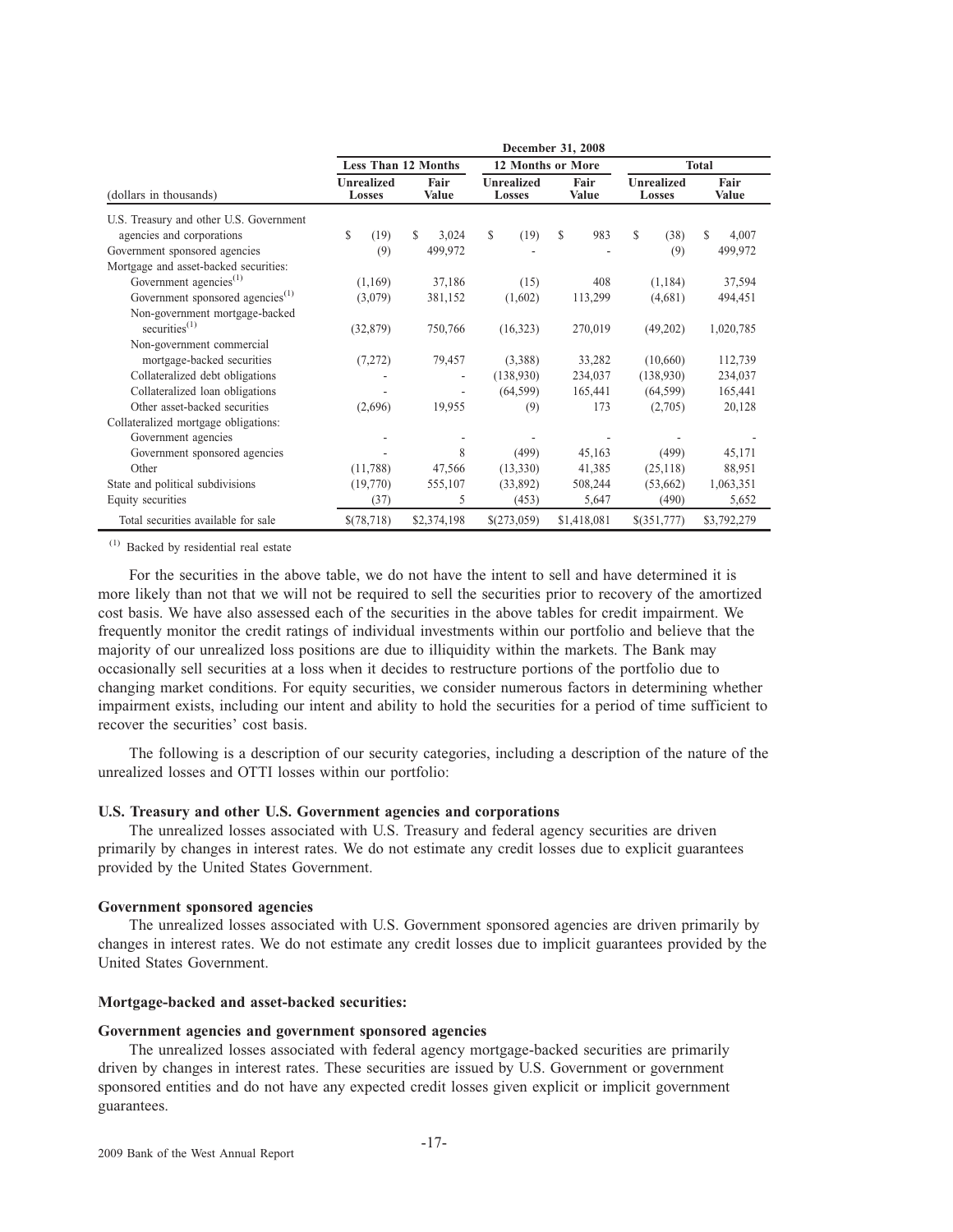#### **Non-government mortgage-backed securities**

The unrealized losses associated with non-government mortgage-backed securities are driven by changes in interest rates and illiquidity in their primary market. We estimate credit impairment using a cash flow model that incorporates default rates, loss severities, prepayment rates and projected collateral losses for the underlying mortgage loans in each transaction. The forecasted loan performance is used to project cash flows to the various tranches in the structure. We use third party vendors to estimate the default, prepayment, and home price factors.

## **Collateralized debt obligations**

The unrealized losses associated with collateralized debt obligations for securities backed by residential or trust preferred hybrid capital issued by other financial institutions were driven primarily by changes in interest rates and market illiquidity. We estimate credit impairment using a cash flow model that incorporates collateral loss severities, the financial strength of the underlying financial institutions and likelihood of default over time. The losses are primarily driven by higher projected collateral losses and wider credit spreads. The key assumptions include default rates, severities and prepayment rates.

## **Collateralized loan obligations**

The unrealized losses associated with collateralized loan obligations related to securities backed by commercial loans and individual corporate debt obligations stem from changes in interest rates and market illiquidity. We estimate credit impairment using a cash flow model that incorporates default rates, loss severities and prepayment rates.

## **Other asset-backed securities**

The unrealized losses associated with other asset-backed securities were driven by changes in interest rates and market illiquidity. We estimate credit impairment using an internally developed cash flow model as well as tools provided by third party vendors. We use third party vendors primarily to determine market price.

## **Collateralized mortgage obligations:**

## **Government agencies and government sponsored agencies**

The unrealized losses associated with federal agency mortgage-backed securities are primarily driven by changes in interest rates. These securities are issued by U.S. Government or government sponsored entities and do not have any expected credit losses given explicit or implicit government guarantees.

## **Other**

The unrealized loss associated with non-agency mortgage-backed securities are primarily driven by change in interest rates. We estimated credit impairment using a cash flow model that incorporates default rates, loss severities, prepayment rates, and projected collateral losses for the underlying mortgages in each transaction.

## **State and political subdivisions**

The unrealized losses associated with securities of U.S. states and political subdivisions are primarily driven by changes in interest rates and not due to the credit quality of the securities. These securities will continue to be monitored as part of our ongoing portfolio review process, but are expected to perform, even if the rating agencies reduce the credit rating of the bond insurers. As a result, we expect to recover the entire amortized cost basis of these securities.

## **Equity Securities**

The unrealized loss associated with equity securities is associated with changes in market prices for community reinvestment act-sponsored corporations and government sponsored entity stock. We estimate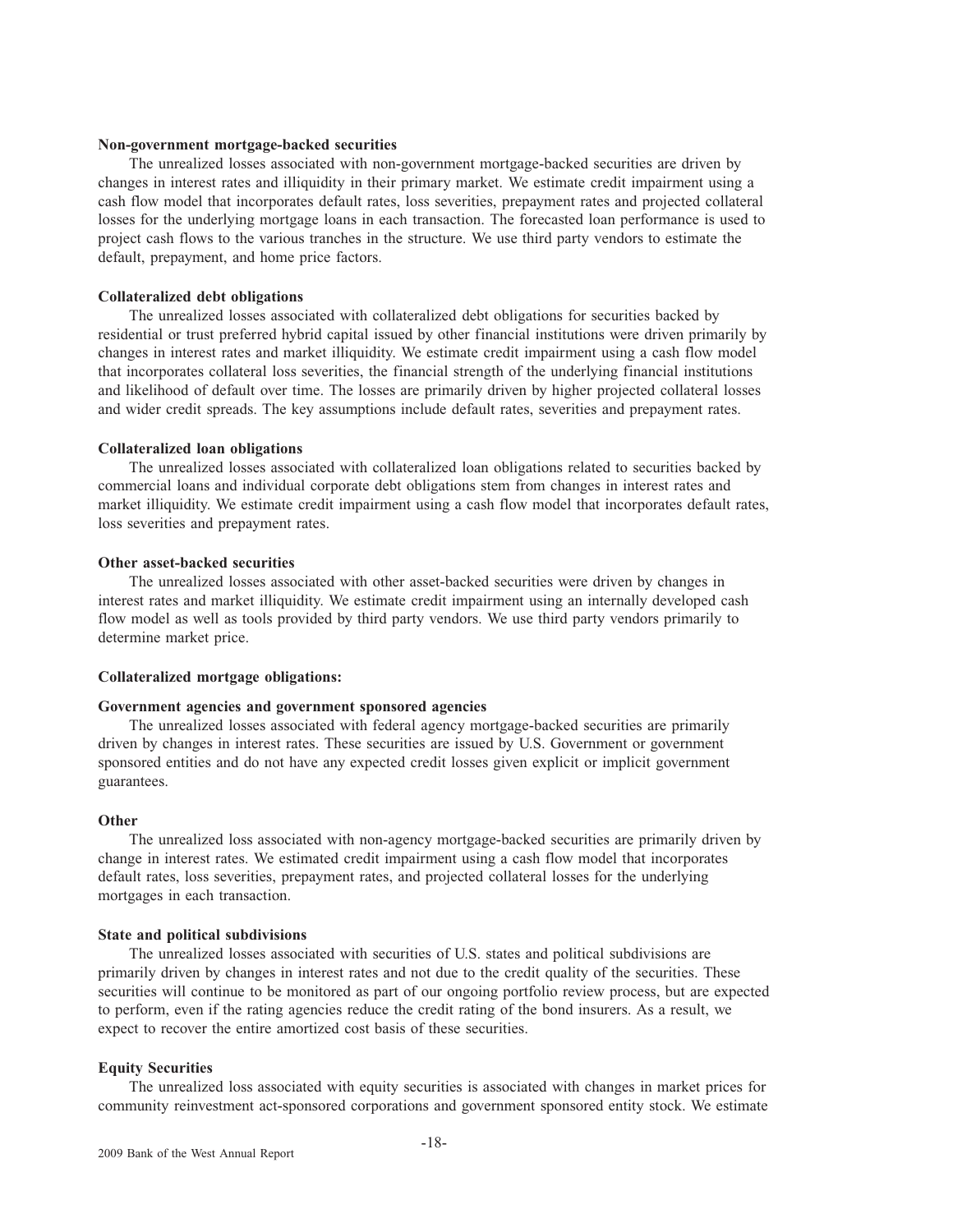credit impairment based upon our assessment of future changes in market prices based upon collateral performance for community reinvestment act-sponsored corporations. We have written down the government sponsored entity stock to a nominal level.

Gross realized gains and losses on securities available for sale for the periods indicated were as follow:

|                         | <b>Year Ended</b><br>December 31, |             |  |  |
|-------------------------|-----------------------------------|-------------|--|--|
| (dollars in thousands)  | 2009                              | 2008        |  |  |
| Realized gains          | \$20,336                          | \$ 20,179   |  |  |
| Realized $losses^{(1)}$ | (332, 199)                        | (304, 555)  |  |  |
| Realized net losses     | \$(311, 863)                      | \$(284,376) |  |  |

(1) Includes other-than-temporary impairment recognized in the income statement of \$240.8 million and \$300.8 million for 2009 and 2008, respectively.

For 2009, we recognize OTTI for debt securities classified as available for sale which requires that we assess whether we intend to sell or it is more likely than not that we will be required to sell a security before recovery of its amortized cost basis less any current period credit losses. For a debt security that is considered other-than-temporarily impaired and that we do not intend to sell and will not be required to sell before recovery of its amortized cost basis less any current period credit losses, we separate the amount of the impairment into the amount that is credit related (credit loss component) and the amount due to all other factors. The credit loss component is recognized in earnings and is the difference between the security's amortized cost basis and the present value of its expected future cash flows discounted at the security's original purchase yield. The remaining difference between the security's fair value and the present value of future expected cash flows is due to factors that are not credit related and, therefore, is not required to be recognized as losses in the income statement, but is recognized in OCI. We believe that we will fully collect the carrying value of securities on which we have recorded a non-credit-related impairment in OCI.

For 2008, when an investment was determined to be other-than-temporarily impaired, an impairment loss equal to the difference between the cost and the fair value of the investment security was recognized in earnings.

The table below presents a roll-forward of the credit loss component recognized in earnings for which a portion of other-than-temporary impairment was recognized in OCI. The credit loss component of the amortized cost represents the difference between the present value of expected future cash flows and the amortized cost basis of the security prior to considering credit losses. The beginning balance represents the credit loss component for debt securities for which OTTI occurred prior to January 1, 2009. OTTI recognized in earnings in 2009 for credit-impaired debt securities is presented as additions in two components based upon whether the current period is the first time the debt security was creditimpaired (initial credit impairment) or is not the first time the debt security was credit-impaired (subsequent credit impairments). The credit loss component is reduced if we sell, intend to sell or believe we will be required to sell previously credit-impaired debt securities. Additionally, the credit loss component is reduced if we receive or expect to receive cash flows in excess of what we previously expected to receive over the remaining life of the credit-impaired debt security, the security matures or is fully written down.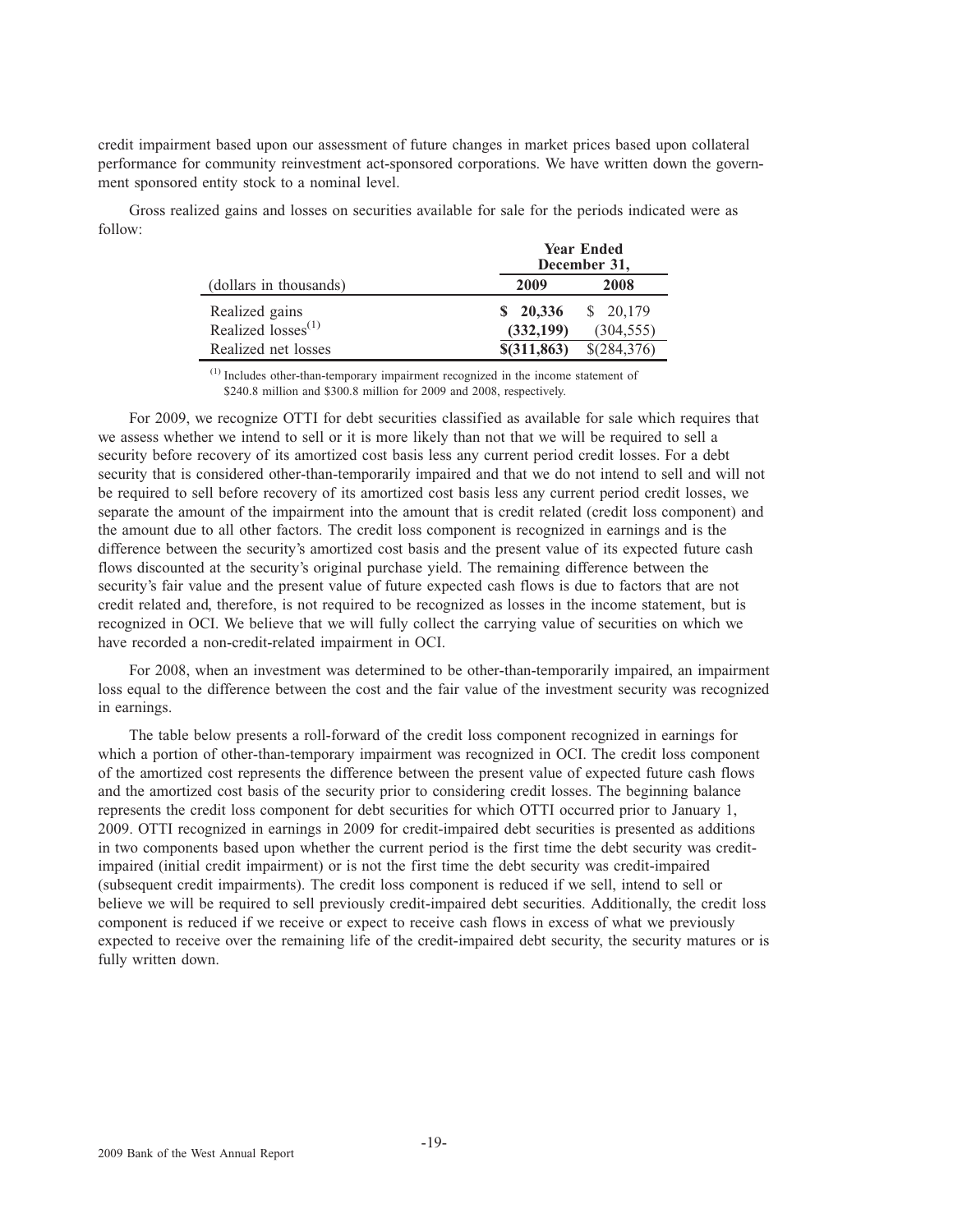Changes in the credit loss component of credit-impaired debt securities are described in the table below:

| (dollars in thousands)             | December 31, 2009 |
|------------------------------------|-------------------|
| Balance, beginning of period       | \$105,498         |
| Additions to credit losses:        |                   |
| Securities not previously impaired | 135,773           |
| Securities previously impaired     | 81,362            |
| Reductions to credit losses:       |                   |
| Securities sold                    | (175, 118)        |
| Balance, end of period             | \$147,515         |

The fair value, yield and amortized cost of securities available for sale at December 31, 2009, by contractual maturity, are shown below. Expected maturities may differ from contractual maturities because debt issuers may have the right to call or prepay obligations.

|                                        |               |                     |                        |              | <b>Remaining Contractual Principal Maturity</b>            |             |                                                                  |              |                         |           |
|----------------------------------------|---------------|---------------------|------------------------|--------------|------------------------------------------------------------|-------------|------------------------------------------------------------------|--------------|-------------------------|-----------|
|                                        | <b>Total</b>  | Weighted<br>Average | <b>Within One Year</b> |              | <b>After One</b><br><b>But Within</b><br><b>Five Years</b> |             | <b>After Five Years</b><br><b>But Within</b><br><b>Ten Years</b> |              | <b>After Ten Years</b>  |           |
| (dollars in thousands)                 | Amount        | <b>Yield</b>        | <b>Amount</b>          | <b>Yield</b> | <b>Amount</b>                                              | Yield       | <b>Amount</b>                                                    | <b>Yield</b> | <b>Amount</b>           | Yield     |
| U.S. Treasury and other U.S.           |               |                     |                        |              |                                                            |             |                                                                  |              |                         |           |
| Government agencies and                |               |                     |                        |              |                                                            |             |                                                                  |              |                         |           |
| corporations                           | 165,539<br>S. | 0.45%               | \$161,749              | $0.38\%$ \$  | 1,433                                                      | $2.82\%$ \$ | 2,175                                                            | $3.78\%$ \$  |                         | 182 2.81% |
| Government sponsored                   |               |                     |                        |              |                                                            |             |                                                                  |              |                         |           |
| agencies                               | 738,629       | 1.11                | 229,993                | 0.14         | 508,636                                                    | 1.55        |                                                                  |              |                         |           |
| Mortgage and asset-backed              |               |                     |                        |              |                                                            |             |                                                                  |              |                         |           |
| Securities:                            |               |                     |                        |              |                                                            |             |                                                                  |              |                         |           |
| Government agencies                    | 44,405        | 4.11                |                        |              | 1,589                                                      | 4.43        | 5,438                                                            | 4.87         | 37,378 3.99             |           |
| Government sponsored                   |               |                     |                        |              |                                                            |             |                                                                  |              |                         |           |
| agencies                               | 2,175,550     | 4.42                | 76,380                 | 3.56         | 44,391                                                     | 4.19        | 130,903                                                          | 4.56         | 1,923,876               | 4.45      |
| Non-government mortgage-               |               |                     |                        |              |                                                            |             |                                                                  |              |                         |           |
| backed securities                      | 692,906       | 5.02                |                        |              |                                                            |             | 127                                                              | 5.20         | 692,779                 | 5.02      |
| Collateralized debt                    |               |                     |                        |              |                                                            |             |                                                                  |              |                         |           |
| obligations                            | 79,753        | 1.64                |                        |              |                                                            |             |                                                                  |              | 79,753                  | 1.64      |
| Collateralized loan                    |               |                     |                        |              |                                                            |             |                                                                  |              |                         |           |
| obligations                            | 136,975       | 0.98                |                        |              |                                                            |             | 43,583                                                           | 0.83         | 93,392                  | 1.05      |
| Other asset-backed securities          | 18,258        | 4.02                |                        |              | 395                                                        | 9.25        | 15                                                               | 8.91         | 17,848 3.95             |           |
| Collateralized mortgage                |               |                     |                        |              |                                                            |             |                                                                  |              |                         |           |
| obligations:                           |               |                     |                        |              |                                                            |             |                                                                  |              |                         |           |
| Government agencies                    | 231,699       | 1.63                | 121,900                | 0.99         |                                                            |             |                                                                  |              | 109,799                 | 2.33      |
| Government sponsored                   |               |                     |                        |              |                                                            |             |                                                                  |              |                         |           |
| agencies                               | 423,065       | 2.02                | 230,866                | 1.30         | 16,286                                                     | 5.85        | 38,623                                                           | 4.10         | 137,290                 | 2.21      |
| Other                                  | 69,254        | 5.63                |                        |              |                                                            |             | 359                                                              | 7.40         | 68,895                  | 5.62      |
| State and political                    |               |                     |                        |              |                                                            |             |                                                                  |              |                         |           |
| subdivisions $^{(1)}$                  | 1,667,192     | 6.26                | 19,341                 | 5.80         | 99,395                                                     | 6.00        | 316,862                                                          | 6.05         | 1,231,594 6.34          |           |
| Estimated fair value of debt           |               |                     |                        |              |                                                            |             |                                                                  |              |                         |           |
| securities <sup><math>(2)</math></sup> | \$6,443,225   | 4.05%               | \$840,229              |              | 1.07% \$672,125                                            |             | 2.47% \$538,085                                                  |              | 4.87% \$4,392,786 3.81% |           |
| Total amortized cost of debt           |               |                     |                        |              |                                                            |             |                                                                  |              |                         |           |
| securities                             | \$6,716,938   |                     | \$836,475              |              | \$660,910                                                  |             | \$551,907                                                        |              | \$4,667,646             |           |

(1) The weighted average yields were calculated on a taxable equivalent basis. (2) The weighted average yields, except for yields of state and political subdivisions, were calculated on the basis of the cost and  $(2)$  The effective yields weighted for the scheduled maturity of each security.

Securities with an aggregate carrying value of \$5.4 billion and \$8.2 billion were pledged to secure public deposits, repurchase agreements and Federal Home Loan Bank advances at December 31, 2009 and 2008, respectively. Of these amounts, the secured party had the right to repledge or resell \$1.5 billion at December 31, 2009 and 2008.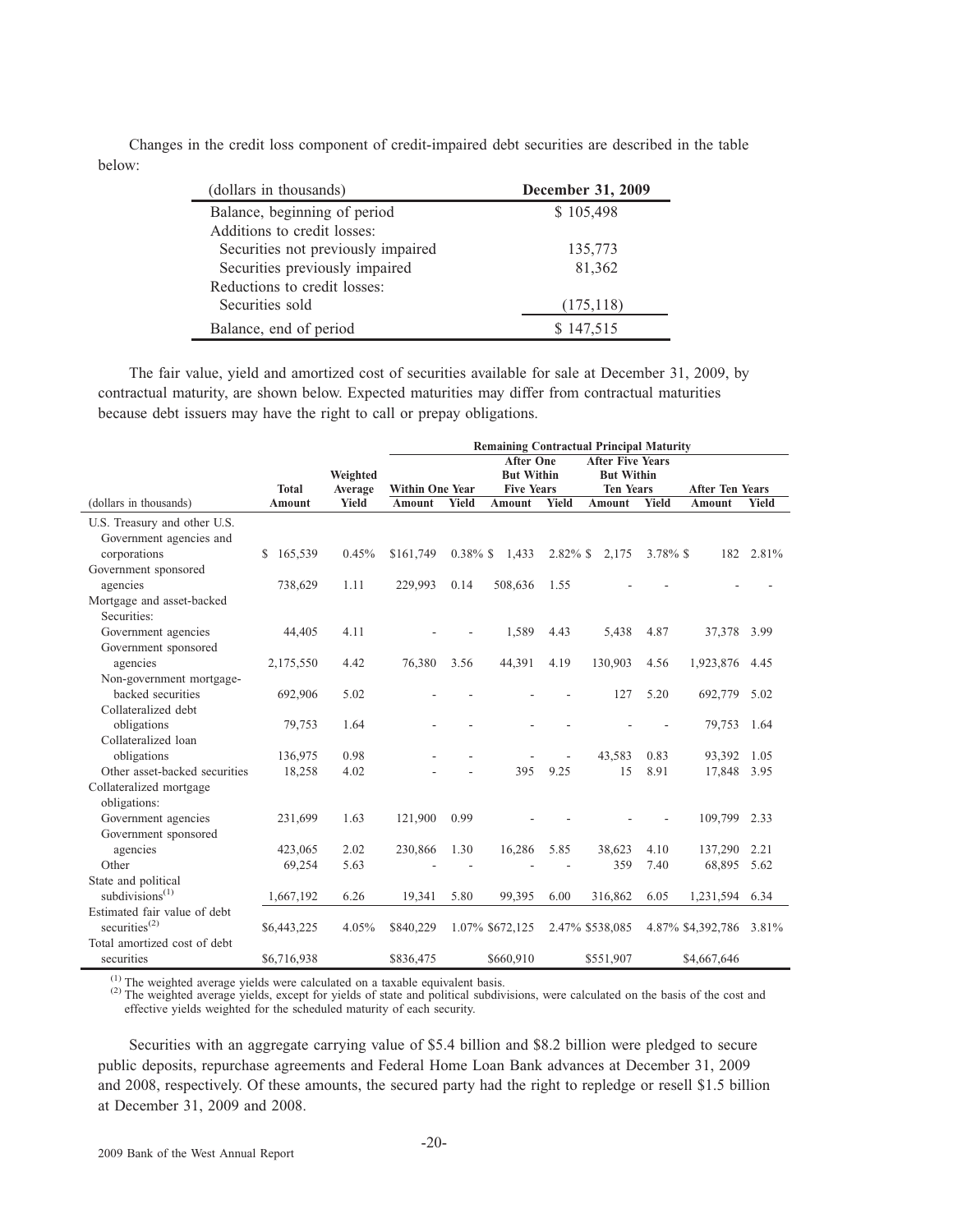We held no securities of any single issuer (other than the U.S. Government and government sponsored agencies) which were in excess of 10% of consolidated stockholder's equity at December 31, 2009 and 2008.

## **3. Mortgage Sale and Servicing Activity**

Beginning July 2009, the Mortgage Banking Division ("MBD") began selling fixed-rate 30-year 1-4 family conforming residential mortgage loans. The amount of loans held for sale on the balance sheet mainly represents these loans, which the Bank originated and intends to sell to third parties with the Bank maintaining the servicing relationship. When mortgage loans are sold with servicing retained, mortgage servicing rights ("MSRs") are recorded in other assets. The MSRs are amortized over the period of estimated net servicing income and then valued at the lower of cost or fair value on a nonrecurring basis.

The changes in MSRs using the amortization method including valuation allowance were:

| (dollars in thousands)                                          | 2009          |
|-----------------------------------------------------------------|---------------|
| Carrying amount, balance at beginning of year                   | S             |
| Additions:                                                      |               |
| Assumption of servicing obligations resulting from asset        |               |
| transfers                                                       | 7,177         |
| Subtractions:                                                   |               |
| Amortization                                                    | (237)         |
| Application of valuation allowance to adjust carrying values of |               |
| servicing assets                                                | (11)          |
| Carrying amount, balance at end of year                         | \$6,929       |
|                                                                 |               |
| Valuation allowance for servicing assets:                       | 2009          |
| Beginning balance                                               | $\mathcal{S}$ |
| Provision/recoveries                                            | 11            |
| Balance at end of year                                          | \$11          |
| The fair value of the amortized MSRs was:                       |               |
| (dollars in thousands)                                          | 2009          |
| Balance at beginning of year                                    | \$            |

The Bank's model is based on significant unobservable inputs classified as Level 3, which reflects the Bank's assumptions about risk. The Bank utilizes a third-party service provider to model MSR valuations. The model incorporates assumptions that market participants use in estimating future net servicing income, including estimates of prepayment speeds, discount rate, cost to service, which includes expected delinquencies and foreclosure costs, escrow account earnings, contractual servicing fee income, ancillary income and late fees. To assess the reasonableness of the valuation, the Bank evaluates the model output in comparison to the market conditions.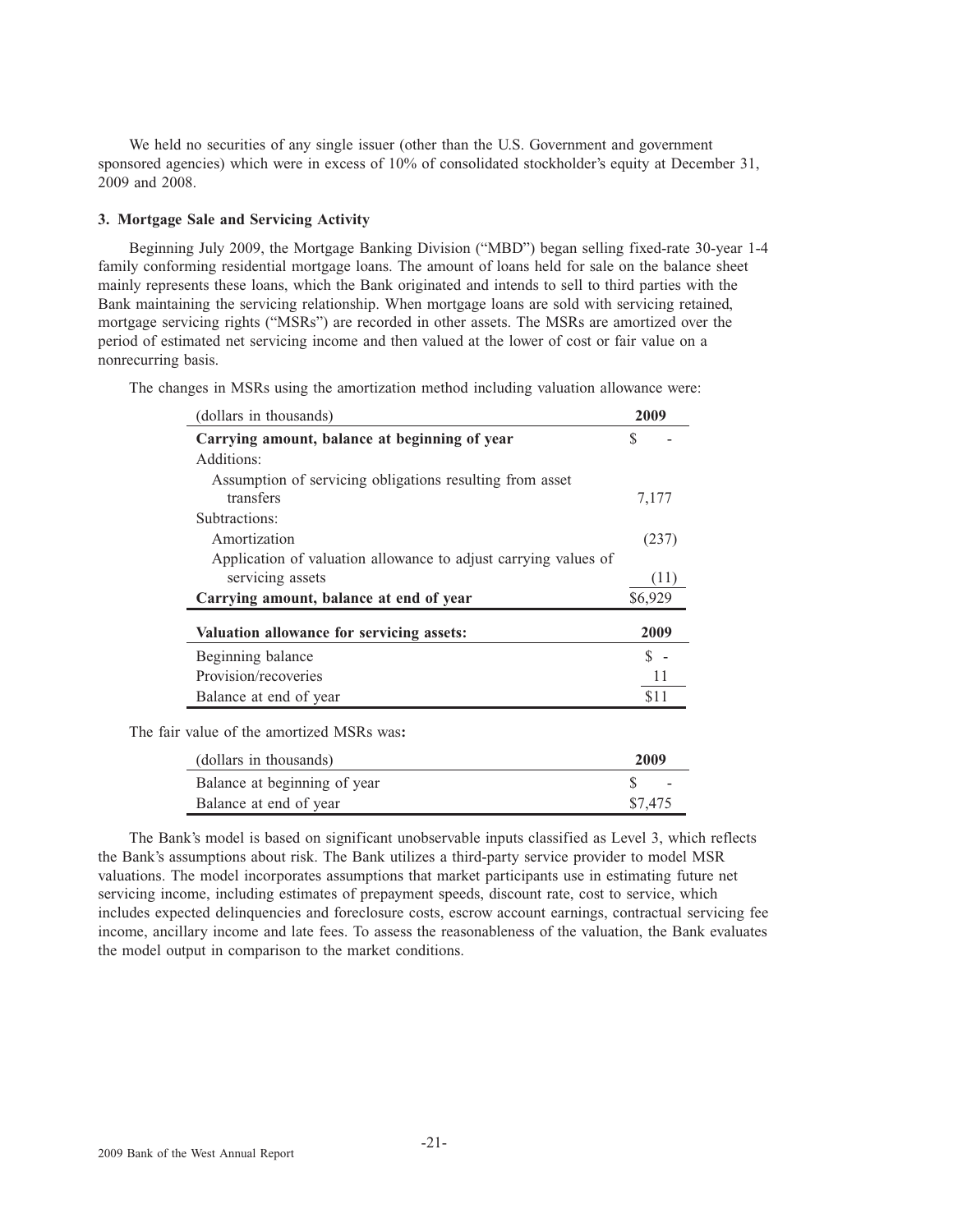Key assumptions used in determining the lower of cost or fair value of the Bank's mortgage servicing rights were as follows:

|                                             | 2009      |
|---------------------------------------------|-----------|
| Weighted average constant prepayment rate   | $10.96\%$ |
| Weighted average life in years (of the MSR) | 7.12      |
| Weighted average note rate                  | $5.09\%$  |
| Weighted average discount rate              | $10.00\%$ |

A sensitivity analysis of the Bank's mortgage servicing rights to changes in certain key assumptions as of December 31, 2009 is presented in the following table:

| (dollars in thousands)                     | 2009    |
|--------------------------------------------|---------|
| Constant prepayment rate                   |         |
| Resulting fair value of 10% adverse change | \$6,920 |
| Resulting fair value of 20% adverse change | \$6,625 |
| Discount rate                              |         |
| Resulting fair value of 10% adverse change | \$6,957 |
| Resulting fair value of 20% adverse change | \$6,693 |

Changes in interest rates can have a significant impact on our assumptions and thus impact the fair value of MSR's. In declining interest rate environments, the demand for mortgage loan and refinancing activity tends to increase as borrowers are usually more likely to refinance their loan and thus adversely impact the estimated fair value of our mortgage servicing rights. In rising interest rate environments, the demand for mortgage loans and refinancing activity is generally lower which positively impacts the mortgage servicing rights. Additionally, increases in customer defaults and eventual mortgage foreclosures have a significant impact on the fair value of MSR's.

The Bank sold residential loans totaling \$704.6 million to third parties in 2009. All mortgage loans were sold on a non-recourse basis. The unpaid principal amount of mortgage loans serviced was \$682.5 million at December 31, 2009. The Bank's mortgage servicing activities for outside investors include collecting principal, interest, and escrow payments from borrowers; making tax and insurance payments on behalf of the borrowers; monitoring delinquencies and executing foreclosure proceedings; and accounting for and remitting principal and interest payments to investors. Servicing income is recorded in noninterest income as a part of Other Loan Servicing Fees and is reported net of the amortization of the servicing assets. At December 31, 2009, the only fees included in servicing income were \$0.2 million of contractually specified servicing fees.

The Bank offers rate lock commitments to fund loans at a specified interest rate and enters into forward commitments for the future delivery of residential mortgage loans at a specified interest rate to reduce the interest rate risk associated with mortgage sales activities. The interest rate lock commitments and forward commitments are free-standing derivatives which are carried at estimated fair value with changes recorded as a component of gain on sale under other noninterest income. The notional amount of interest rate locks and forward sale commitments related to mortgage servicing activity totaled \$103.6 million and \$126.8 million, respectively, at December 31, 2009. Realized gains related to the sale of residential mortgage loans totaled \$6.2 million at December 31, 2009.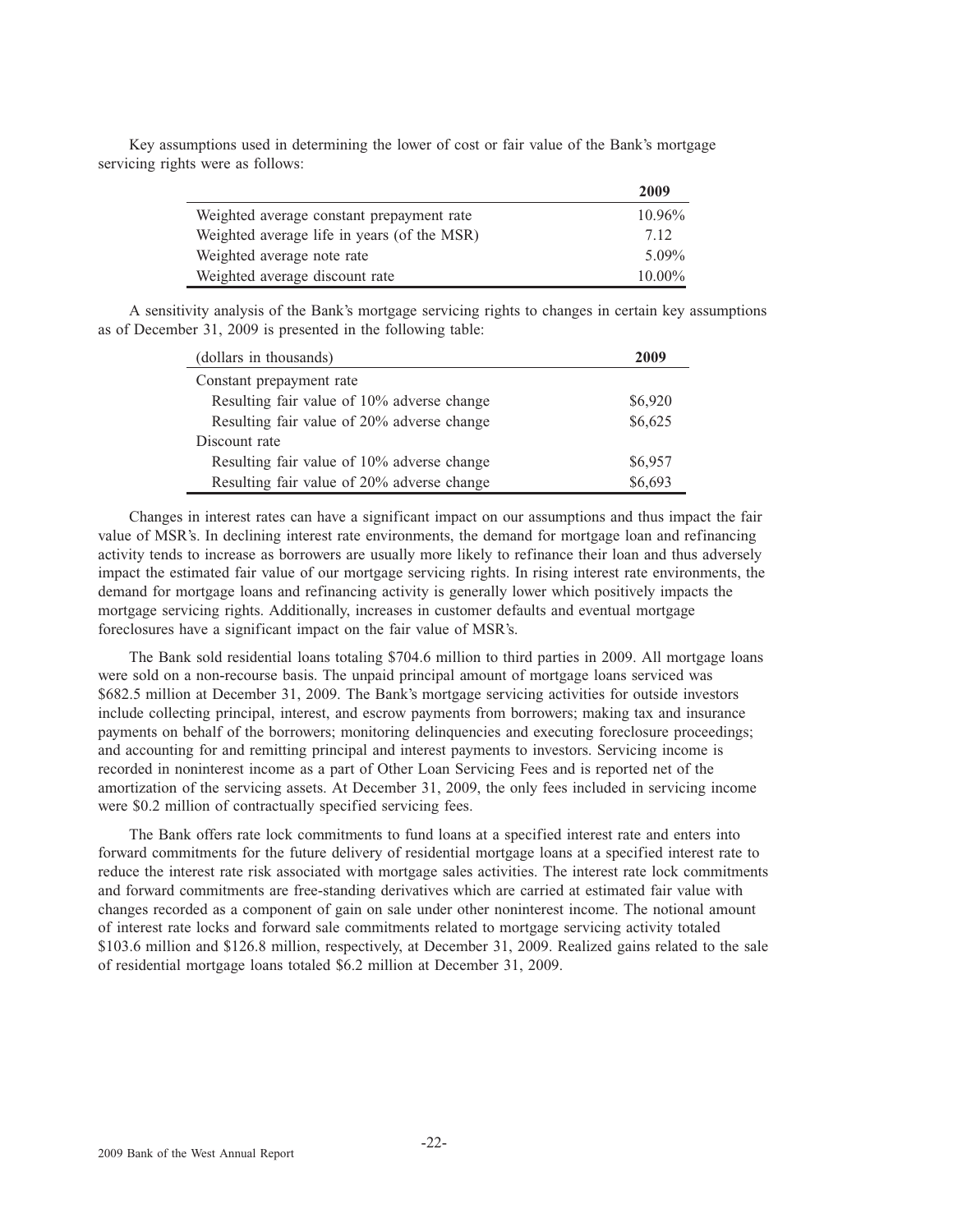## **4. Loans and Leases**

At December 31, 2009 and 2008, loans and leases were comprised of the following:

|                                        | 2009         |                            |              | 2008                       |
|----------------------------------------|--------------|----------------------------|--------------|----------------------------|
| (dollars in thousands)                 | Outstanding  | Commitments <sup>(1)</sup> | Outstanding  | Commitments <sup>(1)</sup> |
| Commercial, financial and agricultural | \$ 8,317,611 | \$5,974,208                | \$ 8,699,538 | \$5,903,528                |
| Real estate:                           |              |                            |              |                            |
| Commercial                             | 8,751,518    | 124,483                    | 8,641,888    | 146,127                    |
| Construction                           | 2,172,228    | 405,607                    | 2,834,530    | 823,144                    |
| Residential                            | 12,592,702   | 2,205,168                  | 13,257,743   | 2,262,852                  |
| Total real estate                      | 23,516,448   | 2,735,258                  | 24,734,161   | 3,232,123                  |
| Consumer                               | 9,875,365    | 940,956                    | 10,645,635   | 908,227                    |
| Lease financing                        | 2,715,123    | ۰                          | 3,020,041    |                            |
| <b>Total loans and leases</b>          | \$44,424,547 | \$9,650,422                | \$47,099,375 | \$10,043,878               |

(1) Commitments to extend credit represent unfunded amounts and are reported net of participations sold to other lenders.

Outstanding loan balances at December 31, 2009 and 2008 are net of unearned income, including net deferred loan fees, of \$270.8 million and \$332.6 million, respectively.

Real estate loans totaling \$26.2 billion were pledged to collateralize the Bank's borrowing capacity at the Federal Home Loan Bank at December 31, 2009.

Our leasing activities consist primarily of leasing automobiles and commercial equipment. Lessees are responsible for all maintenance, taxes and insurance on the leased property.

The following lists the components of the net investment in financing leases at December 31:

| (dollars in millions)                        | 2009    | 2008    |
|----------------------------------------------|---------|---------|
| Total minimum lease payment to be received   | \$2,709 | \$3,049 |
| Estimated residual values of leased property | 330     | 373     |
| Less: Unearned income                        | 324     | 402     |
| Net investment in financing leases           | \$2,715 | \$3,020 |

At December 31, 2009, minimum lease receivables for the five succeeding years and thereafter were as follows:

| (dollars in millions)  | <b>Lease Receivable</b> |  |
|------------------------|-------------------------|--|
| 2010                   | 887<br>S                |  |
| 2011                   | 745                     |  |
| 2012                   | 607                     |  |
| 2013                   | 390                     |  |
| 2014                   | 189                     |  |
| 2015 and thereafter    | 221                     |  |
| Gross minimum payments | 3,039                   |  |
| Less: Unearned income  | 324                     |  |
| Net minimum receivable | \$2,715                 |  |

In the normal course of business, the Bank makes loans to executive officers and directors of the Bank and to entities and individuals affiliated with those executive officers and directors. Those loans were made on terms no less favorable to the Bank than those prevailing at the time for comparable transactions with other persons or, in the case of certain residential real estate loans, on terms that were widely available to employees of the Bank who were not directors or executive officers. Changes in the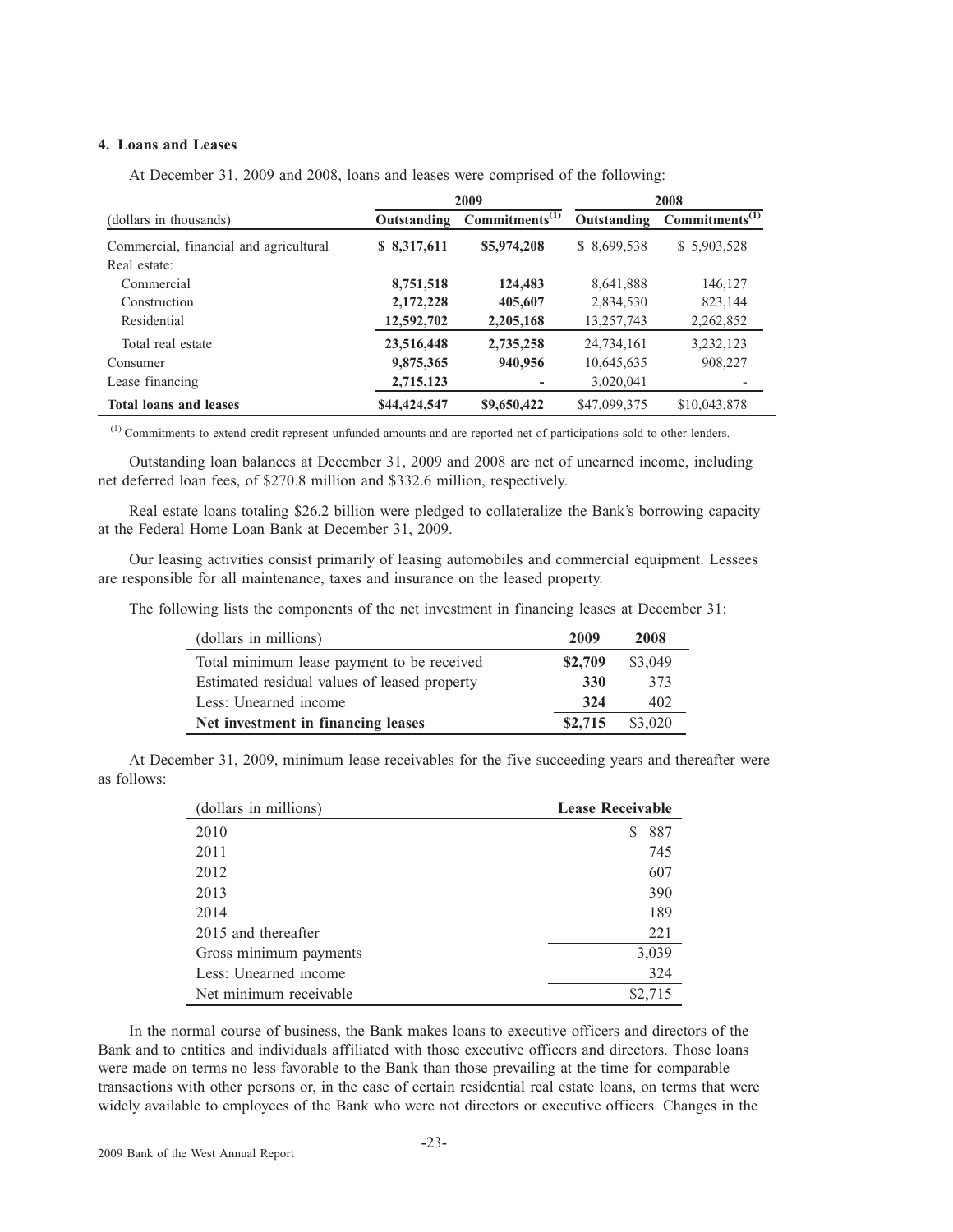loans, including the available balance of lines of credit and credit cards issued, to such executive officers, directors and affiliates during 2009 and 2008 were as follows:

| (dollars in thousands)            | 2009    | 2008    |
|-----------------------------------|---------|---------|
| Balance at beginning of year      | \$6,954 | \$7,259 |
| New loans made                    | 1.165   |         |
| Less repayments and cancellations | 3.205   | 323     |
| Balance at end of year            | \$4,914 | \$6,954 |

In the course of evaluating the credit risk presented by a customer and the pricing that will adequately compensate the Bank for assuming that risk, management may require a certain amount of collateral support. The type of collateral held varies, but may include accounts receivable, inventory, land, buildings, equipment, income-producing commercial properties and residential real estate. The Bank has the same collateral policy for loans whether they are funded immediately or on a delayed basis (commitment).

A commitment to extend credit is a legally binding agreement to lend funds to a customer usually at a stated interest rate and for a specified purpose. Such commitments have fixed expiration dates and generally require a fee. The extension of a commitment gives rise to credit risk. The actual liquidity requirements or credit risk that the Bank will experience will be lower than the contractual amount of commitments to extend credit shown in the table above because a significant portion of those commitments are expected to expire without being drawn upon. Certain commitments are subject to loan agreements containing covenants regarding the financial performance of the customer that must be met before the Bank is required to fund the commitment. The Bank uses the same credit policies in making commitments to extend credit as it does in making loans.

In addition, the Bank manages the potential credit risk in commitments to extend credit by limiting the total amount of arrangements, both by individual customer and in the aggregate, by monitoring the size and maturity structure of these portfolios and by applying the same credit standards maintained for all of its related credit activities. At December 31, 2009 and 2008, the Bank did not have a concentration in any loan category or industry that exceeded 10% of total loans and unfunded commitments that are not already reflected in the table above. The loan and lease portfolio is principally located in California and, to a lesser extent, Arizona, Colorado, Idaho, Iowa, Kansas, Minnesota, Missouri, Nebraska, Nevada, New Mexico, Oklahoma, Oregon, South Dakota, North Dakota, Utah, Washington, Wisconsin and Wyoming. The risk inherent in the portfolio depends upon both the economic stability of those states, which affects property values, and the financial well being and creditworthiness of the borrowers.

Standby letters of credit totaled \$910.7 million and \$886.6 million at December 31, 2009 and 2008, respectively. Standby letters of credit are issued on behalf of customers in connection with contracts between the customers and third parties. Under standby letters of credit, the Bank assures that the third parties will receive specified funds if customers fail to meet their contractual obligations. The liquidity risk to the Bank arises from its obligation to make payment in the event of a customer's contractual default. Standby letters of credit are reported net of participations sold to other institutions. The Bank also had commitments for commercial and similar letters of credit of \$41.9 million and \$43.5 million at December 31, 2009 and 2008, respectively. The commitments outstanding as of December 31, 2009 have maturities ranging from January 1, 2010 to July 25, 2018. Substantially all fees received from the issuance of such commitments are deferred and amortized on a straight-line basis over the term of the commitment.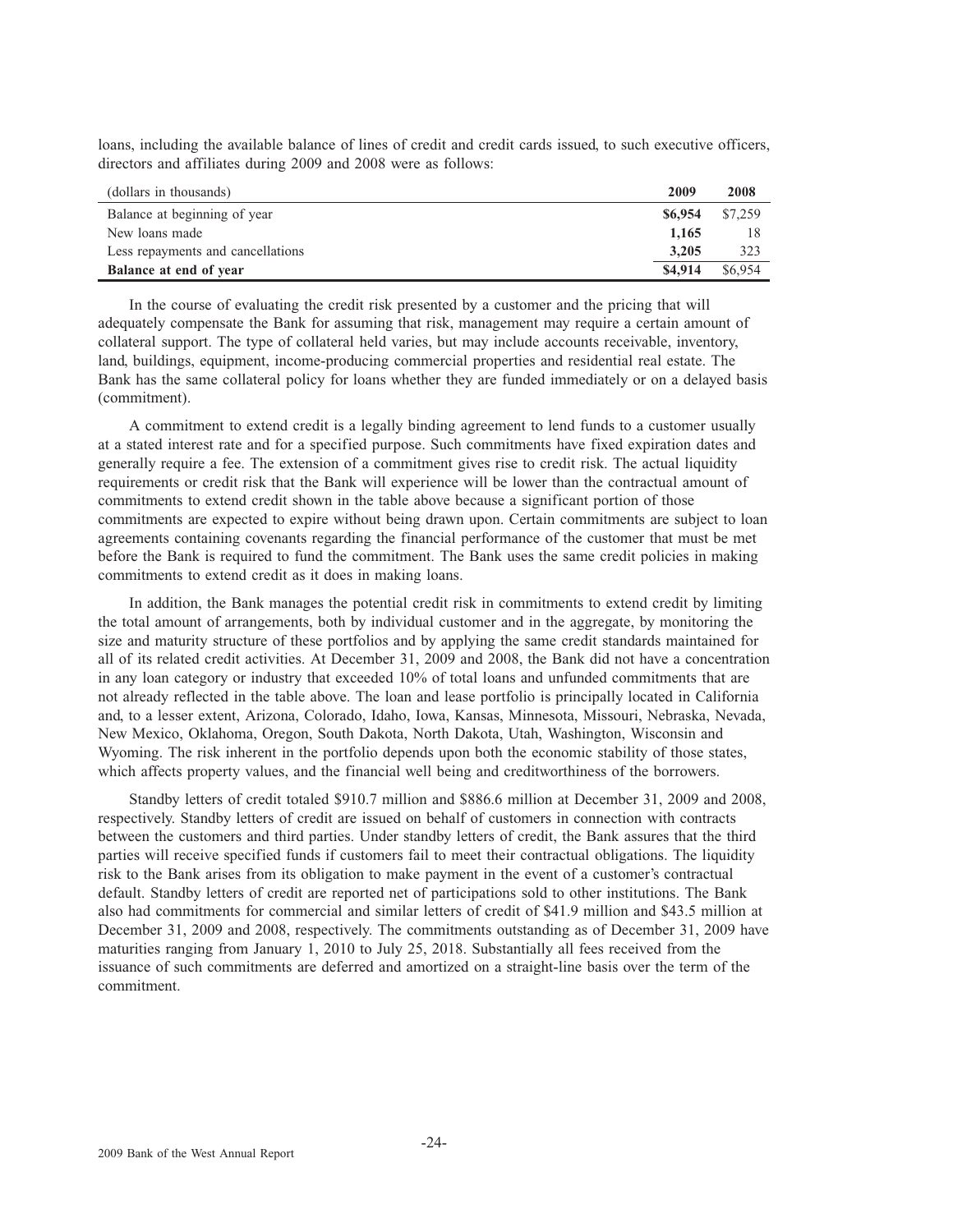## **5. Allowance for Loan and Lease Losses**

Changes in the allowance for loan and lease losses were as follows for the years ended December 31:

| (dollars in thousands)                                 | 2009        | 2008       |
|--------------------------------------------------------|-------------|------------|
| Balance at beginning of year                           | \$742,845   | \$431,504  |
| Provision for loan and lease losses                    | 1,324,723   | 704,034    |
| Loans and leases charged off:                          |             |            |
| Commercial, financial and agricultural                 | (153,081)   | (65, 693)  |
| Real estate:                                           |             |            |
| Commercial                                             | (45,938)    | (16,672)   |
| Construction                                           | (242, 388)  | (104, 285) |
| Residential                                            | (133, 318)  | (28, 469)  |
| Total real estate                                      | (421, 644)  | (149, 426) |
| Consumer                                               | (254, 918)  | (170,091)  |
| Lease financing                                        | (84, 199)   | (40, 767)  |
| Total charge offs                                      | (913, 842)  | (425, 977) |
| Recoveries on loans and leases previously charged off: |             |            |
| Commercial, financial and agricultural                 | 10,735      | 4,919      |
| Real estate:                                           |             |            |
| Commercial                                             | 2,807       | 2,419      |
| Construction                                           | 13,188      | 91         |
| Residential                                            | 2,939       | 2,553      |
| Total real estate                                      | 18,934      | 5,063      |
| Consumer                                               | 23,823      | 16,083     |
| Lease financing                                        | 13,443      | 7,219      |
| Total recoveries                                       | 66,935      | 33,284     |
| Net charge offs                                        | (846,907)   | (392, 693) |
| Balance at end of year                                 | \$1,220,661 | \$742,845  |

The economic downturn has affected the overall loan and lease portfolio causing an increase in credit losses. Declines in the housing markets due to falling home prices, increasing foreclosures and increasing unemployment, have negatively impacted the Bank's loan and lease portfolio and resulted in significant increase in allowance for loan and lease losses. In the current economic climate, there have been increased delinquencies in real estate and consumer lending, low consumer confidence and a widespread reduction of business activities. While construction loans comprise a relatively small percent of the overall loan and lease portfolio, the downturn in the residential housing market and decline in collateral values has caused an increase in credit losses to this sector. Similarly, while underwriting of the consumer portfolio has historically been conservative, the increase in unemployment is putting pressure on the consumer and the Bank has experienced an increase in credit losses for the installment loan products. The economic conditions were especially difficult in California, where approximately 52% and 48% of the collateral for the real estate portfolio was located at December 31, 2009 and 2008, respectively.

The factors noted above could cause the economy to deteriorate further, causing our estimated allowance for loan and lease losses to increase. Due to its inherent nature, the allowance amount is based upon management's judgment of the estimated losses in the loan portfolio. As such, management's estimation may differ from the actual losses incurred.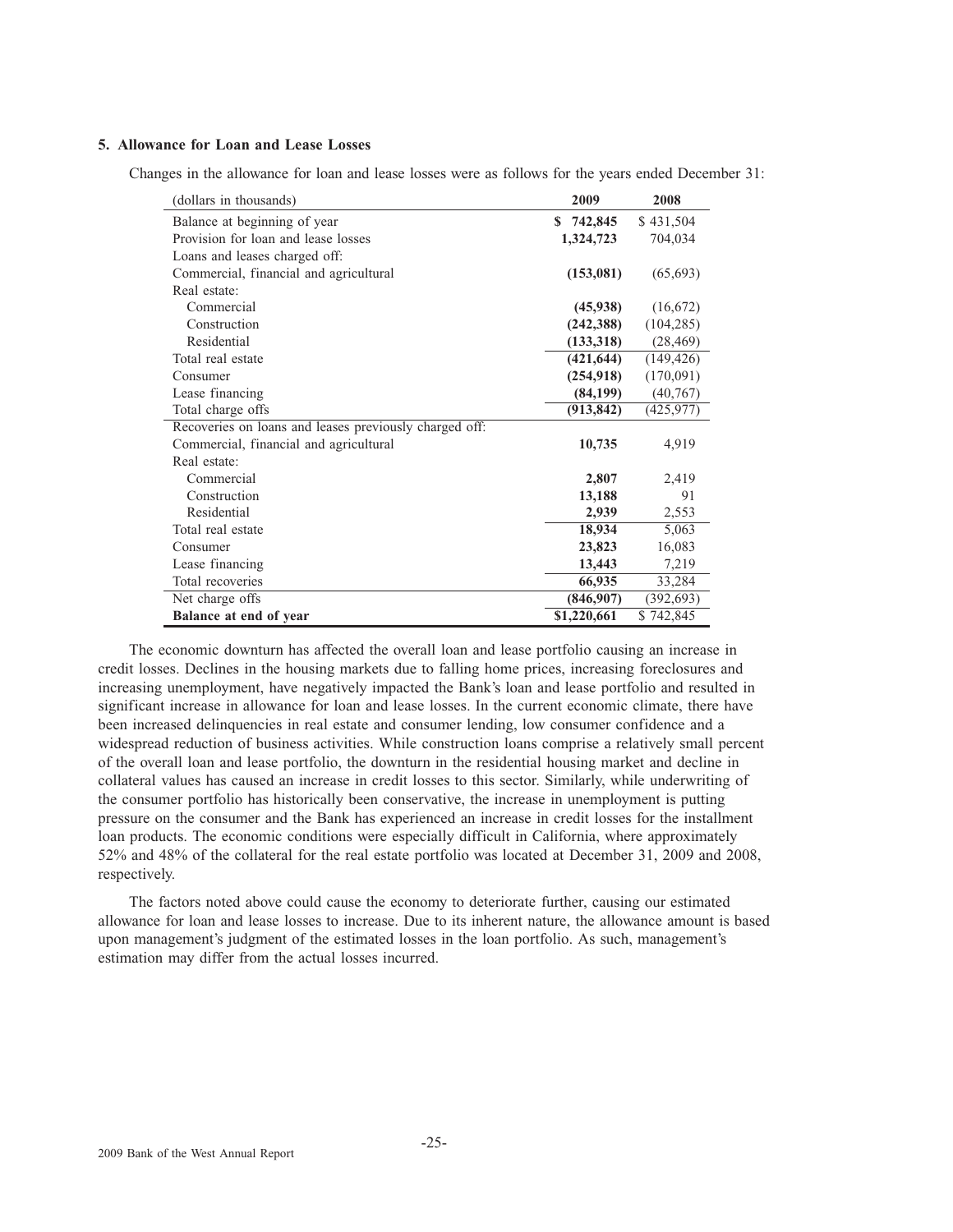The Bank accounts for loans acquired where there is deterioration in credit quality since origination and it is probable that we would be unable to collect all contractually required payments as described under Purchased Impaired Loans in Note 1 to the financial statements. The outstanding balance of loans acquired where there is deterioration in credit quality since origination and it is probable that we would be unable to collect all contractually required payments at December 31, 2009 and 2008 was \$4.1 million and \$7.1 million, respectively. The carrying amount for these loans was \$4.6 million, with nil in related allowance, and \$6.7 million, with a related allowance of \$0.3 million, at December 31, 2009 and 2008, respectively.

The following table presents information related to impaired loans:

|                                                             | <b>Year Ended</b>        |           |  |
|-------------------------------------------------------------|--------------------------|-----------|--|
|                                                             | December 31,             |           |  |
| (dollars in thousands)                                      | 2008<br>2009             |           |  |
| Impaired loans with related allowance                       | \$727,242                | \$400,346 |  |
| Impaired loans with no related allowance                    | 374,754                  | 170,810   |  |
| <b>Total impaired loans</b>                                 | \$571,156<br>\$1,101,996 |           |  |
| Total allowance for loan and lease losses on impaired loans | \$210,712                | \$136,393 |  |
| Average impaired loans                                      | 878,491                  | 379,044   |  |
| Interest income recognized on impaired loans                | 31,641                   | 20,654    |  |

Impaired loans without a related allowance for loan and lease losses are generally collateralized by assets with fair values in excess of the recorded investment in the loans. Payments on impaired loans are generally applied to reduce the outstanding principal balance of such loans.

Total nonaccrual loans and leases were \$1,545.4 million and \$853.5 million as of December 31, 2009 and 2008, respectively. Loans and leases categorized as restructured and still accruing totaled \$55.2 million and \$2.3 million; nonaccrual restructured loans totaled \$28.2 million and \$3.0 million as of December 31, 2009 and 2008, respectively. Loans and leases that were 90 days or more past due, but still accruing were \$105.1 million and \$62.0 million as of December 31, 2009 and 2008, respectively.

A restructuring of a debt constitutes a troubled debt restructuring if the Bank, for economic or legal reasons related to the debtor's financial difficulties, grants a concession to the debtor that it would not otherwise consider. In determining if the Bank has granted a concession, it is deemed that a concession has been granted if the debtor's effective borrowing rate on the restructured debt is less than the effective borrowing rate of the old debt immediately prior to the restructuring. These concessions could include a reduction in the interest rate on the loan, payment extensions, forgiveness of principal, forbearance or other actions intended to maximize collection. Troubled debt restructurings amounted to \$83.4 million and \$5.2 million at December 31, 2009 and 2008, respectively. The Bank had \$0.7 million and nil of charge offs related to troubled debt restructuring at December 31, 2009 and 2008, respectively. The Bank had no commitments to lend additional funds to customers whose troubled debt has been restructured as of December 31, 2009 and 2008.

## **6. Premises and Equipment**

At December 31, 2009 and 2008, premises and equipment were comprised of the following:

| (dollars in thousands)                         | 2009      | 2008      |
|------------------------------------------------|-----------|-----------|
| Premises                                       | \$681,871 | \$678,600 |
| Equipment                                      | 255,225   | 293.554   |
| Total premises and equipment                   | 937,096   | 972.154   |
| Less accumulated depreciation and amortization | 472,966   | 474,360   |
| Net book value                                 | \$464,130 | \$497,794 |

Occupancy and equipment expenses include depreciation and amortization expenses of \$56.0 million and \$54.6 million for 2009 and 2008, respectively.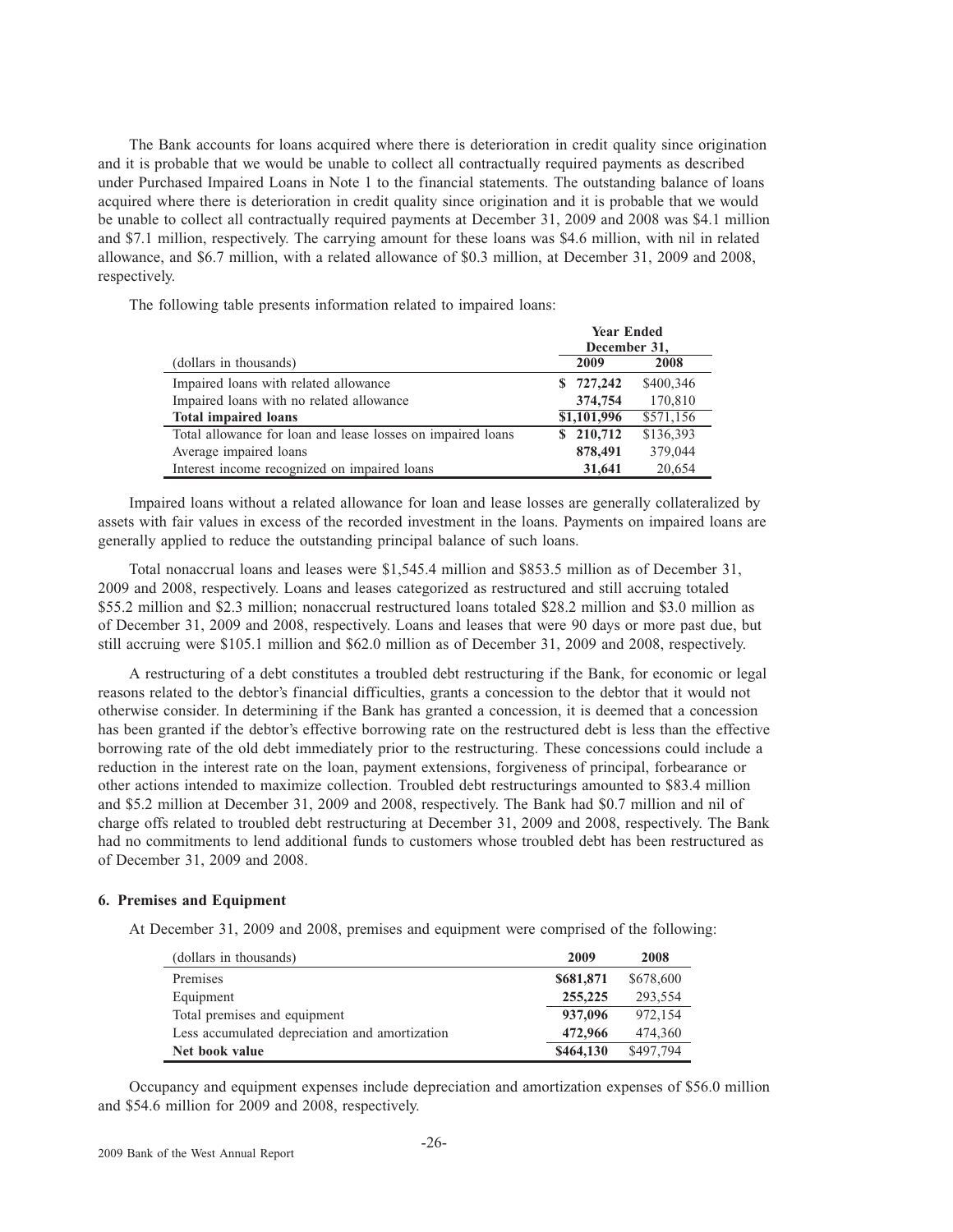The Bank is obligated under a number of capital and noncancelable operating leases for premises and equipment with terms, including renewal options, up to 50 years, many of which provide for periodic adjustment of rentals based on changes in various economic indicators. Under the premises leases, we are also required to pay real property taxes, insurance and maintenance. The following table shows future minimum payments under leases with terms in excess of one year as of December 31, 2009:

| (dollars in thousands)                                   | Capital<br><b>Leases</b> | Operating<br><b>Leases</b> | Less<br><b>Sublease</b><br>Income | <b>Net</b><br>Lease<br><b>Payments</b> |
|----------------------------------------------------------|--------------------------|----------------------------|-----------------------------------|----------------------------------------|
| 2010                                                     | \$1,575                  | \$59,021                   | \$4,157                           | \$56,439                               |
| 2011                                                     | 1,501                    | 51,745                     | 2,906                             | 50,340                                 |
| 2012                                                     | 1,479                    | 45,452                     | 1,887                             | 45,044                                 |
| 2013                                                     | 1,513                    | 39,797                     | 1,441                             | 39,869                                 |
| 2014                                                     | 1,546                    | 30,214                     | 1,103                             | 30,657                                 |
| 2015 and thereafter                                      | 17,675                   | 163,177                    | 1,036                             | 179,816                                |
| Total minimum payments                                   | \$25,289                 | \$389,406                  | \$12,530                          | \$402,165                              |
| Less interest on capital leases                          | 13,758                   |                            |                                   |                                        |
| Total principal payable on capital leases <sup>(1)</sup> | \$11,531                 |                            |                                   |                                        |

 $(1)$  Excludes purchase accounting adjustments of \$5.9 million.

Rental expense, net of rental income, for all operating leases was \$58.9 million and \$61.2 million for 2009 and 2008, respectively.

The Bank did not enter into any sale-leaseback transactions in 2009. In 2008, the Bank entered into six sale-leaseback transactions in which it recognized \$3.3 million of initial gains and \$5.8 million of deferred gains. The initial gains were recorded in noninterest income and the deferred gains are being amortized as an offset to rent expense on a straight-line basis over the remaining life of each lease. The Bank amortized \$5.8 million and \$5.7 million of deferred gains relating to its prior sale-leaseback transactions into earnings for the years ended December 31, 2009 and 2008, respectively. The Bank has no obligations or circumstances which require our continuing involvement with any of these properties.

## **7. Goodwill and Intangible Assets**

We performed impairment testing of goodwill in the second and fourth quarters of 2009 and the fourth quarter of 2008. The impairment analysis was performed using a discounted cash flows model and no impairment of goodwill was found. The table below provides the breakdown of goodwill by segment.

| (dollars in millions)            | Regional<br><b>Banking</b> | Commercial<br><b>Banking</b> | <b>National</b><br><b>Finance</b> | Wealth<br><b>Management</b> | <b>Total</b>     |
|----------------------------------|----------------------------|------------------------------|-----------------------------------|-----------------------------|------------------|
| Balance as of January 1, 2008:   | \$2,930                    | \$840                        | \$421                             | \$12                        | \$4,203          |
| Bank of the $West^{(1)}$         | (1)                        |                              |                                   |                             | $\left(1\right)$ |
| Community First <sup>(1)</sup>   |                            |                              |                                   |                             | (7               |
| United California Bank $^{(1)}$  | $^{(1)}$                   |                              |                                   |                             | <sup>(1)</sup>   |
| Purchase accounting adjustments: |                            |                              |                                   |                             |                  |
| Insurance agency acquisitions    |                            |                              |                                   |                             | 4                |
| Balance as of December 31, 2008: | \$2.921                    | \$840                        | \$421                             | \$16                        | \$4,198          |
| Purchase accounting adjustments: |                            |                              |                                   |                             |                  |
| Insurance agency acquisitions    |                            |                              |                                   |                             |                  |
| Balance as of December 31, 2009: | \$2,921                    | \$840                        | \$421                             | \$17                        | \$4,199          |

(1) Adjusted the recorded balance of preacquisition income taxes.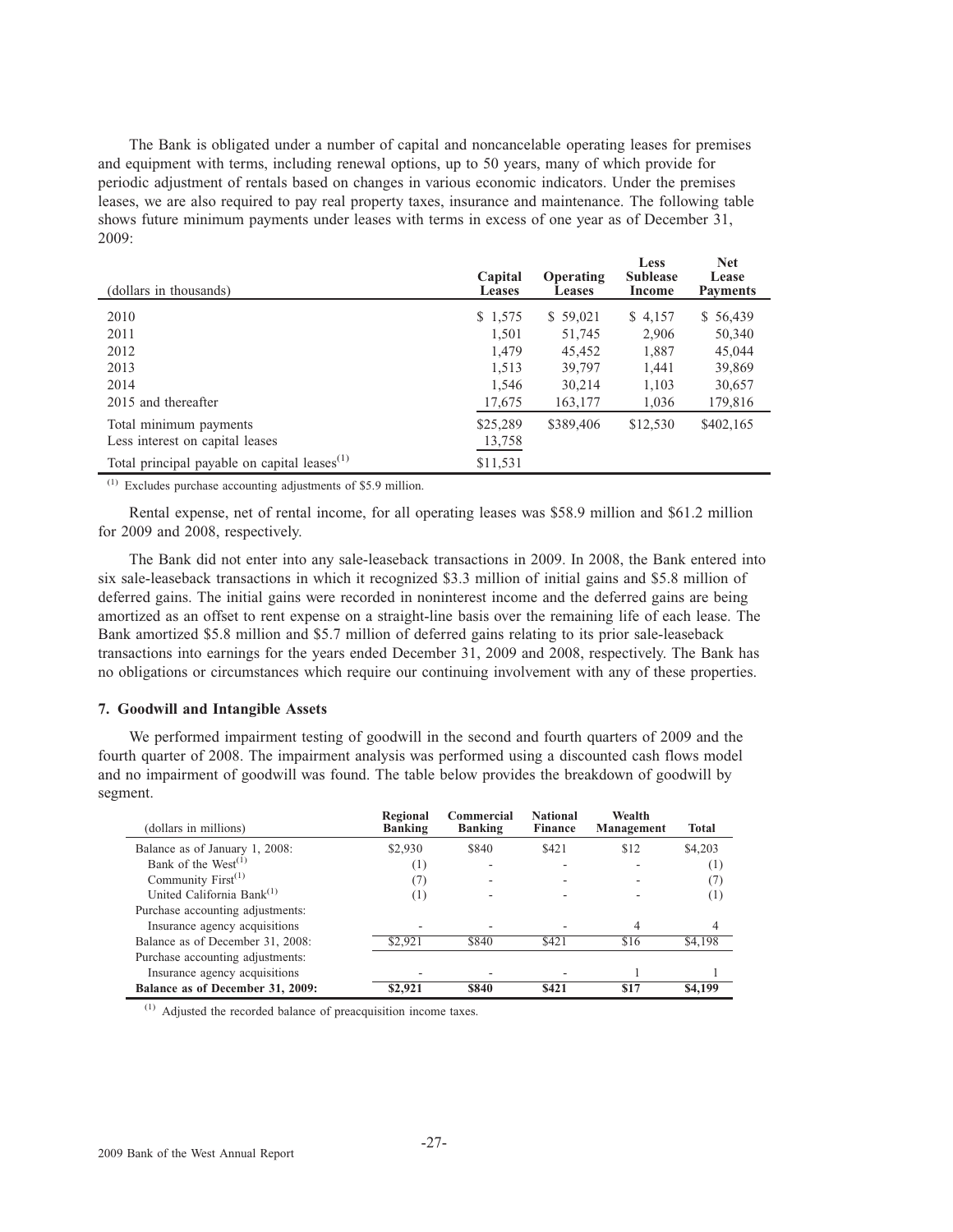| The details of our finite-lived intangible assets are presented below: |  |  |
|------------------------------------------------------------------------|--|--|
|------------------------------------------------------------------------|--|--|

| (dollars in thousands)           | <b>Gross Carrying</b><br><b>Amount</b> | Accumulated<br>Amortization | <b>Net Book</b><br>Value |
|----------------------------------|----------------------------------------|-----------------------------|--------------------------|
| Balance as of December 31, 2009: |                                        |                             |                          |
| Core Deposits                    | \$397,630                              | \$259,787                   | \$137,843                |
| Other Intangible Assets          | 32,733                                 | 11,227                      | 21,506                   |
| Total                            | \$430,363                              | \$271,014                   | \$159,349                |
| Balance as of December 31, 2008: |                                        |                             |                          |
| Core Deposits                    | \$397,630                              | \$223,881                   | \$173,749                |
| Other Intangible Assets          | 25,552                                 | 8.647                       | 16,905                   |
| Total                            | \$423.182                              | \$232,528                   | \$190,654                |

Intangible amortization expense included in non-interest expense was \$37.5 million and \$40.4 million for 2009 and 2008, respectively. Additionally, amortization expense of \$1.0 million and \$0.5 million for 2009 and 2008, respectively, related to servicing rights were included in non-interest income.

The estimated annual amortization expense for finite-lived intangible assets, primarily core deposit intangibles, is:

| (dollars in thousands)                   |          |
|------------------------------------------|----------|
| Estimate for the year ended December 31, |          |
| 2010                                     | \$35,346 |
| 2011                                     | 34,141   |
| 2012                                     | 16,680   |
| 2013                                     | 13.644   |
| 2014                                     | 13,626   |

## **8. Variable Interest Entities**

The Bank is associated with entities that meet the definition of a VIE under the Variable Interest Entity ("VIE") GAAP disclosure requirements, but do not meet the requirements for consolidation.

The Bank owns several limited partnership interests in low-income housing developments in conjunction with the Community Reinvestment Act. In most instances, the Bank is one of many limited partners and our interest in the partnerships may decrease as new limited partners are added. Limited partners do not participate in the control of the partnerships' businesses. The general partners, which are either developer or nonprofit organizations, exercise the day-to-day control and management of the projects. The general partners have exclusive control over the partnerships' businesses and have all of the rights, powers, and authority generally conferred by law or necessary, advisable or consistent with accomplishing the partnerships' businesses. The Bank does not have an active role in any of the partnerships and our involvement is limited to providing financial support, as stated within the contractual agreements. GAAP indicates that if an entity (e.g., limited partner) cannot sell, transfer, or encumber its interests in the VIE without the prior approval of an enterprise (e.g., general partner), the limited partner is deemed to be a de facto agent for the general partner. The Bank is considered to be a de facto agent for the general partner where the Bank has a limited partnership interest over 50%. The Bank is not the primary beneficiary for these partnerships or for those where its interest is less than 50%. The business purpose of these entities is to provide affordable housing within the Bank's service area in return for tax credits and tax loss deductions. The Bank has not received additional income or incurred additional expenses as a result of our involvement with these entities. At December 31, 2009, our subscription amount for these investments was approximately \$209.4 million with approximately \$31.2 million as the residual contribution outstanding. We are not obligated to fund deficiencies of the limited partnerships and our maximum exposure to losses is limited to our subscription amount. Because we are the limited partners, there are no circumstances in which our maximum exposure would exceed our initial investment. In the unlikely event that the general partners do not adhere to their contractual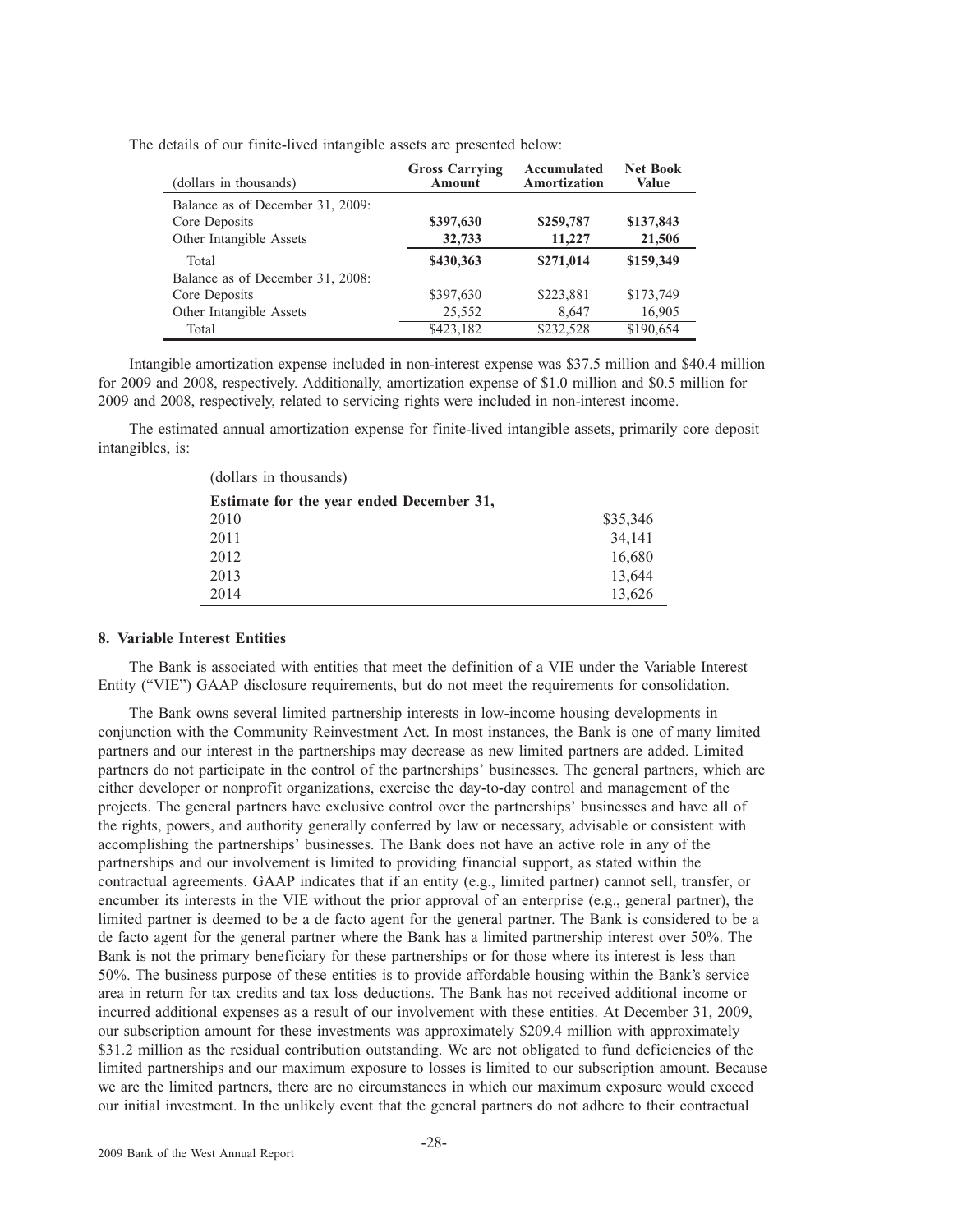obligations to provide financial support to low-income housing, the Bank may be subject to tax credit recapture rules and would record income or expense related to the project. Bargain purchase options are available for the general partners to purchase the Bank's portion of interests in the limited partnerships. These commitments were entered into from 1991 through 2009.

In addition, the Bank has junior subordinated notes which are due to business trusts. These trusts are unconsolidated subsidiaries of the Bank and are described below.

On December 15, 2009, the Bank completed the redemption of the 25,000 outstanding shares of Commercial Federal Capital Trust II ("CFC Trust II") at a price of \$1,000 per share plus accrued and unpaid interest. CFC Trust II was a Delaware statutory trust, which was formed in 2004 and issued \$25 million of floating-rate capital securities. The proceeds of the offering were invested by CFC Trust II in junior subordinated debentures of Commercial Federal Bank, which were later assumed by the Bank following the merger of Commercial Federal Bank with and into the Bank. All of the common securities of CFC Trust II were owned by the Bank. The trust preferred securities did not qualify as Tier 1 capital as the rule that allows them to be included only applies to bank holding companies.

Commercial Federal Capital Trust III ("CFC Trust III"), a Delaware statutory trust, was formed in 2005 and issued \$20 million of floating-rate capital securities. The proceeds of the offering were invested by CFC Trust III in junior subordinated debentures of Commercial Federal Bank, which were later assumed by the Bank following the merger of Commercial Federal Bank with and into the Bank. The capital securities and debentures bear interest equal to three-month LIBOR as of the applicable reset date plus 1.97% (or 2.24% at December 31, 2009). At December 31, 2009, CFC Trust III total assets were \$20.7 million, comprised predominantly of the Bank's junior subordinated debentures. The debentures and the associated interest expense make up BOW's maximum exposure to losses for this trust. With regulatory approval, the new debentures may be redeemed no earlier than May 23, 2010, and mature May 23, 2035. All of the common securities of CFC Trust III are owned by the Bank. The trust preferred securities do not qualify as Tier 1 capital as the rule that allows them to be included only applies to bank holding companies.

At December 31, 2009 the Bank had a 50% ownership in Glendale Corporate Center Acquisition, LLC, an Arizona limited liability company, which was formed in August 2009. Glendale Corporate Center manages a multi-unit commercial property located in Glendale, AZ, which was seized by the Bank through foreclosure proceedings. The primary purpose of this entity is to manage the foreclosed property so the Bank and its partner can mitigate its losses by selling the collateral to third-party purchasers. Profits and losses are allocated to the Bank and its partner in accordance with their respective ownership percentage. The Bank's investment in this property at the balance sheet date was \$5.8 million. If deemed necessary, the Bank may be required to provide additional financial support to fund the operations of this entity, however this is unlikely to happen. There are no circumstances in which the Bank's maximum exposure to losses associated with the property would exceed its investment in the property.

Subsequent to year end, the Bank obtained additional limited liability companies through foreclosure proceedings. For those entities in which the Bank became the primary beneficiary, we were required to consolidate at their total asset values due to newly issued accounting guidance by the FASB. The overall impact to our financial statements was deemed immaterial; refer to the Note 22 Subsequent Events for additional information.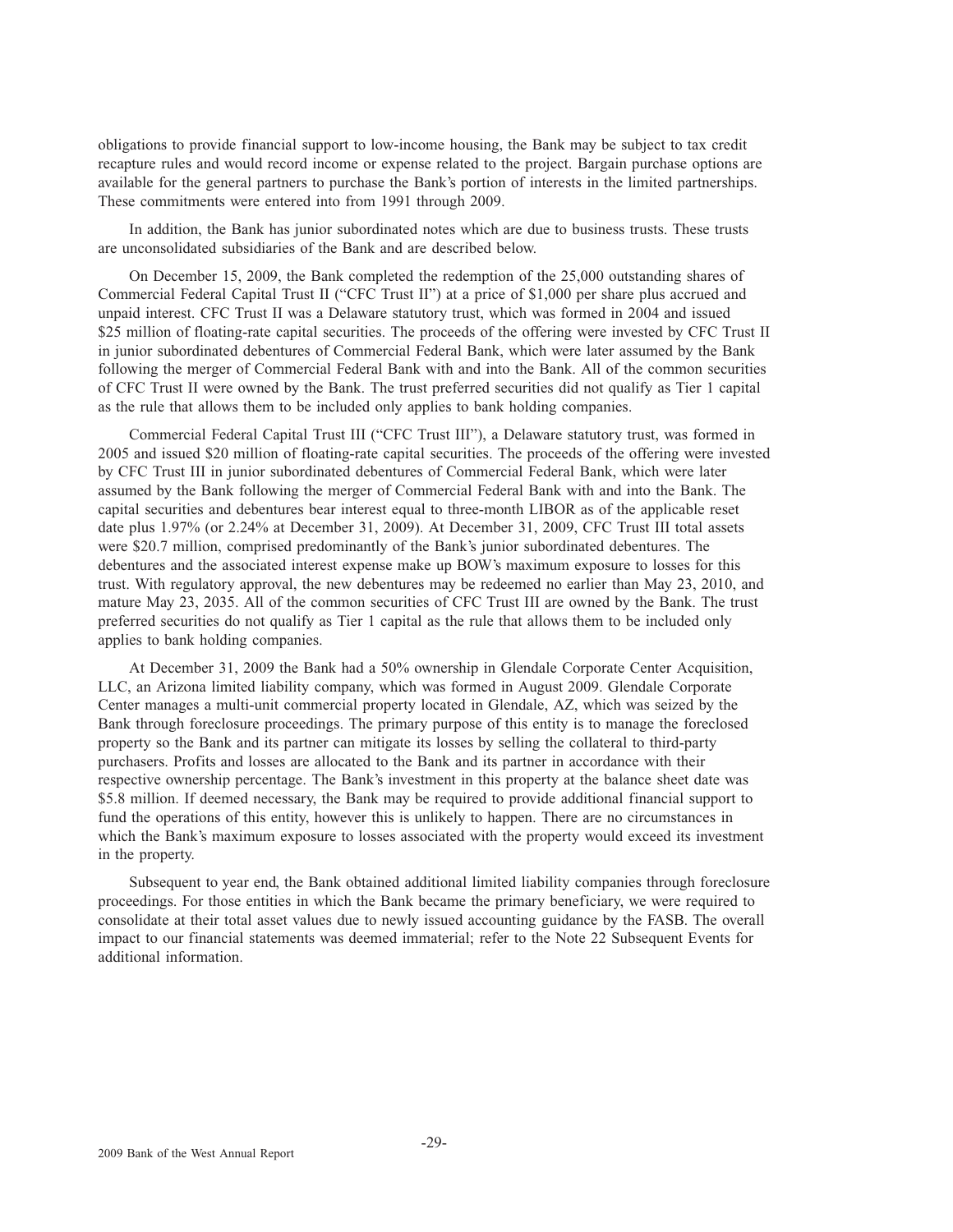## **9. Regulatory Capital Requirements**

The Bank is subject to various regulatory capital requirements administered by the Federal banking agencies. If the Bank fails to meet minimum capital requirements, these agencies can initiate certain discretionary and mandatory actions. Such regulatory actions could have a material effect on the Bank's financial statements. The Bank constantly monitors its regulatory capital levels and, if necessary, requests capital from its Parent company through BNP Paribas. During 2009, the Bank received \$600 million in capital to help ensure compliance with the regulatory capital requirements.

Under capital adequacy guidelines and the regulatory framework for prompt corrective action, the Bank must meet specific capital guidelines that involve quantitative measures of its assets and certain off-balance-sheet items as calculated under regulatory accounting practices. These capital amounts and classifications are also subject to qualitative judgments by the regulators about components, risk weightings and other factors.

Quantitative measures established by regulation to ensure capital adequacy require the Bank to maintain adequate levels of Tier 1 and Total capital to risk-weighted assets and Tier 1 capital to average assets. The table below sets forth those ratios at December 31, 2009 and 2008.

|                                                                      | Actual      |          | <b>For Capital</b><br><b>Adequacy Purposes</b> |          | To be Well-Capitalized<br><b>Under Prompt Corrective</b><br><b>Action Provisions</b> |           |
|----------------------------------------------------------------------|-------------|----------|------------------------------------------------|----------|--------------------------------------------------------------------------------------|-----------|
| (dollars in thousands)                                               | Amount      | Ratio    | Amount                                         | Ratio    | Amount                                                                               | Ratio     |
| As of December 31, 2009<br>Tier I capital to risk-weighted<br>assets | \$4,796,444 | $9.80\%$ | \$1,958,466                                    | $4.00\%$ | \$2,937,698                                                                          | $6.00\%$  |
| Total capital to risk-weighted<br>assets                             | \$5,425,979 | 11.08%   | \$3,916,931                                    | $8.00\%$ | \$4,896,164                                                                          | $10.00\%$ |
| Tier I capital to average assets<br>(leverage ratio) $(1)$           | \$4,796,444 | 8.41%    | \$2,282,665                                    | $4.00\%$ | \$2,853,331                                                                          | $5.00\%$  |
| As of December 31, 2008                                              |             |          |                                                |          |                                                                                      |           |
| Tier I capital to risk-weighted<br>assets                            | \$4,678,809 | 9.15%    | \$2,045,175                                    | $4.00\%$ | \$3,067,762                                                                          | $6.00\%$  |
| Total capital to risk-weighted<br>assets                             | \$5,339,207 | 10.44%   | \$4,090,350                                    | 8.00%    | \$5,112,937                                                                          | 10.00%    |
| Tier I capital to average assets<br>(leverage ratio) <sup>(1)</sup>  | \$4,678,809 | 7.65%    | \$2,446,233                                    | 4.00%    | \$3,057,791                                                                          | $5.00\%$  |

The leverage ratio consists of a ratio of Tier 1 capital to average assets, excluding goodwill and certain other items. The minimum leverage ratio guideline is 3% for banking organizations that do not anticipate or are not experiencing significant growth, and that have well-diversified risk, excellent asset quality, high liquidity, good earnings, are considered strong banking organizations and rated a composite 1 under the Uniform Financial Institution Rating System established by the Federal Financial Institution Examination Council. For all others, the minimum ratio is 4%.

Pursuant to applicable laws and regulations, the Bank is deemed to be well-capitalized. To be wellcapitalized, a bank must have a total risk-based capital ratio of 10.00% or greater, a Tier 1 risk-based capital ratio of 6.00% or greater, a leverage ratio of 5.00% or greater and not be subject to any agreement, order or directive to meet a specific capital level for any capital measure. These capital ratios represent the relative risk inherent within our balance sheet. Rating agency downgrades or defaults within our investment securities portfolio could have a significant negative impact to our capital ratios.

In August 2009, the FASB issued guidance which requires the consolidation of certain VIEs that are currently not recorded in the Bank's balance sheet. This adoption is effective January 1, 2010 with an optional two-quarter delay, followed by an optional two quarter phase-in of the application of the agencies' regulatory limit on the inclusion of the allowance for loan and lease losses ("ALLL") in Tier 2 capital for the portion of the ALLL associated with the assets consolidated by the Bank. The Bank adopted the FASB's guidance on January 1, 2010, and opted out of the two-quarter delay and phase-in implementation as the Bank determined that the guidance had an immaterial impact to our risk-based capital ratios.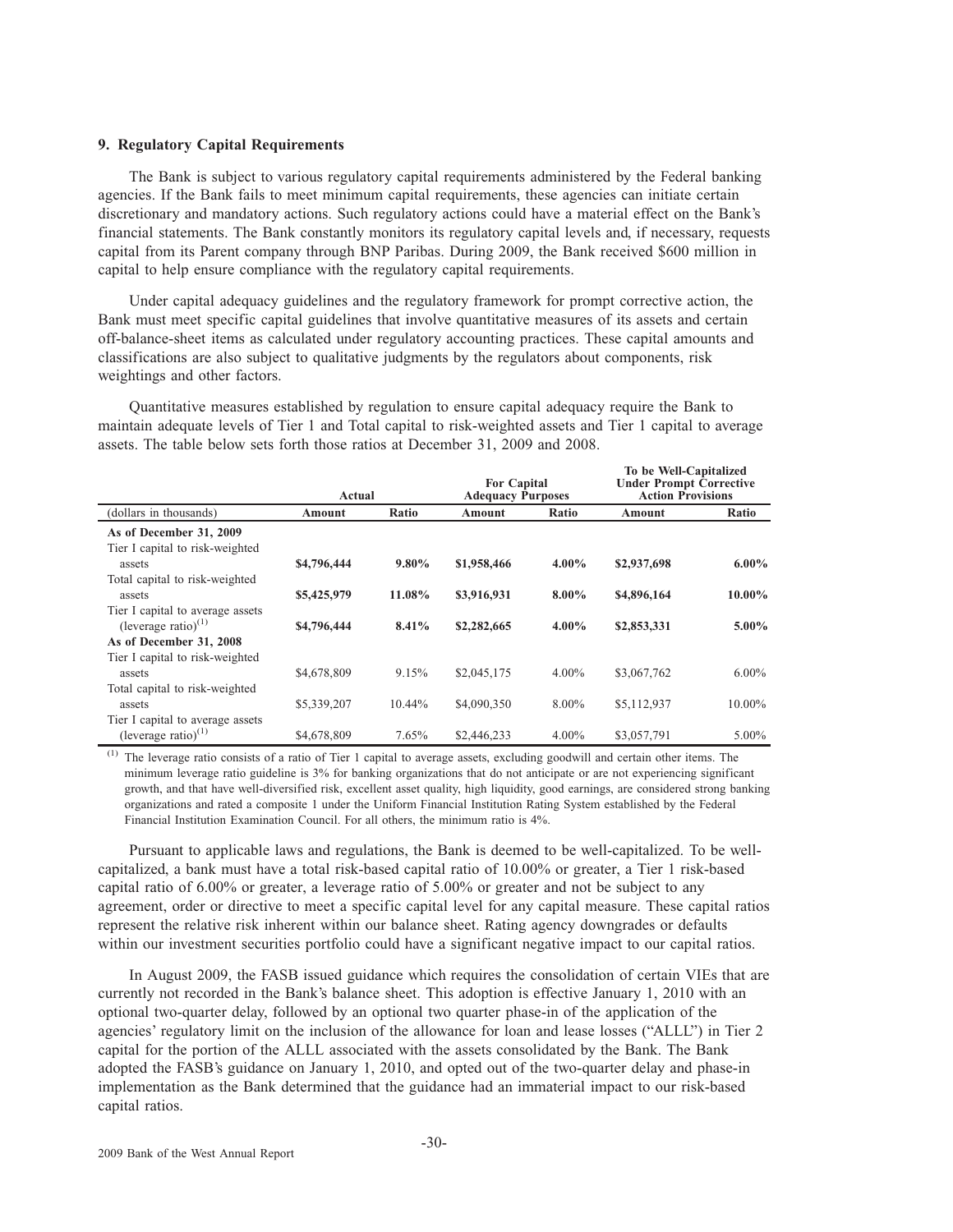## **10. Deposits**

(dollars in thousands)  $> = $100K$ **=\$100K \$100K Total Domestic:** Through March 31, 2010 \$2,279,207 \$ 906,077 \$ 3,185,284 April 1 - June 30, 2010 1,087,962 1,182,194 2,270,156 July 1 - December 31, 2010 713,125 875,715 1,588,840 2011 338,549 473,943 812,492 2012 53,862 93,351 147,213 2013 88,012 87,539 175,551 2014 146,235 106,813 253,048 2015 and thereafter  $4,615$  1,283 5,898 **Total Domestic** \$4,711,567 \$3,726,915 \$ 8,438,482 **Foreign:** Through March 31, 2010 \$ 420,204 \$ 889 \$ 421,093 April 1 - June 30, 2010 13,766 24 13,790 July 1 - December 31, 2010 217,153 25 217,178 2011 3,002,333 - 3,002,333 2012 250,000 - 250,000 **Total Foreign**  $$3,903,456$  $$938$  $$3,904,394$ **Total** \$8,615,023 \$3,727,853 \$12,342,876

The following table presents the maturity distribution of time certificates of deposits at December 31, 2009:

Total brokered time certificate of deposits at December 31, 2009 totaled \$309.7 million. Of this amount \$72.1 million were in denominations of less than \$100,000 and \$237.6 million were in denominations of \$100,000 and greater.

Total deposits reclassified to loans due to overdrafts at December 31, 2009 and 2008 were \$11.6 million and \$14.4 million, respectively.

## **11. Short-Term Borrowings**

At December 31, 2009 and 2008, short-term borrowings were comprised of the following:

| (dollars in thousands)                                                     | 2009      | 2008        |
|----------------------------------------------------------------------------|-----------|-------------|
| Federal Funds purchased and securities sold under agreements to repurchase | \$520,516 | \$2,180,490 |
| Advances from Federal Home Loan Banks and other short-term borrowings      | 2.070     | 6.110.524   |
| Total short-term borrowings                                                | \$522,586 | \$8,291,014 |

The table below shows selected information for short-term borrowings:

| (dollars in thousands)                                                      | 2009        | 2008        |
|-----------------------------------------------------------------------------|-------------|-------------|
| Federal Funds purchased and securities sold under agreements to repurchase: |             |             |
| Weighted average interest rate at December 31                               | $.10\%$     | $.06\%$     |
| Highest month-end balance                                                   | \$3,286,334 | \$4,720,114 |
| Average daily outstanding balance                                           | \$1,667,897 | \$3,602,619 |
| Weighted average daily interest rate paid                                   | $.12\%$     | $2.24\%$    |
| Advances from Federal Home Loan Banks and other short-term borrowings:      |             |             |
| Weighted average interest rate at December 31                               |             | $.61\%$     |
| Highest month-end balance                                                   | \$4,508,993 | \$6,110,524 |
| Average daily outstanding balance                                           | \$2,969,721 | \$1,251,222 |
| Weighted average daily interest rate paid                                   | $.30\%$     | $.91\%$     |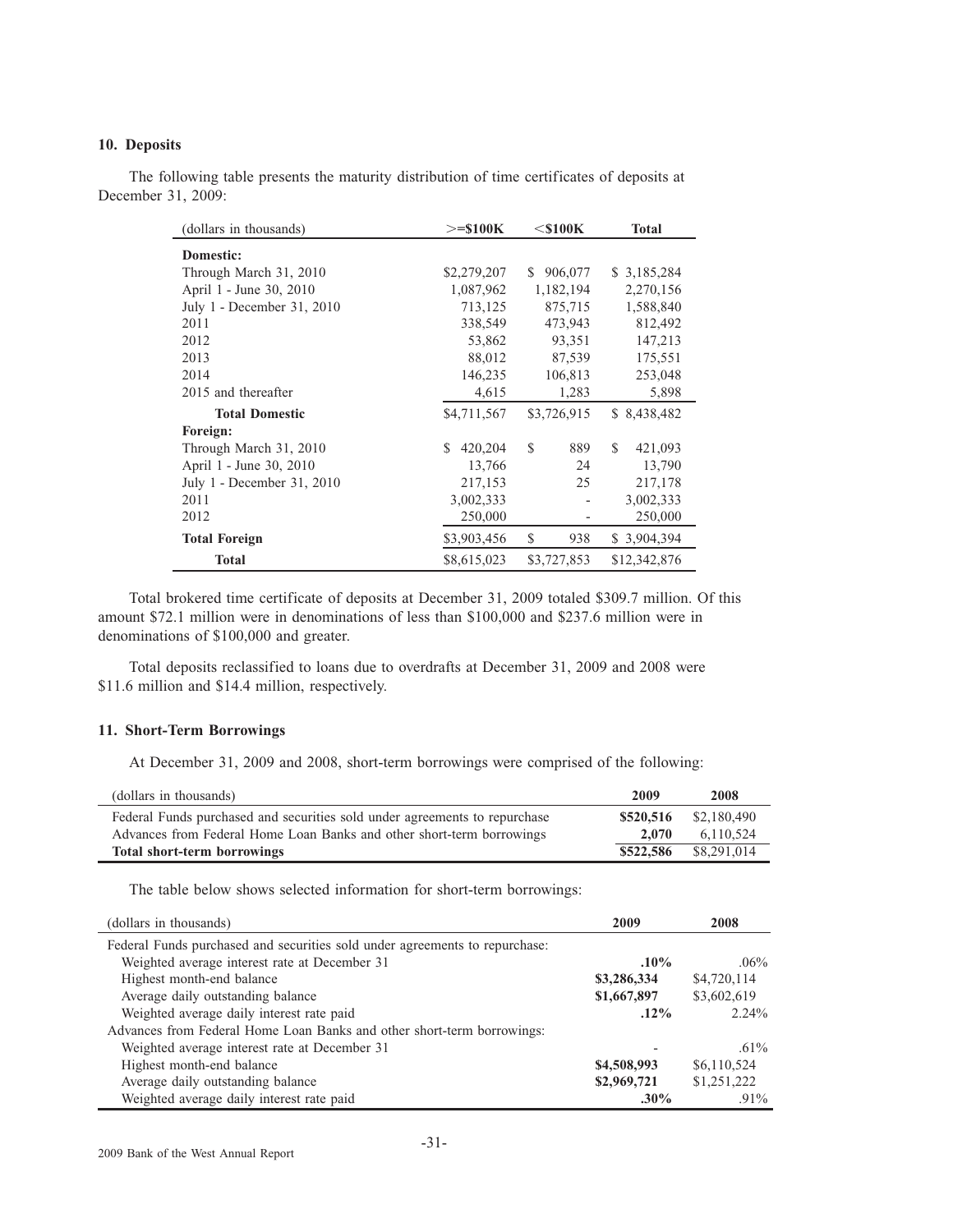The Bank treats securities sold under agreements to repurchase as collateralized financings. The Bank reflects the obligations to repurchase the identical securities sold as liabilities, with the dollar amount of securities underlying the agreements remaining in the asset accounts. At December 31, 2009, the weighted average maturity of these agreements was 4 days. Maturities of these agreements at December 31 were as follows:

| (dollars in thousands)  | 2009      |
|-------------------------|-----------|
| Overnight               | \$470,348 |
| Less than 30 days       | 625       |
| 30 days through 90 days |           |
| Over 90 days            |           |
| Total                   | \$470,973 |

The Bank has \$25.1 billion in lines of credit available from other U.S. financial institutions. Of this amount, \$0.7 billion is available from First Hawaiian Bank and \$1.5 billion is available from BNP Paribas of New York. At December 31, 2009, the Bank had drawn down on the available lines of credit by less than \$0.1 billion, none of which was from First Hawaiian Bank and BNP Paribas of New York.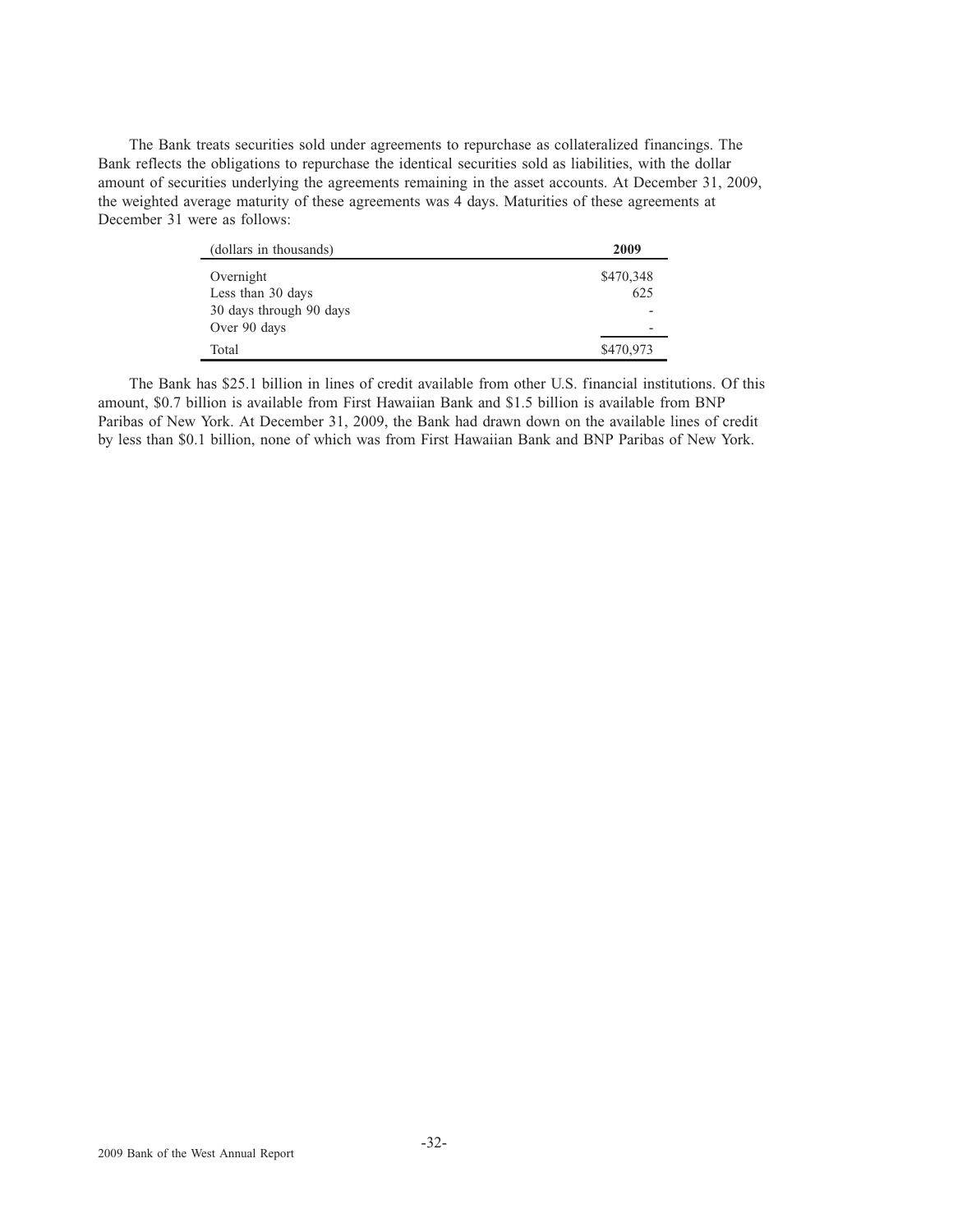## **12. Long-Term Debt**

At December 31, 2009 and 2008, long-term debt was comprised of the following:

| (dollars in thousands)                                                                          | Rate(s)                        | 2009        | 2008         |
|-------------------------------------------------------------------------------------------------|--------------------------------|-------------|--------------|
| Fixed-rate advances from the Federal Home Loan<br>Bank due through $2035^{(1)(2)(13)}$          | 2.87%-7.96%                    | \$4,460,936 | \$5,363,602  |
| Fixed-rate advances from the Federal Home Loan<br>Bank due through $2018^{(1)(3)(7)(14)}$       | 2.85% to 5.23%                 | 1,395,000   | 3,320,000    |
| Floating-rate advances from the Federal Home Loan<br>Bank due through $2013^{(1)(2)}$           | 1 mo. LIBOR $+ .02$ to $.19\%$ | 1,050,000   | 1,050,000    |
| Fixed-rate TLGP unsecured senior $debt^{(4)}$<br>Fixed-rate line of credit with BNP Paribas due | 2.15%                          | 1,001,762   |              |
| $2015^{(2)}$<br>Fixed-rate subordinated note with BNP Paribas due                               | 3.06%-4.71%                    | 83,700      | 44,200       |
| $2009^{(8)}$                                                                                    | 7.35%                          |             | 50,226       |
| Floating-rate subordinated note due $2011^{(4)}$                                                | 6 mo. LIBOR $+3.75\%$          | 32,032      | 33,038       |
| Fixed-rate subordinated note due $2011^{(4)}$                                                   | 8.30%                          | 50,875      | 51,661       |
| Floating-rate junior subordinated note due<br>$2034^{(3)(5)(8)}$                                | 3 mo. LIBOR $+2.08\%$          |             | 25,250       |
| Floating-rate junior subordinated note due $2035^{(3)(5)}$                                      | 3 mo. LIBOR +1.97%             | 20,000      | 20,192       |
| Fixed-rate structured term repurchase agreements<br>due $2010^{(1)(3)(6)}$                      | 5.02\% and 5.03\%              | 1,000,000   | 1,000,000    |
| Floating-rate structured term repurchase agreements<br>due $2010^{(1)(3)(12)}$                  | 3 mo. LIBOR -.05%              |             | 50,000       |
| Floating-rate structured term repurchase agreements<br>due $2010^{(1)(3)(9)}$                   | 3 mo. LIBOR -.03%              | 100,000     | 100,000      |
| Floating-rate BNP structured term repurchase<br>agreement due 2010 $(2)(10)$                    | 1 mo. LIBOR -2.03% to -.03%    | 150,000     | 150,000      |
| Floating-rate BNP structured term repurchase<br>agreement due 2010 $(2)(11)$                    | 1 mo. LIBOR -2.20% to -.03%    | 200,000     | 200,000      |
| Capital leases due through $2030^{(2)}$                                                         |                                | 17,372      | 18,233       |
| Total long-term debt                                                                            |                                | \$9,561,677 | \$11,476,402 |

(1) This debt is secured by real estate loans or securities. See Notes 2 and 4 to the financial statements for additional information.

(2) Interest is payable monthly.

(3) Interest is payable quarterly.

(4) Interest is payable semi-annually.

(5) These notes are related to the CFC Trusts. See Note 8 for additional terms.

(6) These agreements contain put options that are exercisable by the counterparties.

- (7) Fixed rate with partial repayment quarterly.
- $(8)$  Settled in 2009.

(9) Includes a floor if the 3 month LIBOR falls below 4.20%. At December 31, 2009 the rate was 8.12%.

(10) Includes a floor if the 1 month LIBOR falls below 4.30%. At December 31, 2009 the rate was 8.18%.

 $(11)$  Includes a floor if the 1 month LIBOR falls below 4.25%. At December 31, 2009 the rate was 8.03%.

(12) In 2009, this agreement was terminated and the Bank recognized a \$0.6 million gain on the termination.

(13) In 2009, the Bank terminated \$339 million of these advances and recognized a \$4.9 million loss on the termination.

(14) In 2009, the Bank terminated \$500 million of these advances and recognized a \$6.4 million loss on the termination.

As part of long-term and short-term borrowing arrangements, we were subject to various covenants. At December 31, 2009, we were in compliance with all the covenants.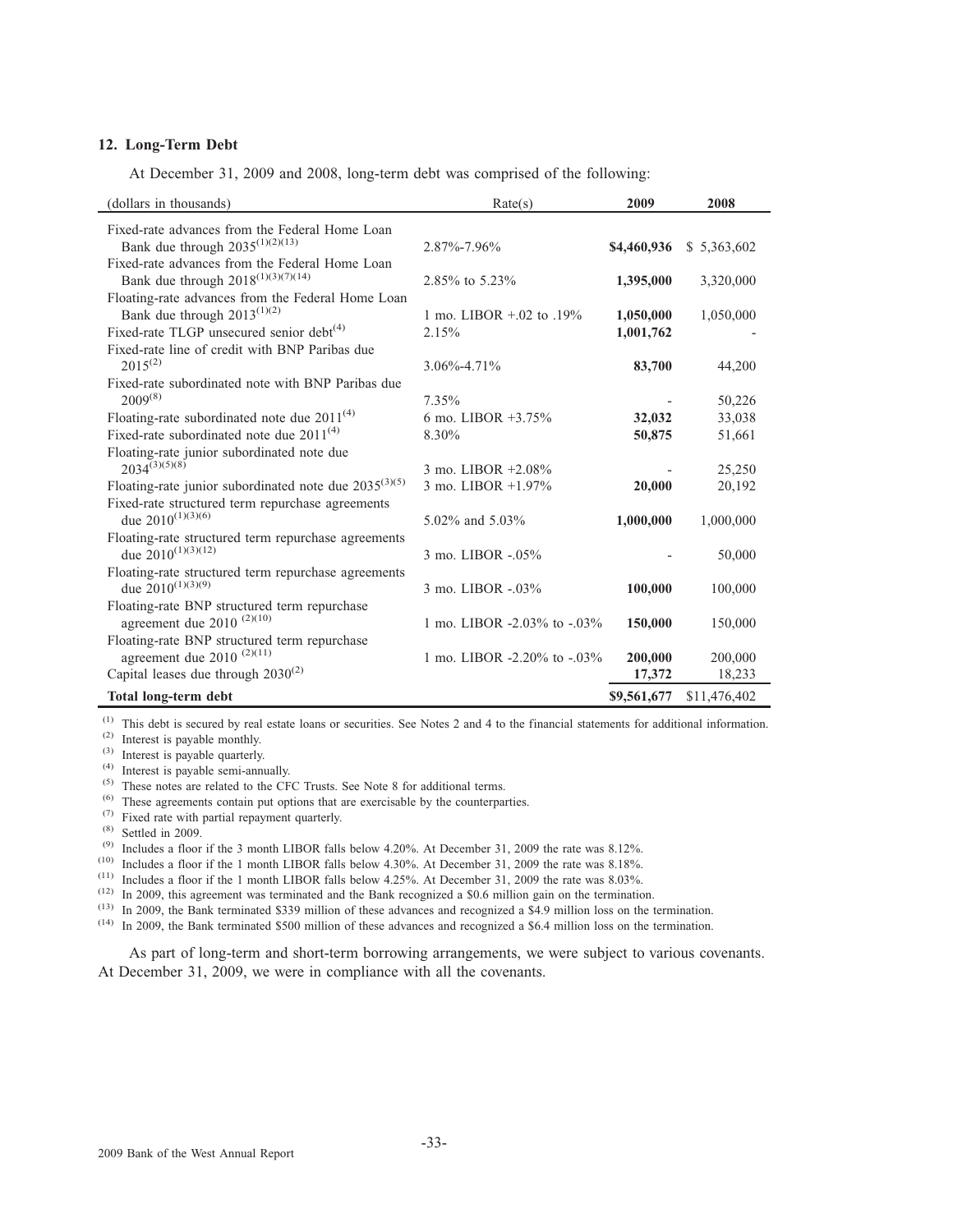| (dollars in thousands) |                    |
|------------------------|--------------------|
| 2010                   | \$3,614,436        |
| 2011                   | 1,870,396          |
| 2012                   | 2,139,975          |
| 2013                   | 1,582,550          |
| 2014                   | 43,635             |
| 2015 and thereafter    | 296,552            |
| Total                  | $$9,547,544^{(1)}$ |
|                        |                    |

As of December 31, 2009, the principal payments due on long-term debt were as follows:

(1) Excludes fair valuation for debt that was hedged and purchase accounting adjustments totaling  $$14.1 million$ 

## **13. Litigation**

In the course of normal business, the Bank is subject to numerous pending and threatened lawsuits, some of which seek substantial relief or damages. While the Bank is not able to predict whether the outcome of such actions will materially affect our results of operations for a particular period, based upon consultation with counsel, management does not expect that the aggregate liability, if any, resulting from these proceedings would have a material effect on the Bank's consolidated financial position, results of operations or liquidity.

### **14. Derivative Financial Instruments**

The Bank primarily enters into derivative contracts to manage its interest rate risk, as well as for customer accommodation purposes. Derivative transactions are measured in terms of the notional amount but this amount is not recorded in the balance sheet and is not, when viewed in isolation, a meaningful measure of the risk profile of the instruments. The notional amount is generally not exchanged, but is used as the basis on which interest and other payments are determined.

Derivatives used for risk management purposes consist of interest rate swaps that are designated as either a fair value hedge or a cash flow hedge, which entitles the Bank to special accounting treatment in accordance with the applicable accounting pronouncements. These derivatives minimize significant, unplanned fluctuations in earnings, fair values of assets and liabilities, and cash flows caused by interest rate fluctuations. In a fair value hedging strategy, the effect of unrealized gains or losses will generally be offset by the gain or loss on the derivatives linked to the hedged assets and liabilities. In a cash flow hedging strategy, the Bank manages the variability of cash payments due to interest rate fluctuations by the effective use of derivatives linked to the cash-flows of the hedged assets and liabilities; increases/ decreases in cash payments on hedged liabilities/assets will generally be offset by decreases/increases on linked derivatives.

Derivatives entered into for customer accommodation purposes consist of interest rate and foreign exchange derivative contracts. These customer swaps and any offsetting financial contracts are treated as free-standing derivatives. Free-standing derivatives also include derivatives we enter into for mortgage sales activities and risk management that do not otherwise qualify for hedge accounting.

Our derivative activities are monitored by the Bank's Asset/Liability Management Committee ("ALCO"). Our Treasury function, which includes asset/liability management, is responsible for various hedging strategies developed through analysis of data from financial models and other internal and industry sources.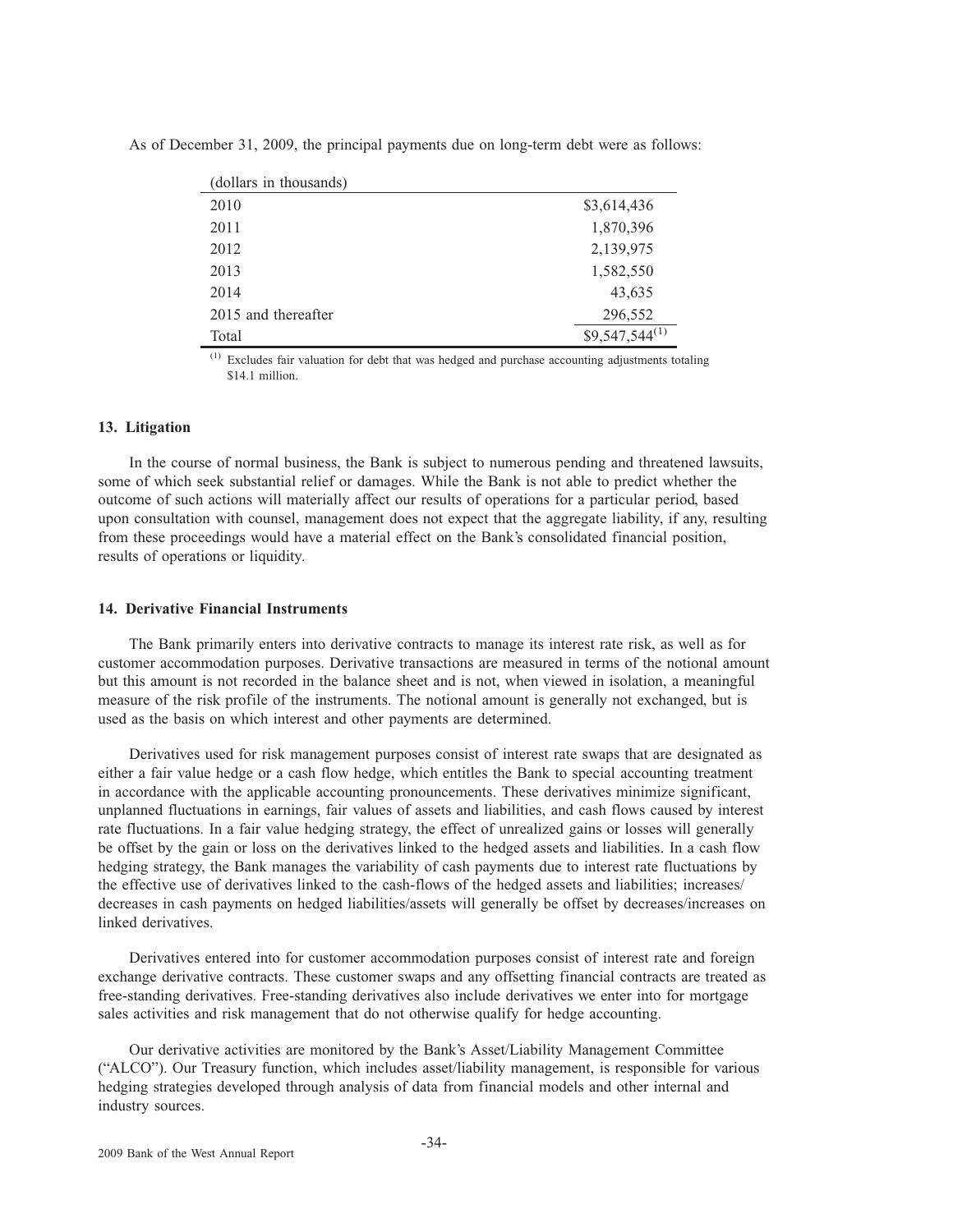The following table is a summary of notional amounts and fair values of derivative instruments at:

|                                                                                    | December 31, 2009<br><b>Fair Value</b> |                                     |                                         |                           | December 31, 2008<br><b>Fair Value</b> |                                         |
|------------------------------------------------------------------------------------|----------------------------------------|-------------------------------------|-----------------------------------------|---------------------------|----------------------------------------|-----------------------------------------|
| (dollars in thousands)                                                             | <b>Notional</b><br>Amount              | Asset<br>derivatives <sup>(1)</sup> | Liability<br>derivatives <sup>(2)</sup> | <b>Notional</b><br>Amount | Asset<br>derivatives <sup>(1)</sup>    | Liability<br>derivatives <sup>(2)</sup> |
| Derivatives designated as hedging<br>instruments:                                  |                                        |                                     |                                         |                           |                                        |                                         |
| <b>Interest Rate Swaps</b>                                                         | 402,167<br>S                           | $\mathbf{s}$                        | \$19,139                                | \$1,102,281               | <sup>\$</sup>                          | \$43,238                                |
| Derivatives not designated as hedging<br>instruments:                              |                                        |                                     |                                         |                           |                                        |                                         |
| Free-standing derivatives held for trading:                                        |                                        |                                     |                                         |                           |                                        |                                         |
| Interest rate swaps                                                                | 8,957,872                              | 309,157                             | 247,183                                 | 8,143,257                 | 512,860                                | 449,441                                 |
| Purchased interest rate options                                                    | 419,182                                | 3,344                               |                                         | 326,655                   | 7,687                                  |                                         |
| Written interest rate options                                                      | 419,182                                |                                     | 3,344                                   | 327,301                   |                                        | 7,687                                   |
| Commitments to purchase and sell foreign<br>currencies                             | 526,785                                | 8,099                               | 6,730                                   | 677,818                   | 25,909                                 | 29,187                                  |
| Purchased foreign exchange options                                                 | 12,650                                 | 332                                 |                                         | 1,455                     | 303                                    |                                         |
| Written foreign exchange options                                                   | 12,650                                 |                                     | 332                                     | 1,455                     |                                        | 303                                     |
| <b>Commodity Contracts</b>                                                         |                                        |                                     |                                         | 405                       | 51                                     | 51                                      |
| Subtotal                                                                           |                                        | 320,932                             | 257,589                                 |                           | 546,810                                | 486,669                                 |
| Free-standing derivatives held for purposes<br>other than trading <sup>(3)</sup> : |                                        |                                     |                                         |                           |                                        |                                         |
| Forward contracts                                                                  | 126,775                                | 1,882                               | 249                                     |                           |                                        |                                         |
| Written interest rate options                                                      | 103,603                                | 229                                 |                                         |                           |                                        |                                         |
| Subtotal                                                                           |                                        | 2.111                               | 249                                     |                           |                                        |                                         |
| Total derivatives not designated as hedging<br>instruments                         |                                        | \$323,043                           | \$257,838                               |                           | \$546,810                              | \$486,669                               |
| <b>Total derivatives</b>                                                           |                                        | \$323,043                           | \$276,977                               |                           | \$546,810                              | \$529,907                               |

(1) The positive fair value of derivative assets are included in other assets.

(2) The negative fair value of derivative liabilities are included in other liabilities.

(3) Includes free-standing derivatives resulting from mortgage sale activity.

## **Fair Value Hedges:**

#### **Loans**

In February 2000, the Bank entered into an agreement with a notional amount of \$2.2 million to hedge the fair value of a commercial loan, which is scheduled to mature in April 2011. The Bank receives one-month LIBOR plus 75 basis points and pays a fixed rate of 8.32%. This interest rate swap had a fair value loss of \$0.2 million and \$0.3 million at December 31, 2009 and 2008, respectively.

## **Deposits**

The Bank executed \$1,000 million of interest rate swaps to hedge Euro-dollar deposits against fair value changes due to fluctuations in one-month LIBOR. These contracts were entered into between March 2009 and June 2009 and they were originally scheduled to mature between May 2011 and November 2011. These contracts were terminated in 2009 due to a change in hedging strategy. The contracts involved three agreements where the Bank received fixed rates ranging from 3.63% to 4.46% and paid one-month LIBOR plus spreads ranging from 198 to 293 basis points. The net impact on earnings of the terminated hedges of Euro-dollar deposits was an increase of \$1.7 million during 2009.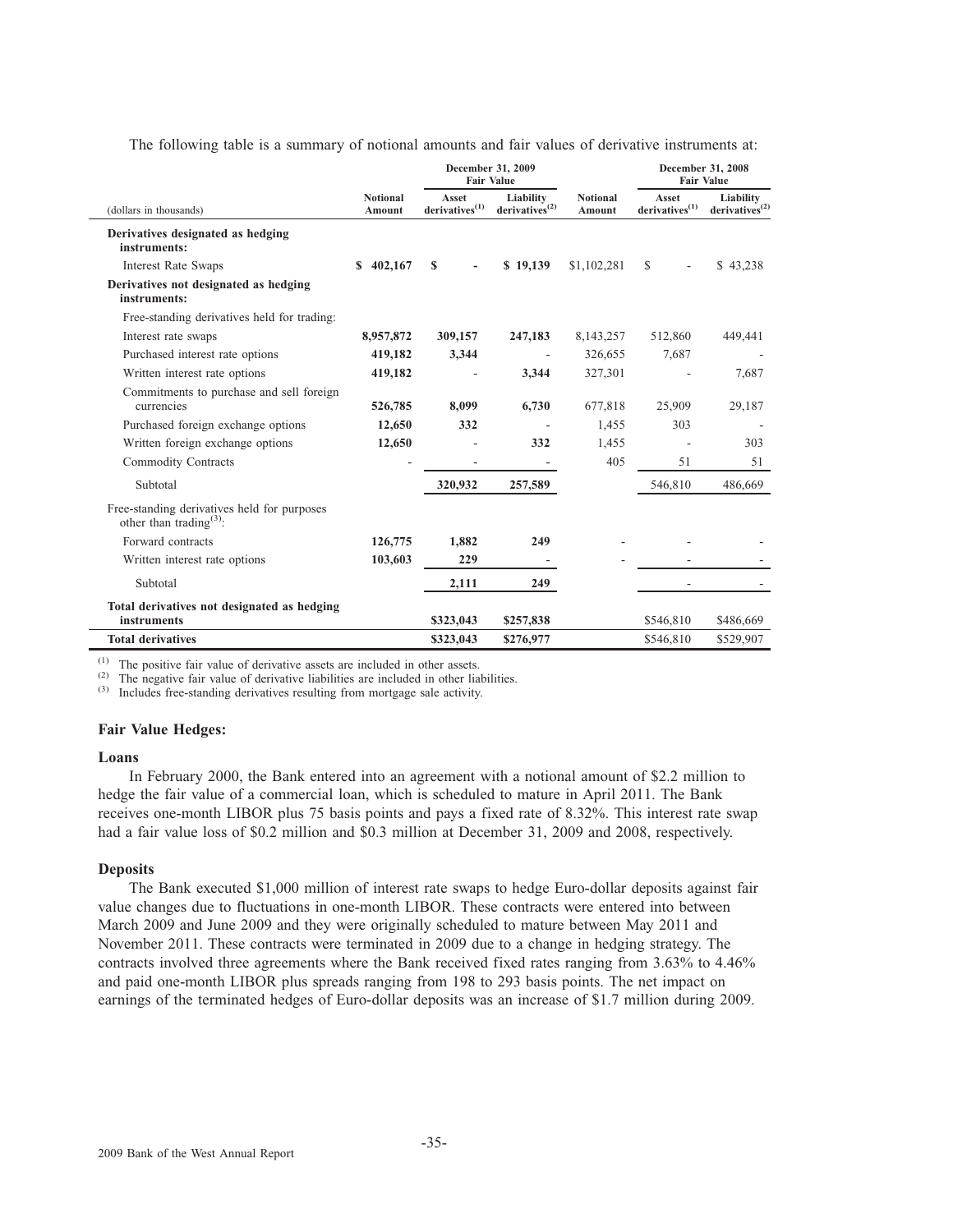## **TLGP debt**

The Bank executed a \$1,000 million interest rate swap to hedge TLGP debt against fair value changes due to fluctuations in one-month LIBOR. The contract was entered into in March 2009 and was originally scheduled to mature in March 2012, however, the swap was terminated in September 2009 due to a change in hedging strategy. The Bank received a fixed rate of 2.15% and paid one-month LIBOR plus 53 basis points. The net impact on earnings of the terminated hedge of TLGP debt was an increase of \$1.8 million during 2009.

#### **FHLB debt**

The Bank executed \$3,215 million of interest rate swaps to hedge FHLB debt against fair value changes due to fluctuations in one-month LIBOR. The contracts were entered into between April 2009 and August 2009 and were originally scheduled to mature between December 2010 and September 2013; the contracts were terminated between June 2009 and August 2009. These contracts were terminated due to a change in hedging strategy. The contracts involved twenty six agreements where the Bank received fixed rates ranging from 2.98% to 5.05% and paid one-month LIBOR plus spreads ranging from 157 to 394 basis points. The net impact on earnings of the terminated hedges of FHLB debt was an increase of \$5.0 million during 2009.

The following table shows the effect of fair value hedging on the Statement of Financial Performance for the year ended December 31, 2009:

|                                                       |          | December 31, 2009<br>Interest rate contracts<br>hedging |  |  |
|-------------------------------------------------------|----------|---------------------------------------------------------|--|--|
| (dollars in thousands)                                | Deposits | Long-term debt                                          |  |  |
| Gains recorded in net interest income                 | \$ 3,158 | \$15,310                                                |  |  |
| Gains (losses) recorded in non-interest income        |          |                                                         |  |  |
| Recognized on derivatives                             | 5,203    | $(1,114)^{(1)}$                                         |  |  |
| Recognized on hedged items                            | (6,648)  | $(7,423)^{(1)}$                                         |  |  |
| Recognized on fair value hedges (ineffective portion) | (1, 445) | (8, 537)                                                |  |  |
| Total                                                 | \$1,713  | \$6,773                                                 |  |  |

(1) A steeper yield-curve at termination of the TLGP hedge caused a larger fair valuation on TLGP debt versus a smaller offset on the related swap. In addition, due to late-term hedging, some swaps hedging FHLB advances did not provide an offsetting fair valuation in certain periods. This caused the fair value change on the swaps to move in the same direction as the related advances.

#### **Cash Flow Hedges**

At December 31, 2009, the Bank had outstanding interest rate swaps totaling \$400 million with fair value losses of \$19 million. These interest rate swaps involve four agreements where the Bank receives one-month LIBOR and pays fixed rates ranging from 3.96% to 4.16%. The Bank entered into these agreements in June 2008 to hedge floating-rate Federal Home Loan Bank ("FHLB") borrowings and they are scheduled to mature between April 2010 and April 2012. The net settlement of these swaps linked to FHLB borrowings increased interest expense by \$15.1 million during 2009. The Bank estimates that the total net settlement losses on all cash flow hedges, recorded as interest expense will be \$16 million during 2010. In January 2009, the Bank terminated \$700 million of the existing interest rate swaps that were hedging overall changes in cash outflows on Federal Funds borrowed. These contracts were entered into between January and March 2008 and they were originally scheduled to mature between January 2010 and March 2010. The contracts involved four agreements where the Bank received the Federal Funds rate and paid fixed rates ranging from 2.13% to 2.84%. The fair value loss amounts in other comprehensive income that are related to the Fed Funds swaps are being amortized over the duration of the previously linked Fed Funds borrowings. The amortization of the fair value captured in OCI on the terminated Federal Funds swaps increased interest expense by \$13.0 million during 2009. All of our cash flow hedges were deemed effective at December 31, 2009.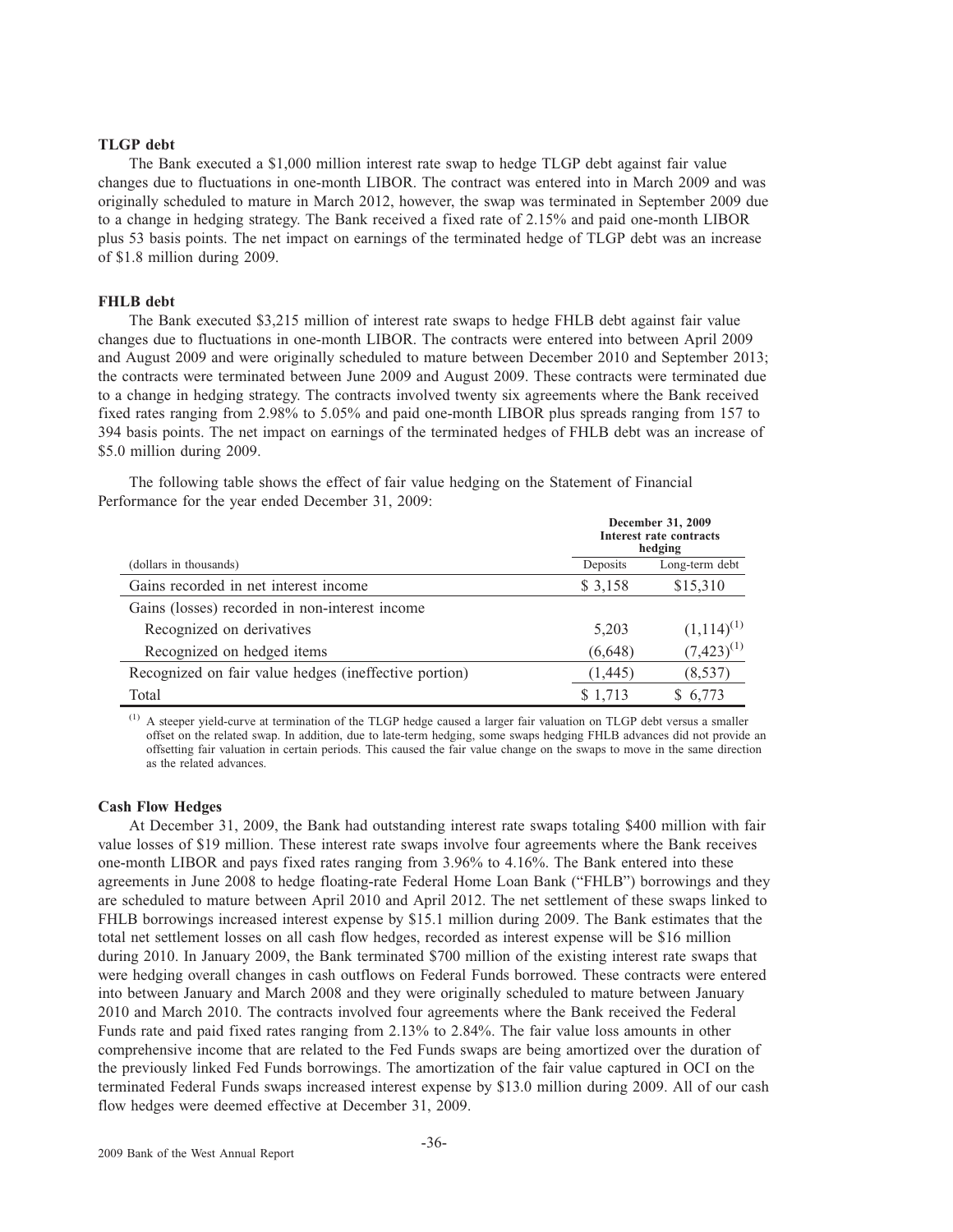At December 31, 2008, the Bank carried interest rate swaps totaling \$1,100 million with combined fair value losses of \$43 million. The outstanding interest rate swaps included the \$400 million swaps hedging FHLB borrowings and the \$700 million swaps that were hedging Fed Funds borrowings. During 2008, the net settlement on the swaps linked to FHLB borrowings increased interest expense by \$2.9 million and the net settlement on the swaps linked to Fed Funds borrowings increased interest expense by \$3.9 million. In May 2008, a \$250 million interest rate swap hedging LIBOR-based time certificates of deposits matured. The swap was entered into during May 2006 and the Bank paid a fixed rate of 5.31% and received three-month LIBOR plus one basis point. The net settlement on this swap increased interest expense by \$1.5 million in 2008. In October 2008, the Bank terminated a \$100 million interest rate swap that was hedging certain LIBOR-based loans. This contract was entered into during December 2007 and was originally scheduled to mature in March 2011. Under the agreement, the Bank received a fixed rate of 3.92% and paid one-month LIBOR. The net settlement and amortization of fair value captured in OCI on the swap increased interest income by \$0.9 million in 2008. The fair value losses in other comprehensive income that are related to the LIBOR-based loan swaps are being amortized over the duration of the previously linked LIBOR-based loans.

The following table summarizes the effect of cash flow hedging on the Statement of Financial Performance for the years ended December 31, 2009 and 2008:

| (dollars in thousands)                                  | 2009     | 2008     |
|---------------------------------------------------------|----------|----------|
| Pretax loss recognized in OCI on derivatives (effective |          |          |
| portion)                                                | \$ 7,600 | \$47.117 |
| Pretax loss reclassified from cumulative OCI into net   |          |          |
| interest income (effective portion) <sup>(1)</sup>      | 28,137   | 7.385    |

(1) Includes net settlement of \$15.1 million and \$2.4 million, and amortization of fair value captured in OCI on terminated swaps of \$13.0 million and \$5.0 million for the years ending December 31, 2009 and 2008, respectively.

## **Free-standing Derivative Instruments**

Free-standing derivative instruments include derivative transactions entered into for purposes for which hedge accounting does not apply. Trading activities primarily involve providing various freestanding interest rate and foreign exchange derivative products to customers.

The following table shows the net gains (losses) recognized as noninterest income relating to derivatives not recognized as hedging instruments, held by the Bank as of December 31, 2009 and 2008:

| (dollars in thousands)<br><b>Free-standing derivatives</b>                   | 2009      | 2008     |
|------------------------------------------------------------------------------|-----------|----------|
| Free-standing derivatives held for trading:                                  |           |          |
| Interest rate swaps                                                          | \$(1,445) | \$28,171 |
| Purchased interest rate options                                              | (4,343)   | 6,993    |
| Written interest rate options                                                | 4,343     | (6,993)  |
| Commitments to purchase and sell foreign currencies                          | 4,647     | (4, 734) |
| Purchased foreign exchange options                                           | 29        | 227      |
| Written foreign exchange options                                             | (29)      | (227)    |
| Commodity contracts                                                          |           | (9)      |
| Subtotal                                                                     | 3,202     | 23,428   |
| Free-standing derivatives held for purposes other than<br>trading $^{(1)}$ : |           |          |
| Forward contracts                                                            | 1,633     |          |
| Written interest rate options                                                | 229       |          |
| Subtotal                                                                     | 1,862     |          |
| <b>Total free-standing derivatives</b>                                       | \$5,064   | \$23,428 |

(1) Includes free-standing derivatives resulting from mortgage sale activity.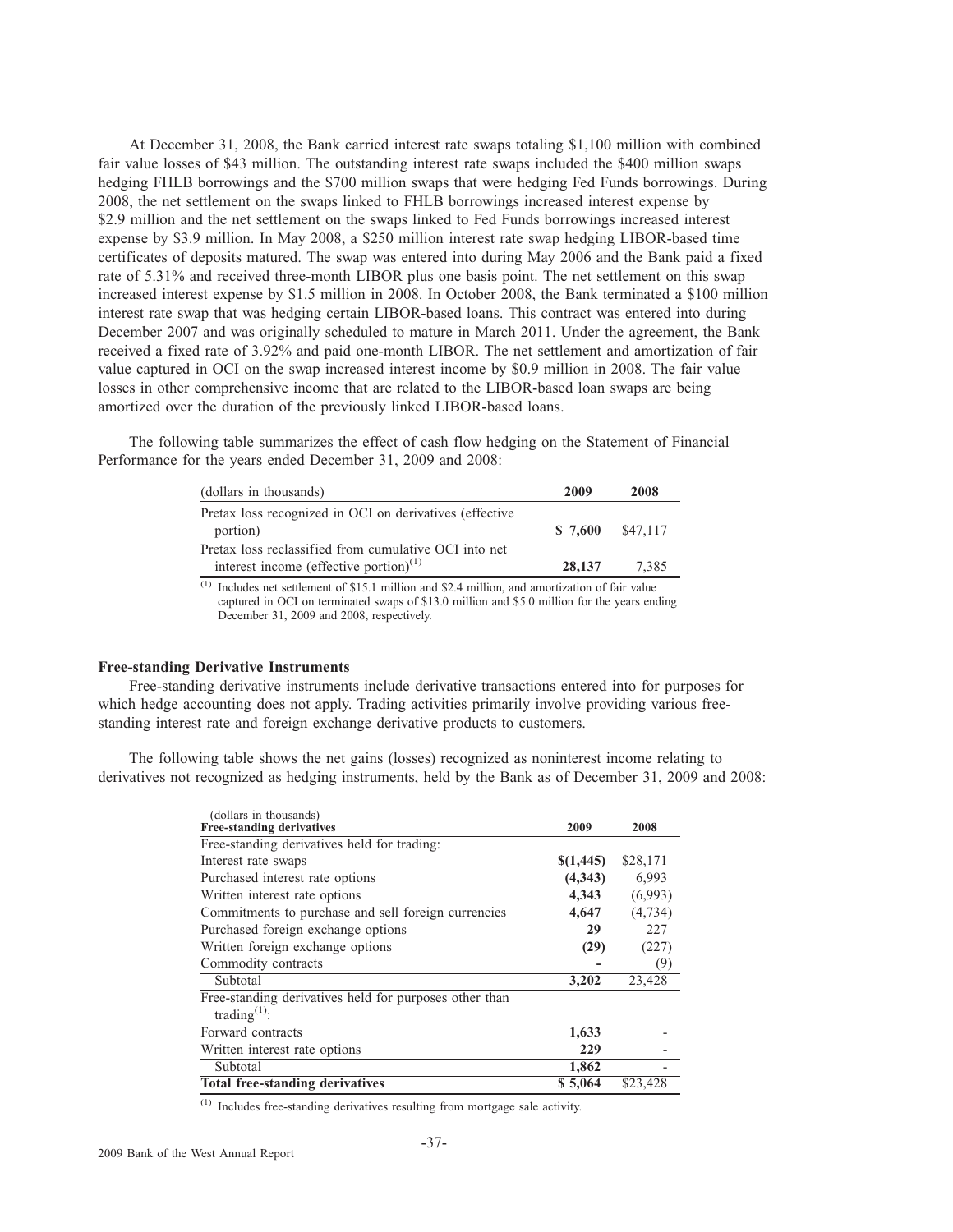## **15. Fair Value**

The following is a description of valuation methodologies used for assets and liabilities recorded at fair value and for estimating fair value for financial instruments not recorded at fair value:

**Short-term financial assets:** We do not measure short-term financial assets at fair value. As such, valuation techniques discussed herein for short-term financial assets are for estimations used in the fair value of financial instruments disclosure requirements. Short-term financial assets include cash and due from banks and due from customers on acceptances. The carrying amount is a reasonable estimate of fair value because of the relatively short time between the origination of the instrument and its expected realization.

**Federal funds sold and securities purchased under agreements to resell:** We do not record these assets at fair value. As such, valuation techniques discussed herein for these assets are primarily for estimations used in the fair value of financial instruments disclosure requirements. The carrying amount of these items is generally a reasonable estimate of fair value because of the relatively short time between the origination of the instrument and its expected realization. However, at December 31, 2008, the Bank had long-term agreements, in which the fair value was based upon quoted market prices or a discounted cash flow analysis that was based upon incremental funding rates for similar types of agreements.

**Trading Assets:** Trading assets are measured at fair value on a recurring basis. Fair values of trading assets are based on quoted market prices of comparable instruments and are classified as Level 2. Trading assets include US Treasury Notes.

**Securities:** Securities available for sale are measured at fair value on a recurring basis. Fair value measurement is based upon quoted prices if available. If quoted prices are not available for the specific security, the Bank may estimate the fair value of such instruments using a combination of observed transaction prices of comparables, independent pricing services, or other adjustments deemed necessary to properly reflect an exit price. Level 1 securities include certain equity securities that have quoted prices available in active markets. Level 2 securities primarily include U.S. Treasury securities that are not traded by dealers or brokers in active over-the-counter markets, U.S. Government agency securities, municipal bonds, and other equity securities, the pricing of which are derived using observable data such as prices on similar assets in active or inactive markets. Level 2 securities also include fixed-rate nonagency mortgage-backed securities, the pricing of which were based on third-party matrix pricing sources which were validated against other third-party pricing sources. Level 3 securities include variable-rate non-agency mortgage-backed securities representing 76% of the total whose pricing adjusted for market indications of illiquidity was provided by BNP Paribas, and the remaining 24% are collateralized debt obligations and collateralized loan obligations, where pricing was based on a thirdparty source that considers itself to be a Level 3 price provider.

**Loans held for sale:** Loans held for sale are measured at fair value on a nonrecurring basis. For loans with declines in fair value that are attributable to credit quality, any reduction in the loan's value at the time of the transfer into the held for sale classification must be reflected as a write-down of the recorded investment resulting in a new cost basis, with a corresponding reduction in the allowance for loan and lease losses. For mortgage loans held for sale, we use inputs from quoted prices or rates for assets in the active bond loans market and accordingly, classify them as Level 2.

**Loans:** Loans may be measured at fair value on a nonrecurring basis. As such, valuation techniques discussed herein for loans are primarily for estimations used in the fair value of financial instruments disclosure requirements. We use discounted cash flow analyses, which include a liquidity premium, that is based upon actual funding experience and utilize interest rates currently being offered for loans with similar terms and prepayment rates to borrowers of similar credit quality. For certain loans, we may estimate fair value based upon a loan's observable market price. The carrying amount of accrued interest approximates its fair value. For real estate secured loans and leases that are impaired, the Bank uses the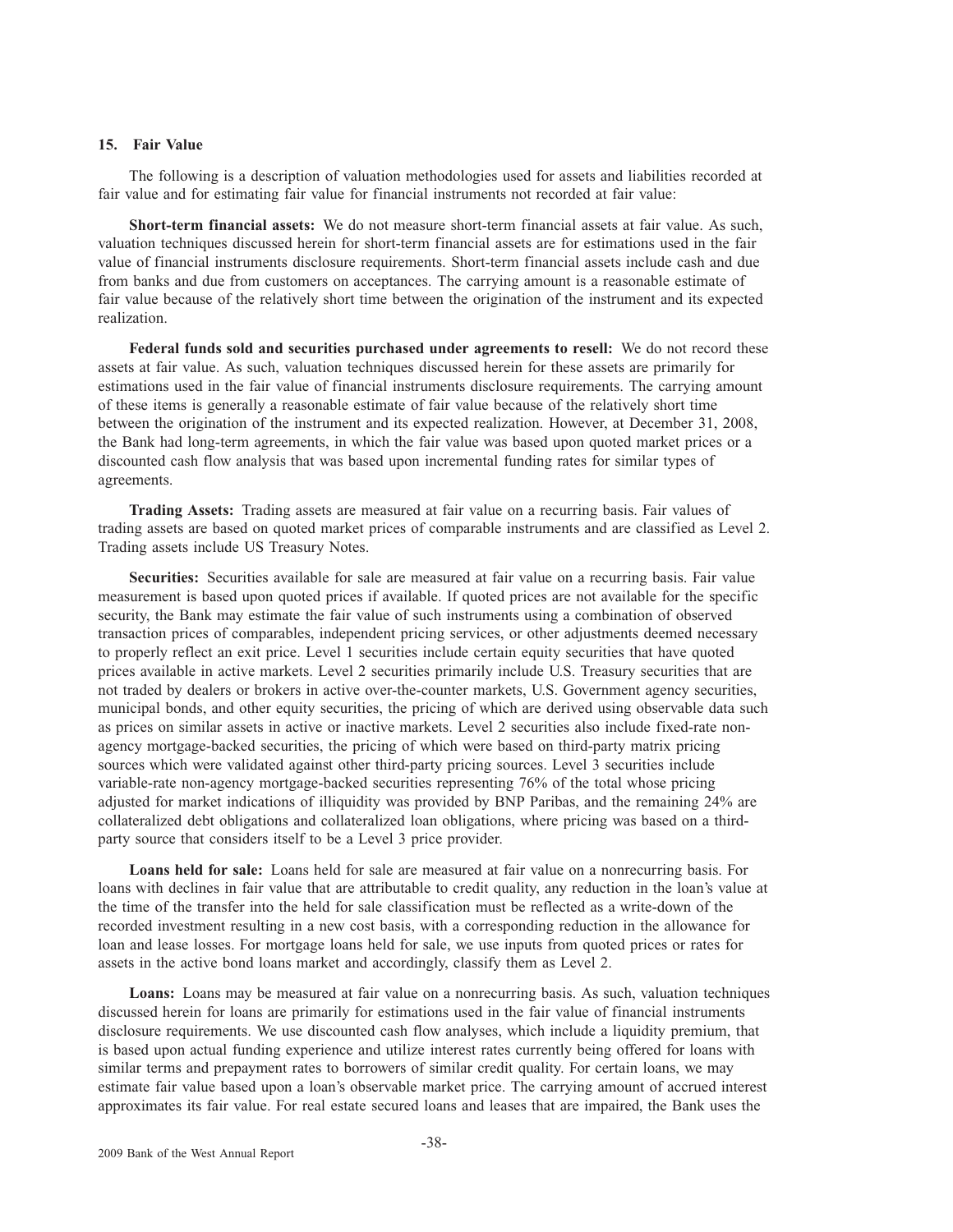fair value of collateral to determine the amount of impairment. The fair values of collateral for impaired loans are primarily based on real estate appraisal reports prepared by third party appraisers. The Bank reviews the third party's appraisal based on observable market data for reasonableness. As such, impaired loans are classified as Level 2.

**Foreclosed Assets:** Foreclosed assets are measured at fair value on a nonrecurring basis using lower-of-cost-or-fair value. Foreclosed assets include foreclosed properties securing residential and auto loans. Foreclosed assets are adjusted to fair value less costs to sell upon transfer of the loans to foreclosed assets. Subsequently, foreclosed assets are carried at the lower of carrying value or fair value less costs to sell. Fair value is generally determined using appraised values based on observable market data and, accordingly, we classify foreclosed assets as Level 2.

**Deposits:** We do not measure deposits at fair value. As such, valuation techniques discussed herein for deposits are primarily for estimations used in the fair value of financial instruments disclosure requirements. The fair values of deposits with no maturity date (e.g., interest and noninterest-bearing checking, regular savings, and certain types of money market savings accounts) are equal to the amount payable on demand at the reporting date (i.e., their carrying amounts). Fair values of fixed-rate certificates of deposit are estimated using a discounted cash flow calculation that applies interest rates currently being offered on certificates to a schedule of aggregated expected monthly maturities on time deposits.

**Short-term borrowings:** We do not measure short-term debt at fair value. As such, valuation techniques discussed herein for short-term borrowings are primarily for estimations used in the fair value of financial instruments disclosure requirements. The fair values of short-term borrowings are estimated using quoted market prices or discounted cash flow analyses based on our current incremental borrowing rates for similar types of borrowing arrangements.

**Long-term debt:** We do not measure long-term debt at fair value. As such, valuation techniques discussed herein for long-term debt are primarily for estimations used in the fair value of financial instruments disclosure requirements. The fair values of our long-term debt (other than deposits) are estimated using quoted market prices or discounted cash flow analyses based on our current incremental borrowing rates for similar types of borrowing arrangements.

**Derivatives:** All of our derivatives are traded in over-the-counter markets where quoted market prices are not readily available. For those derivatives, we measure fair value using primarily market observable inputs, such as yield curves. In addition, the fair valuations for derivatives include an adjustment for estimated credit risk. As such, we classify derivatives as Level 2. Examples of Level 2 derivatives are interest rate swaps and forward contracts.

**Off-balance sheet financial instruments:** Valuation techniques discussed herein for off-balance sheet financial instruments are primarily for estimations used in the fair value of financial instruments disclosure requirements. The estimated fair value of unused commitments to extend credit and standby and commercial letters of credit is represented by the estimated cost to terminate or otherwise settle the obligations with the counterparties. This amount is approximated by the fees currently charged to enter into similar arrangements, considering the remaining terms of the agreements and any changes in the credit quality of the counterparties since the agreements were executed. This estimate of fair value does not take into account the significant value of the customer relationships and the future earnings potential involved in such arrangements as the Bank does not believe it would be practicable to estimate a representational fair value for these items. As such, we classify standby letters of credit as Level 3.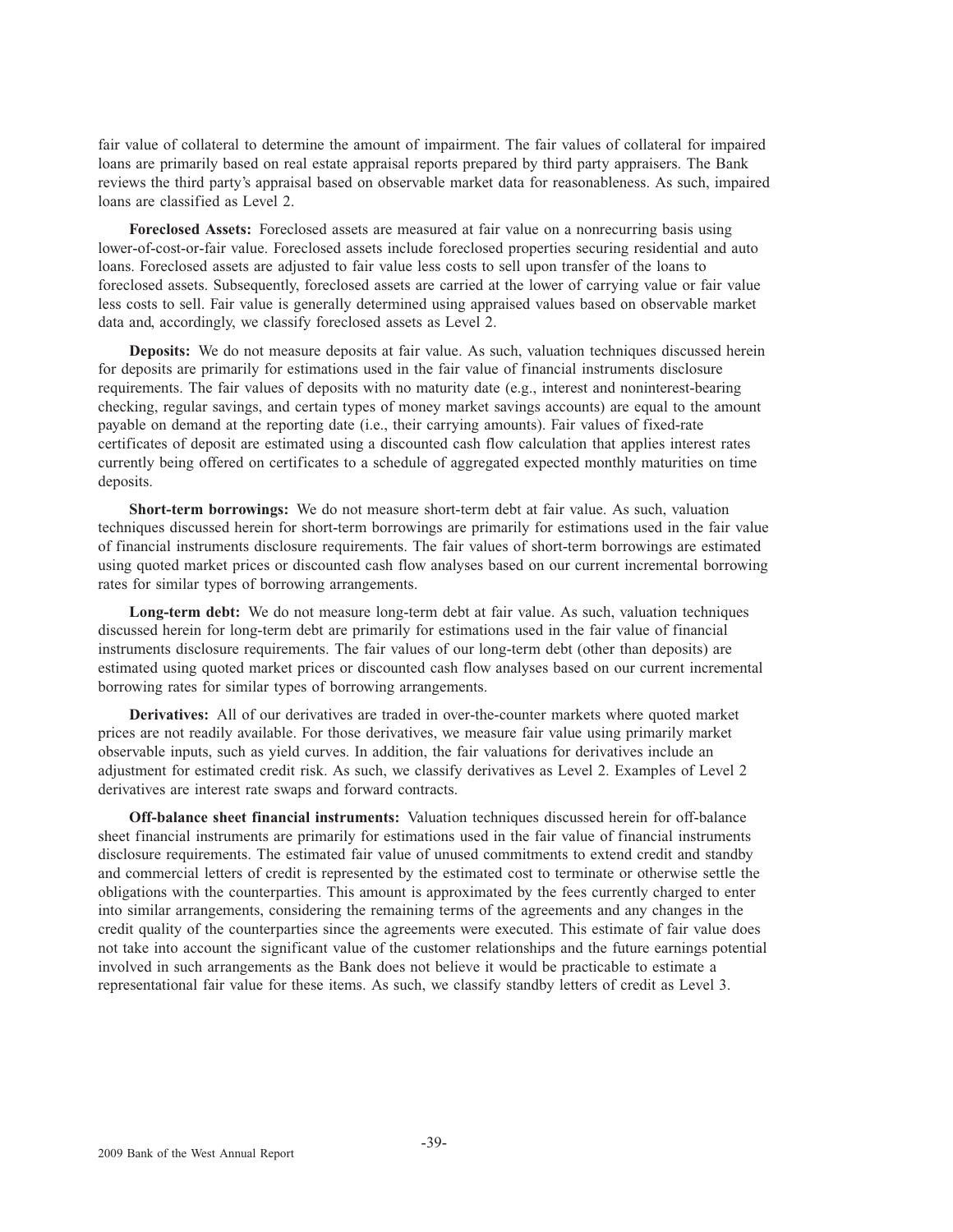| (dollars in thousands)                                   | Level 1 | Level 2                  | Level 3                  | <b>Total</b>  |
|----------------------------------------------------------|---------|--------------------------|--------------------------|---------------|
| <b>Trading Assets</b>                                    | \$      | \$<br>5,107              | $\mathbb{S}$             | S<br>5,107    |
| Securities available for sale:                           |         |                          |                          |               |
| U.S. Treasury and other U.S. Government agencies and     |         |                          |                          |               |
| corporations                                             |         | 165,539                  |                          | 165,539       |
| Government sponsored agencies                            |         | 738,629                  |                          | 738,629       |
| Mortgage and asset-backed securities:                    |         |                          |                          |               |
| Government agencies <sup>(1)</sup>                       |         | 44,405                   |                          | 44,405        |
| Government sponsored agencies <sup>(1)</sup>             |         | 2,175,550                | $\overline{\phantom{a}}$ | 2,175,550     |
| Non-government mortgage-backed securities <sup>(1)</sup> |         |                          | 692,906                  | 692,906       |
| Collateralized debt obligations                          |         |                          | 79,753                   | 79,753        |
| Collateralized loan obligations                          |         | $\overline{\phantom{0}}$ | 136,975                  | 136,975       |
| Other asset-backed securities                            |         | 12,289                   | 5,969                    | 18,258        |
| Collateralized mortgage obligations:                     |         |                          |                          |               |
| Government agencies                                      |         | 231,699                  |                          | 231,699       |
| Government sponsored agencies                            |         | 423,065                  |                          | 423,065       |
| Other                                                    |         | 69,239                   | 15                       | 69,254        |
| State and political subdivisions and others              | 240     | 1,666,952                |                          | 1,667,192     |
| Equity securities                                        |         | 6,091                    |                          | 6,091         |
| Total securities available for sale                      | 240     | 5,533,458                | 915,618                  | 6,449,316     |
| Other assets <sup><math>(2)</math></sup>                 | 13,536  | 323,281                  | 3,673                    | 340,490       |
| Total                                                    | 13,776  | 5,861,846                | 919,291                  | 6,794,913     |
| Other liabilities <sup><math>(2)</math></sup>            | S       | 277,053<br>\$            | S                        | 277,053<br>S. |

The table below presents the balances of assets and liabilities measured at fair value on a recurring basis at December 31, 2009:

(1) Backed by residential real estate.

(2) Derivatives represent a major portion within these categories.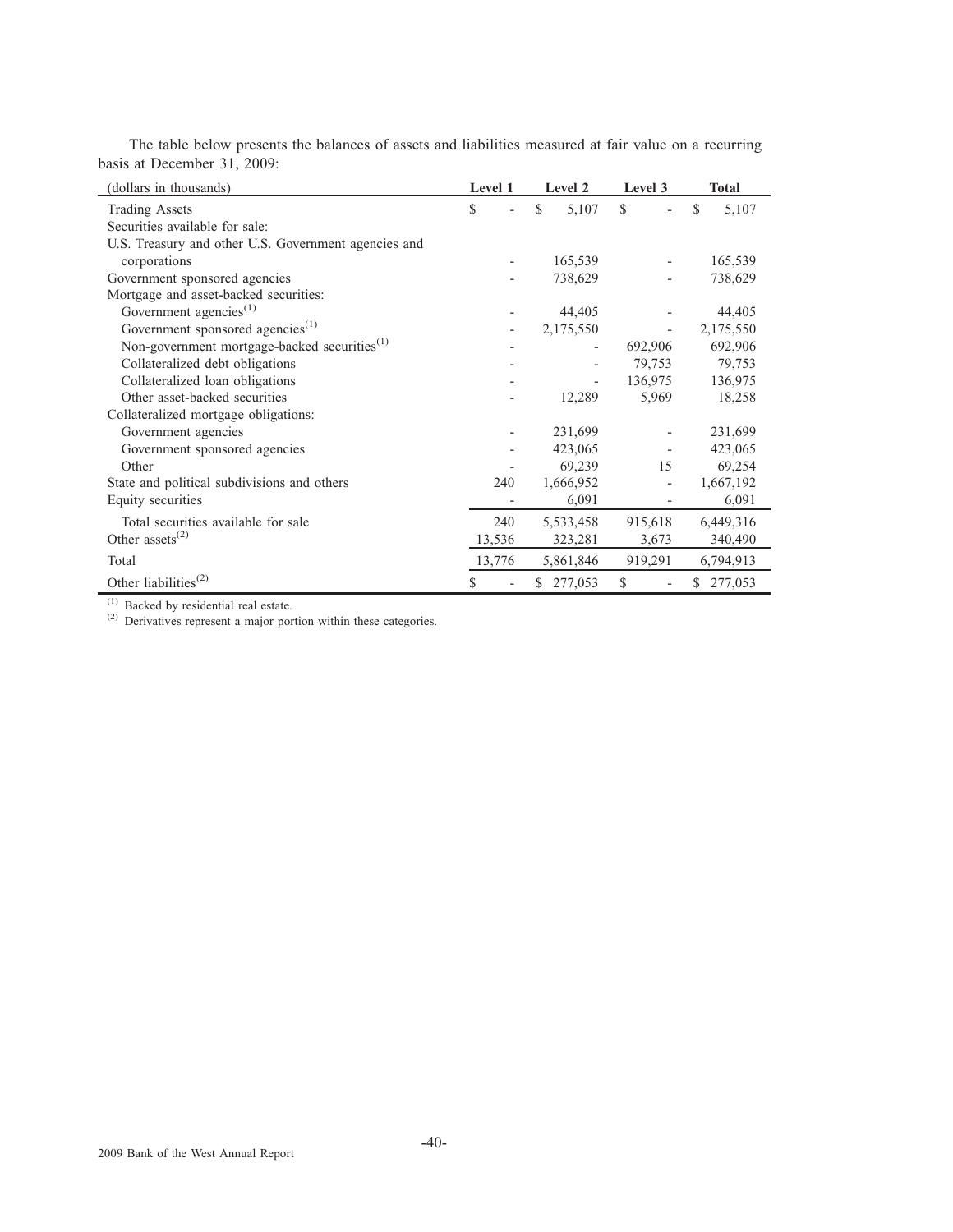| (dollars in thousands)                                   | Level 1 | Level 2       | Level 3   | <b>Total</b> |
|----------------------------------------------------------|---------|---------------|-----------|--------------|
| <b>Trading Assets</b>                                    | S       | \$.<br>5,145  | \$.       | \$.<br>5,145 |
| Securities available for sale:                           |         |               |           |              |
| U.S. Treasury and other U.S. Government agencies and     |         |               |           |              |
| corporations                                             |         | 242,725       |           | 242,725      |
| Government sponsored agencies                            |         | 1,757,900     |           | 1,757,900    |
| Mortgage and asset-backed securities:                    |         |               |           |              |
| Government agencies <sup><math>(1)</math></sup>          |         | 51,630        |           | 51,630       |
| Government sponsored agencies <sup>(1)</sup>             |         | 2,644,788     | 26        | 2,644,814    |
| Non-government mortgage-backed securities <sup>(1)</sup> |         |               | 1,056,078 | 1,056,078    |
| Non-government commercial mortgage-backed                |         |               |           |              |
| securities                                               |         | 112,739       |           | 112,739      |
| Collateralized debt obligations                          |         |               | 274,916   | 274,916      |
| Collateralized loan obligations                          |         |               | 184,341   | 184,341      |
| Other asset-backed securities                            |         | 14,379        | 13,515    | 27,894       |
| Collateralized mortgage obligations:                     |         |               |           |              |
| Government sponsored agencies                            |         | 183,458       |           | 183,458      |
| Other                                                    |         | 89,382        | 29        | 89,411       |
| State and political subdivisions and others              | 5,620   | 1,748,132     |           | 1,753,752    |
| Equity securities                                        |         | 7,555         |           | 7,555        |
| Total securities available for sale                      | 5,620   | 6,852,688     | 1,528,905 | 8,387,213    |
| Other assets <sup><math>(2)</math></sup>                 | 2,081   | 521,836       | 5,022     | 528,939      |
| Total                                                    | 7,701   | 7,379,669     | 1,533,927 | 8,921,297    |
| Other liabilities <sup><math>(2)</math></sup>            | \$      | \$<br>505,727 | \$        | 505,727      |

The table below presents the balances of assets and liabilities measured at fair value on a recurring basis at December 31, 2008:

 $(1)$  Backed by residential real estate.

(2) Derivatives represent a major portion within these categories.

The changes for 2009 in Level 3 assets and liabilities measured at fair value on a recurring basis are summarized as follows:

| (dollars in thousands)                                                |   | <b>Beginning</b><br><b>Balance</b> | <b>Total net</b><br>gains<br>(losses)<br>included in<br>net<br>income $^{(3)}$ | Total net gains Purchases,<br>(losses)<br>included in<br>other<br>comprehensive settlements,<br>income |     |   | Sales.<br>issuances<br>and<br>net | <b>Transfers</b><br>into (out<br>of) Level<br>$3^{(1)}$ | Ending<br><b>Balance</b> | <b>Net</b><br>unrealized<br>gains<br>(losses)<br>included in<br>net income<br>for the year<br>relating to<br>assets<br>held at<br>vear end |
|-----------------------------------------------------------------------|---|------------------------------------|--------------------------------------------------------------------------------|--------------------------------------------------------------------------------------------------------|-----|---|-----------------------------------|---------------------------------------------------------|--------------------------|--------------------------------------------------------------------------------------------------------------------------------------------|
| Year-ended December 31, 2009                                          |   |                                    |                                                                                |                                                                                                        |     |   |                                   |                                                         |                          |                                                                                                                                            |
| Securities available for sale:                                        |   |                                    |                                                                                |                                                                                                        |     |   |                                   |                                                         |                          |                                                                                                                                            |
| Mortgage and asset-backed securities:                                 |   |                                    |                                                                                |                                                                                                        |     |   |                                   |                                                         |                          |                                                                                                                                            |
| Government sponsored agencies <sup>(2)</sup>                          | S | 26S                                |                                                                                | S                                                                                                      | 2   | S | (2)                               | \$(26)                                                  | S                        | S<br>٠                                                                                                                                     |
| Non-government mortgage-backed securities <sup><math>(2)</math></sup> |   | 1,056,078                          | (57, 919)                                                                      | (102, 456)                                                                                             |     |   | (202, 797)                        |                                                         | 692,906                  | (102, 527)                                                                                                                                 |
| Collateralized debt obligations                                       |   | 274,916                            | (134, 975)                                                                     | (33,229)                                                                                               |     |   | (26,959)                          |                                                         | 79,753                   |                                                                                                                                            |
| Collateralized loan obligations                                       |   | 184,341                            | (18,026)                                                                       | (28, 892)                                                                                              |     |   | (448)                             |                                                         | 136,975                  | (25, 134)                                                                                                                                  |
| Other asset-backed securities                                         |   | 13,515                             | 2,940                                                                          | (10,030)                                                                                               |     |   | (456)                             |                                                         | 5,969                    | (6, 404)                                                                                                                                   |
| Collateralized mortgage obligations:                                  |   |                                    |                                                                                |                                                                                                        |     |   |                                   |                                                         |                          |                                                                                                                                            |
| Other                                                                 |   | 29                                 |                                                                                |                                                                                                        | (2) |   | (12)                              |                                                         | 15                       |                                                                                                                                            |
| Total securities available for sale                                   |   | 1,528,905                          | (207,980)                                                                      | (174, 607)                                                                                             |     |   | (230, 674)                        | (26)                                                    | 915,618                  | (134,065)                                                                                                                                  |
| Other assets                                                          | S | 5,022 \$                           |                                                                                | (1,265)<br>S                                                                                           |     |   | (84)                              | \$                                                      | S<br>3,673               | S                                                                                                                                          |

 $(1)$  The Bank used the end of period convention for transfers into Level 3.

(2) Backed by residential real estate.

(3) Included in noninterest income in the income statement.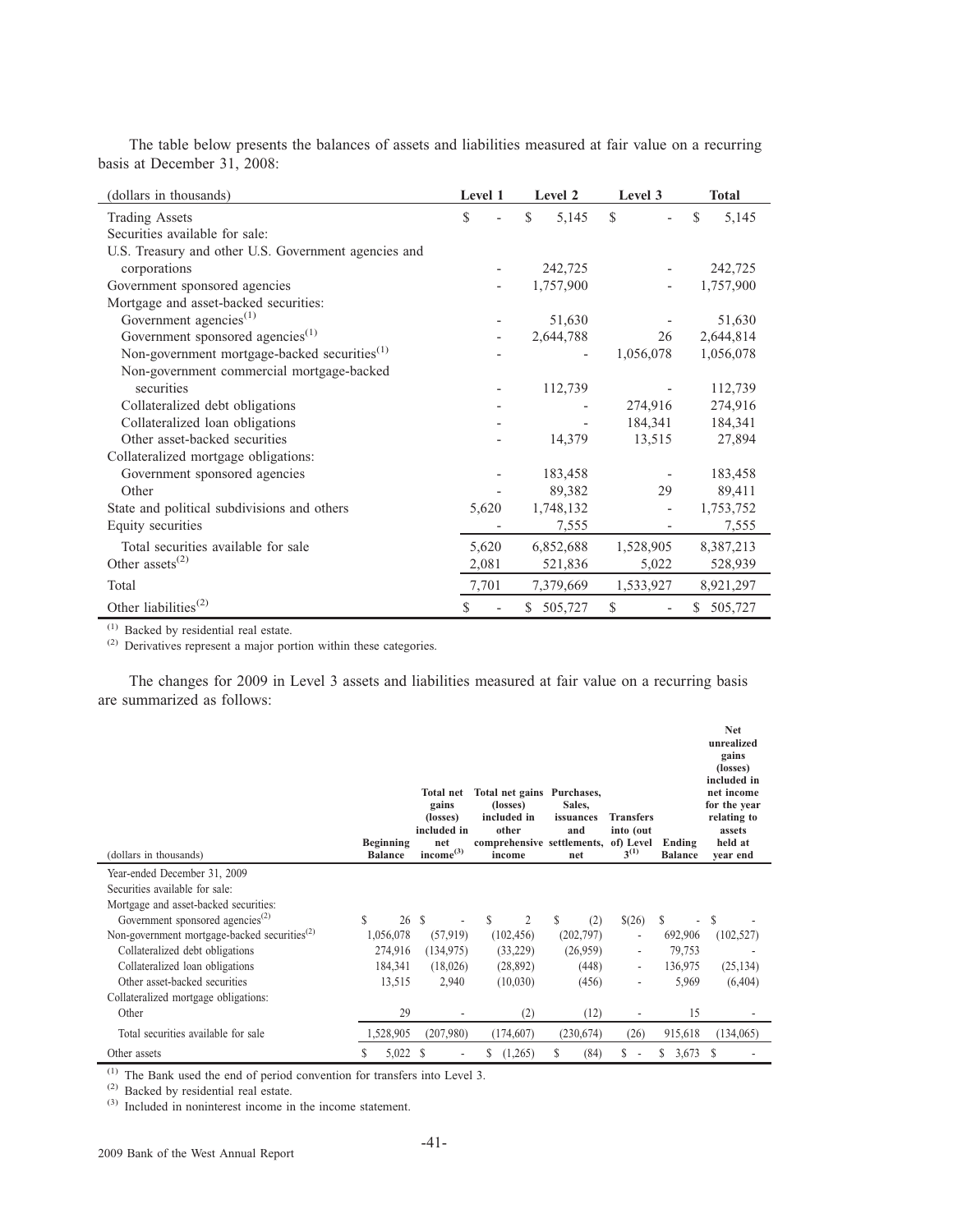The changes for 2008 in Level 3 assets and liabilities measured at fair value on a recurring basis are summarized as follows:

| (dollars in thousands)                                                | <b>Beginning</b><br><b>Balance</b> | <b>Total net</b><br>gains<br>(losses)<br>included in<br>net<br>income <sup>(3)</sup> | Total net gains Purchases,<br>(losses)<br>included in<br>other<br>comprehensive settlements,<br>income | Sales.<br>issuances<br>and<br>net | <b>Transfers</b><br>into (out<br>of) Level<br>$3^{(1)}$ | Ending<br><b>Balance</b> | <b>Net</b><br>unrealized<br>gains<br>(losses)<br>included in<br>net income<br>for the year<br>relating to<br>assets<br>held at<br>vear end |
|-----------------------------------------------------------------------|------------------------------------|--------------------------------------------------------------------------------------|--------------------------------------------------------------------------------------------------------|-----------------------------------|---------------------------------------------------------|--------------------------|--------------------------------------------------------------------------------------------------------------------------------------------|
| Year-ended December 31, 2008                                          |                                    |                                                                                      |                                                                                                        |                                   |                                                         |                          |                                                                                                                                            |
| Securities available for sale:                                        |                                    |                                                                                      |                                                                                                        |                                   |                                                         |                          |                                                                                                                                            |
| U.S. Treasury and other U.S. Government agencies<br>and corporations  | \$100,620                          | S                                                                                    | S<br>(821)                                                                                             | $$ (99,799)$ \$                   |                                                         | - \$                     | \$                                                                                                                                         |
| Mortgage and asset-backed securities:                                 |                                    |                                                                                      |                                                                                                        |                                   |                                                         |                          |                                                                                                                                            |
| Government sponsored agencies <sup>(2)</sup>                          |                                    |                                                                                      |                                                                                                        |                                   | 26                                                      | 26                       |                                                                                                                                            |
| Non-government mortgage-backed securities <sup><math>(2)</math></sup> |                                    |                                                                                      |                                                                                                        |                                   | 1,056,078                                               | 1,056,078                |                                                                                                                                            |
| Collateralized debt obligations                                       | 564,023                            | (78,091)                                                                             | (135,218)                                                                                              | (75, 798)                         | Ĭ.                                                      | 274,916                  | (52, 631)                                                                                                                                  |
| Collateralized loan obligations                                       | 234,659                            | (18, 523)                                                                            | (31,795)                                                                                               |                                   | ٠                                                       | 184,341                  | (18, 523)                                                                                                                                  |
| Other asset-backed securities                                         | 51,116                             | (24,241)                                                                             | (1,002)                                                                                                | (12,358)                          | Ĭ.                                                      | 13,515                   | (19, 456)                                                                                                                                  |
| Collateralized mortgage obligations:                                  |                                    |                                                                                      |                                                                                                        |                                   |                                                         |                          |                                                                                                                                            |
| Other                                                                 |                                    |                                                                                      |                                                                                                        |                                   | 29                                                      | 29                       |                                                                                                                                            |
| Total securities available for sale                                   | 950.418                            | (120, 855)                                                                           | (168, 836)                                                                                             | (187, 955)                        | 1,056,133                                               | 1,528,905                | (90,610)                                                                                                                                   |
| Other assets                                                          | 4,996<br>\$                        | S                                                                                    | \$<br>26                                                                                               | S                                 | S                                                       | 5,022<br>- S             |                                                                                                                                            |

 $(1)$  The Bank used the end of period convention for transfers into Level 3.

(2) Backed by residential real estate.

(3) Included in noninterest income in the income statement.

The following table presents gains or losses in level 3 assets from the above tables that were reported in net income for the period ended:

December 31, 2009:

| (dollars in thousands)                                                               | Noninterest income |
|--------------------------------------------------------------------------------------|--------------------|
| Total losses included in earnings                                                    | \$(207,980)        |
| Change in unrealized gains or losses relating to assets still held at reporting date | (134,065)          |
|                                                                                      |                    |

December 31, 2008:

| (dollars in thousands)                                                               | Noninterest income |
|--------------------------------------------------------------------------------------|--------------------|
| Total losses included in earnings                                                    | \$(120, 855)       |
| Change in unrealized gains or losses relating to assets still held at reporting date | (90.610)           |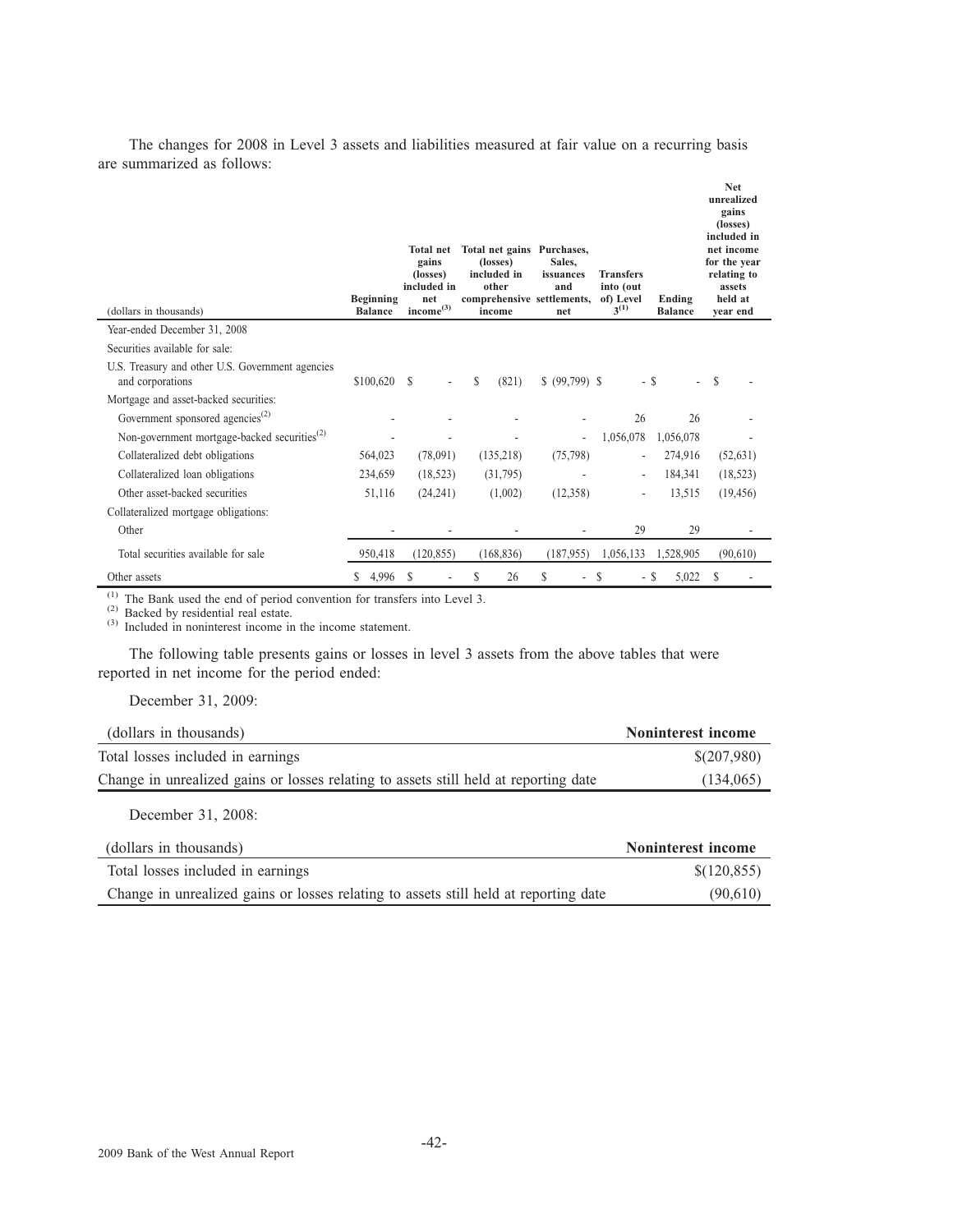We may be required, from time to time, to measure certain other financial assets at fair value on a nonrecurring basis in accordance with GAAP. These adjustments to fair value usually result from application of lower-of-cost-or-fair value accounting or write-downs of individual financial assets. The following table provides the level of valuation inputs used to determine each adjustment, the carrying value of the related individual financial assets or portfolios for financial assets measured at fair value on a nonrecurring basis, and total losses for the year ended:

December 31, 2009:

|                        |                          | <b>Carrying Value</b> | <b>Total Losses For</b>  |                          |
|------------------------|--------------------------|-----------------------|--------------------------|--------------------------|
| (dollars in thousands) | Level 1                  | Level 2               | <b>Level 3</b>           | <b>Year Ended</b>        |
| Impaired loans         |                          | $$891.284^{(1)}$$     |                          | $\overline{\phantom{a}}$ |
| Foreclosed assets      | $\overline{\phantom{0}}$ | 178.804               | $\overline{\phantom{0}}$ | 17.609                   |

The fair value adjustment is not related to actual losses but is related to the allocation of the allowance in order to adjust the carrying amount of the loan to the fair value of the collateral.

December 31, 2008:

|                        |         | <b>Carrying Value</b> | <b>Total Losses For</b> |                   |
|------------------------|---------|-----------------------|-------------------------|-------------------|
| (dollars in thousands) | Level 1 | Level 2               | Level 3                 | <b>Year Ended</b> |
| Impaired loans         |         | $$434.763^{(1)}$$     |                         | $S-$              |

(1) The fair value adjustment is not related to actual losses but is related to the allocation of the allowance in order to adjust the carrying amount of the loan to the fair value of the collateral.

## **Fair Value of Financial Instruments**

The Fair Value of Financial Instruments disclosure requires that we report estimated fair values for certain financial instruments. Financial instruments include such items as loans, deposits, securities, interest rate and foreign exchange contracts, swaps and other instruments as defined by the standard.

Disclosure of fair values is not required for certain items such as lease financing, investments accounted for under the equity method of accounting, obligations for pension and other postretirement benefits, premises and equipment, other real estate owned, prepaid expenses, core deposit intangibles and other customer relationships, other intangible assets and income tax assets and liabilities. Accordingly, the aggregate fair value amounts presented do not purport to represent, and should not be considered representative of, the underlying "market" or franchise value of the Bank.

Because the standard permits many alternative calculation techniques and because numerous assumptions have been used to estimate our fair values, reasonable comparisons of our fair value information with that of other financial institutions cannot necessarily be made.

This table is a summary of financial instruments, requiring fair value of financial instruments disclosure under GAAP, excluding leases, short-term financial assets and liabilities, for which carrying amounts approximate fair value, trading assets, which are carried at fair value, securities available for sale (Note 2) and derivatives (Note 14).

|                                                                                                                                                   |                                      | 2009                                 | 2008                                    |                                         |  |
|---------------------------------------------------------------------------------------------------------------------------------------------------|--------------------------------------|--------------------------------------|-----------------------------------------|-----------------------------------------|--|
| (dollars in thousands)                                                                                                                            | <b>Book Value</b>                    | <b>Fair Value</b>                    | <b>Book Value</b>                       | <b>Fair Value</b>                       |  |
| <b>Financial Assets</b><br>Federal funds sold and securities<br>purchased under agreements to resell<br>Loans held for sale<br>Loans, $net^{(1)}$ | 320,000<br>S<br>51,804<br>40,637,538 | 320,000<br>S<br>51,804<br>40,389,684 | 200,000<br>S.<br>95,136<br>43,413,548   | 202,140<br>S<br>97,656<br>43,243,211    |  |
| <b>Financial Liabilities</b><br>Deposits<br>Short-term borrowings <sup>(2)</sup><br>Long-term debt <sup><math>(3)</math></sup>                    | \$40,205,146<br>522,586<br>9,544,305 | \$40,397,753<br>522,586<br>9,719,572 | \$37,261,171<br>8,291,014<br>11,458,169 | \$37,511,960<br>8,290,686<br>11,542,373 |  |

(1) Excludes net leases of \$2,566 million and \$2,943 million at December 31, 2009 and 2008, respectively.

<sup>(2)</sup> Includes federal funds purchased and securities sold under agreements to repurchase and short-term borrowings.

(3) Excludes capital leases of \$17.4 million and \$18.2 million at December 31, 2009 and 2008, respectively.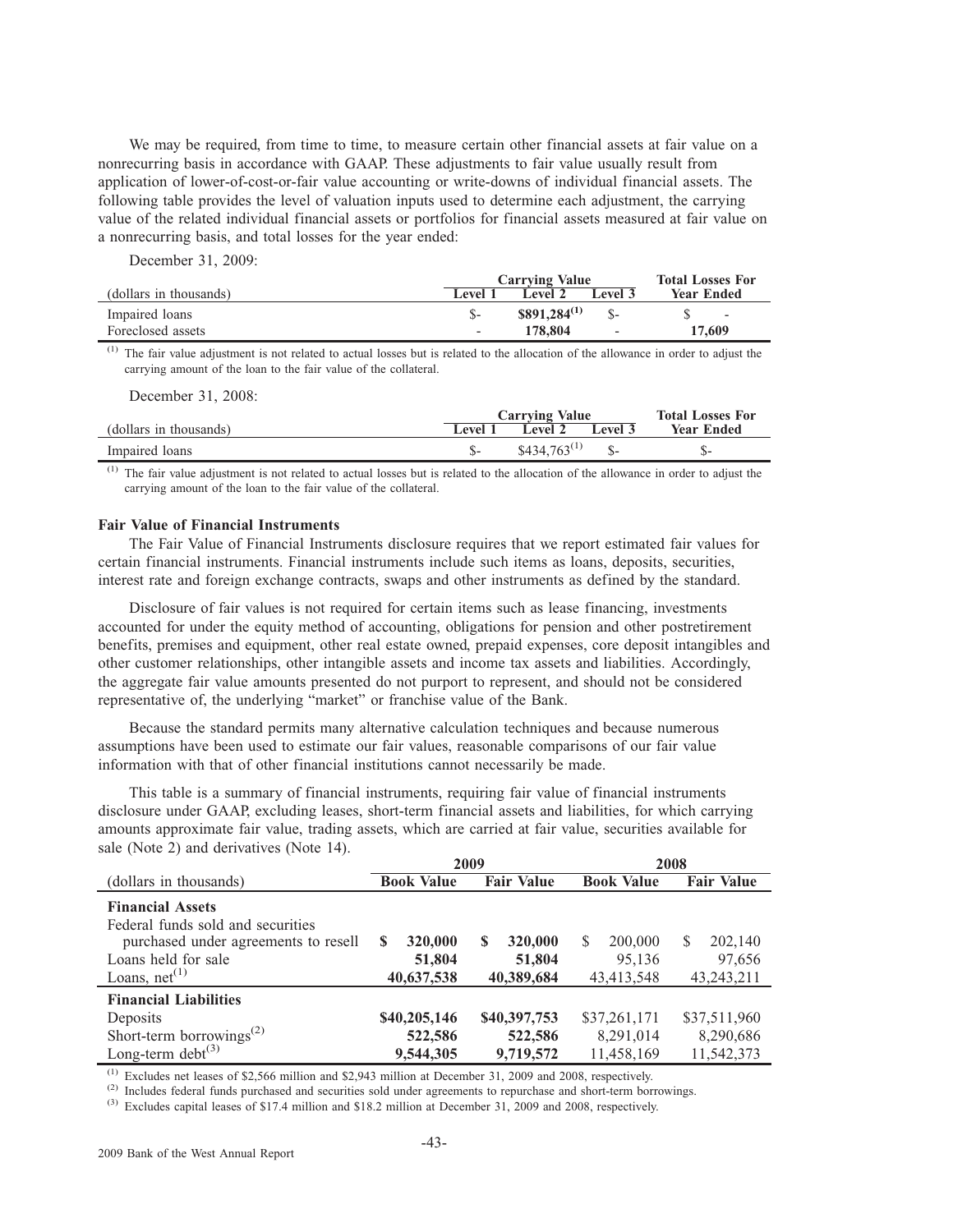The following table presents a summary of the fair value of the Bank's off-balance sheet commitments and letters of credit excluding lease commitments:

| (dollars in thousands)       | 2009     | 2008     |
|------------------------------|----------|----------|
| Commitments to extend credit | \$50,972 | \$68,713 |
| Standby letters of credit    | 9.945    | 10.506   |
| Commercial letters of credit | 460      | 468      |

## **16. Limitations on Payment of Dividends**

Regulations limit the amount of dividends the Bank may declare or pay. At December 31, 2009, the Bank cannot declare dividends without prior regulatory approval. In 2009, the Bank declared and paid cash dividends in the amount of \$25.3 million to BancWest Corporation.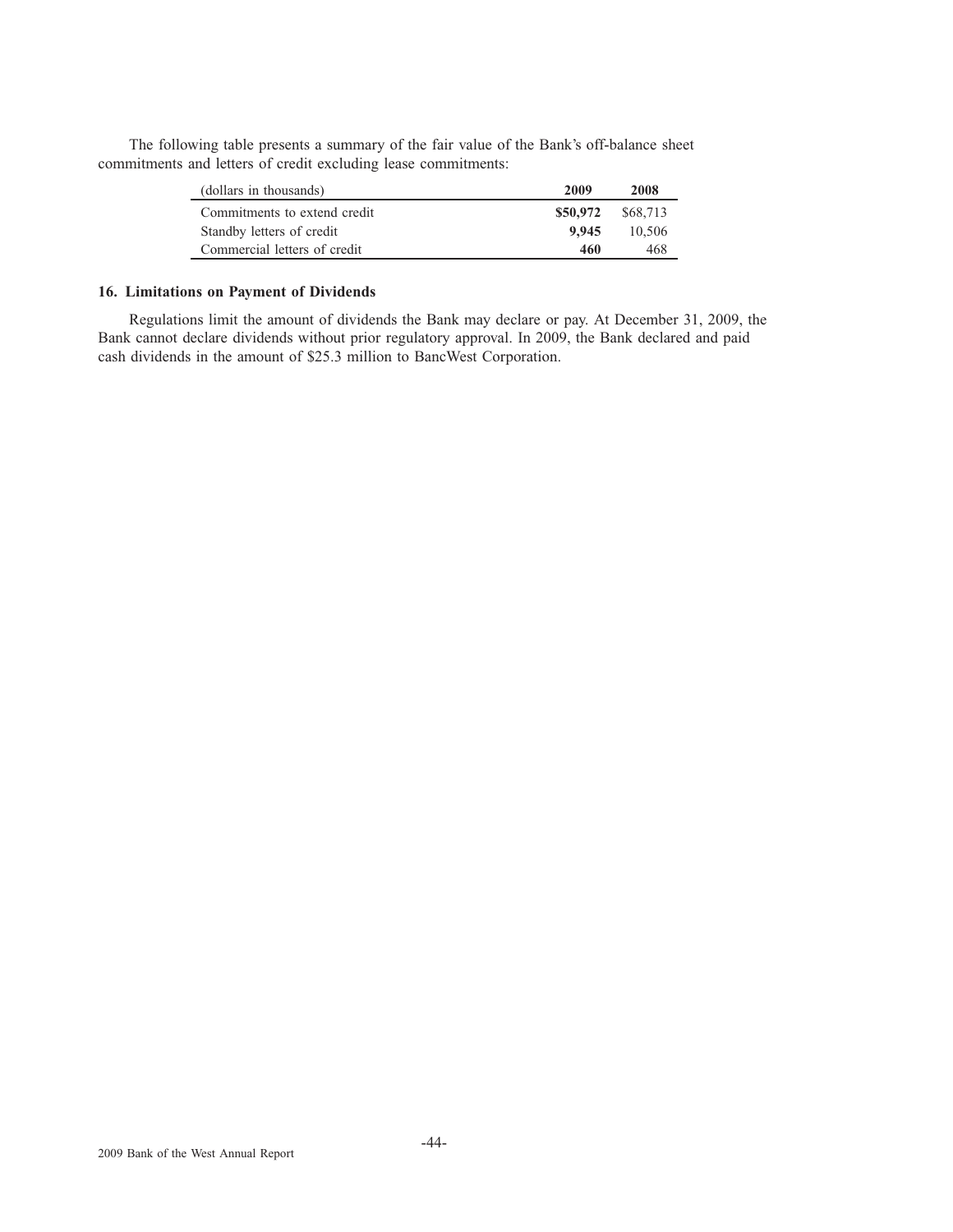## **17. Accumulated Other Comprehensive Income**

Comprehensive income is defined as the change in equity from all transactions other than those with stockholders, and is comprised of net income and other comprehensive income. Accumulated other comprehensive income for the periods ended December 31, 2009 and December 31, 2008 is presented below:

| Accumulated other comprehensive income (loss), January 1, 2008<br>73,174<br>\$(178,979)<br>S.<br>\$(105,805)<br>Pension<br>(93,699)<br>38,041<br>(55,658)<br>Unrealized net losses on securities available for sale arising during the year<br>(251, 247)<br>(422, 975)<br>171,728<br>Reclassification of net realized losses on securities available for sale included<br>(115, 457)<br>in net income<br>284,376<br>168,919<br>Unrealized net losses on cash flow derivative hedges arising during the year<br>(47, 117)<br>19,129<br>(27,988)<br>Reclassification of net realized losses on cash flow derivative hedges<br>included in net income<br>7,385<br>4,387<br>(2,998)<br>Other comprehensive income (loss)<br>110,443<br>(272, 030)<br>(161, 587)<br>Accumulated other comprehensive income (loss), December 31, 2008<br>\$(451,009)<br>\$183,617<br>\$(267,392)<br>Cumulative effect from change in accounting for other-than-temporary<br>impairment on debt securities<br>(24, 394)<br>9,904<br>(14, 490)<br>Pension<br>(13, 642)<br>33,602<br>19,960<br>Unrealized net losses on securities available for sale arising during the year<br>88,260<br>(217,390)<br>(129, 130) | (dollars in thousands)                                                          | Pretax<br><b>Amount</b> | <b>Income Tax</b><br>(Expense) Benefit | After-tax<br>Amount <sup>(1)</sup> |
|--------------------------------------------------------------------------------------------------------------------------------------------------------------------------------------------------------------------------------------------------------------------------------------------------------------------------------------------------------------------------------------------------------------------------------------------------------------------------------------------------------------------------------------------------------------------------------------------------------------------------------------------------------------------------------------------------------------------------------------------------------------------------------------------------------------------------------------------------------------------------------------------------------------------------------------------------------------------------------------------------------------------------------------------------------------------------------------------------------------------------------------------------------------------------------------------|---------------------------------------------------------------------------------|-------------------------|----------------------------------------|------------------------------------|
|                                                                                                                                                                                                                                                                                                                                                                                                                                                                                                                                                                                                                                                                                                                                                                                                                                                                                                                                                                                                                                                                                                                                                                                            |                                                                                 |                         |                                        |                                    |
|                                                                                                                                                                                                                                                                                                                                                                                                                                                                                                                                                                                                                                                                                                                                                                                                                                                                                                                                                                                                                                                                                                                                                                                            |                                                                                 |                         |                                        |                                    |
|                                                                                                                                                                                                                                                                                                                                                                                                                                                                                                                                                                                                                                                                                                                                                                                                                                                                                                                                                                                                                                                                                                                                                                                            |                                                                                 |                         |                                        |                                    |
|                                                                                                                                                                                                                                                                                                                                                                                                                                                                                                                                                                                                                                                                                                                                                                                                                                                                                                                                                                                                                                                                                                                                                                                            |                                                                                 |                         |                                        |                                    |
|                                                                                                                                                                                                                                                                                                                                                                                                                                                                                                                                                                                                                                                                                                                                                                                                                                                                                                                                                                                                                                                                                                                                                                                            |                                                                                 |                         |                                        |                                    |
|                                                                                                                                                                                                                                                                                                                                                                                                                                                                                                                                                                                                                                                                                                                                                                                                                                                                                                                                                                                                                                                                                                                                                                                            |                                                                                 |                         |                                        |                                    |
|                                                                                                                                                                                                                                                                                                                                                                                                                                                                                                                                                                                                                                                                                                                                                                                                                                                                                                                                                                                                                                                                                                                                                                                            |                                                                                 |                         |                                        |                                    |
|                                                                                                                                                                                                                                                                                                                                                                                                                                                                                                                                                                                                                                                                                                                                                                                                                                                                                                                                                                                                                                                                                                                                                                                            |                                                                                 |                         |                                        |                                    |
|                                                                                                                                                                                                                                                                                                                                                                                                                                                                                                                                                                                                                                                                                                                                                                                                                                                                                                                                                                                                                                                                                                                                                                                            |                                                                                 |                         |                                        |                                    |
|                                                                                                                                                                                                                                                                                                                                                                                                                                                                                                                                                                                                                                                                                                                                                                                                                                                                                                                                                                                                                                                                                                                                                                                            |                                                                                 |                         |                                        |                                    |
|                                                                                                                                                                                                                                                                                                                                                                                                                                                                                                                                                                                                                                                                                                                                                                                                                                                                                                                                                                                                                                                                                                                                                                                            |                                                                                 |                         |                                        |                                    |
|                                                                                                                                                                                                                                                                                                                                                                                                                                                                                                                                                                                                                                                                                                                                                                                                                                                                                                                                                                                                                                                                                                                                                                                            |                                                                                 |                         |                                        |                                    |
|                                                                                                                                                                                                                                                                                                                                                                                                                                                                                                                                                                                                                                                                                                                                                                                                                                                                                                                                                                                                                                                                                                                                                                                            |                                                                                 |                         |                                        |                                    |
|                                                                                                                                                                                                                                                                                                                                                                                                                                                                                                                                                                                                                                                                                                                                                                                                                                                                                                                                                                                                                                                                                                                                                                                            |                                                                                 |                         |                                        |                                    |
|                                                                                                                                                                                                                                                                                                                                                                                                                                                                                                                                                                                                                                                                                                                                                                                                                                                                                                                                                                                                                                                                                                                                                                                            | Unrealized net losses on securities available for sale related to factors other |                         |                                        |                                    |
| than credit<br>(68,988)<br>28,009<br>(40, 979)                                                                                                                                                                                                                                                                                                                                                                                                                                                                                                                                                                                                                                                                                                                                                                                                                                                                                                                                                                                                                                                                                                                                             |                                                                                 |                         |                                        |                                    |
| Reclassification of net realized losses on securities available for sale included                                                                                                                                                                                                                                                                                                                                                                                                                                                                                                                                                                                                                                                                                                                                                                                                                                                                                                                                                                                                                                                                                                          |                                                                                 |                         |                                        |                                    |
| in net income<br>311,863<br>(126,616)<br>185,247                                                                                                                                                                                                                                                                                                                                                                                                                                                                                                                                                                                                                                                                                                                                                                                                                                                                                                                                                                                                                                                                                                                                           |                                                                                 |                         |                                        |                                    |
| Unrealized net losses on cash flow derivative hedges arising during the year<br>3,086<br>(7,600)<br>(4,514)                                                                                                                                                                                                                                                                                                                                                                                                                                                                                                                                                                                                                                                                                                                                                                                                                                                                                                                                                                                                                                                                                |                                                                                 |                         |                                        |                                    |
| Reclassification of net realized losses on cash flow derivative hedges                                                                                                                                                                                                                                                                                                                                                                                                                                                                                                                                                                                                                                                                                                                                                                                                                                                                                                                                                                                                                                                                                                                     |                                                                                 |                         |                                        |                                    |
| included in net income<br>28,137<br>(11, 423)<br>16,714                                                                                                                                                                                                                                                                                                                                                                                                                                                                                                                                                                                                                                                                                                                                                                                                                                                                                                                                                                                                                                                                                                                                    |                                                                                 |                         |                                        |                                    |
| Other comprehensive income (loss)<br>55,230<br>(22, 422)<br>32,808                                                                                                                                                                                                                                                                                                                                                                                                                                                                                                                                                                                                                                                                                                                                                                                                                                                                                                                                                                                                                                                                                                                         |                                                                                 |                         |                                        |                                    |
| Accumulated other comprehensive income (loss), December 31, 2009<br>$$$ (395,779)<br>\$161,195<br>\$(234,584)                                                                                                                                                                                                                                                                                                                                                                                                                                                                                                                                                                                                                                                                                                                                                                                                                                                                                                                                                                                                                                                                              |                                                                                 |                         |                                        |                                    |

(1) Accumulated other comprehensive income, net of tax, consisted of cumulative effect from change in accounting for other-than-temporary impairment of debt securities of \$(14,490) and nil at December 31, 2009 and 2008, respectively; net unrealized losses on securities available for sale related to factors other than credit of \$(40,979) and nil at December 31, 2009 and 2008, respectively; net unrealized losses on securities available for sale of \$(108,478) and \$(164,595) at December 31, 2009 and 2008, respectively; net unrealized losses on cash flow derivative hedges of \$(11,844) and \$(24,044) at December 31, 2009 and 2008, respectively; and pension adjustments of \$(58,793) and \$(78,753) at December 31, 2009 and 2008, respectively.

## **18. Benefit Plans**

## **Pension and Other Postretirement Benefit Plan**

The Bank participated in a noncontributory defined benefit pension plan, which resulted from the merger of two separate plans. The first plan, for First Hawaiian employees, was frozen at December 31, 1995. The second plan, for Bank of the West employees, was a cash balance pension plan and was frozen on January 1, 2010; refer to Note 22, Subsequent Events for additional information. As a result of that freeze of the two plans there will be no further benefit accruals. However, participants will continue to earn interest credits until distributions are made in accordance with the plan requirements. Through December 31, 2009, the employee retirement plan ("ERP") provided cash balance benefit accruals for eligible Bank of the West employees. Bank of the West also sponsored an unfunded excess benefit pension plan covering employees whose pay or benefits exceed certain regulatory limits and, for certain key executives, an unfunded supplemental executive retirement plan ("SERP"). The unfunded excess plan was also frozen at January 1, 2010. In addition, Bank of the West offers an unfunded postretirement medical and life insurance plan. The benefits of the plan include access to medical benefits and the payment of premiums for medical and life insurance benefits.

In connection with the acquisition of United California Bank ("UCB") in 2002, the Bank assumed the pension and postretirement obligations of UCB. UCB employees participated in a noncontributory final pay defined benefit pension plan, an unfunded postretirement benefit plan, and a 401(k) savings plan. In addition, certain key executives were eligible for a supplemental pension benefit if they met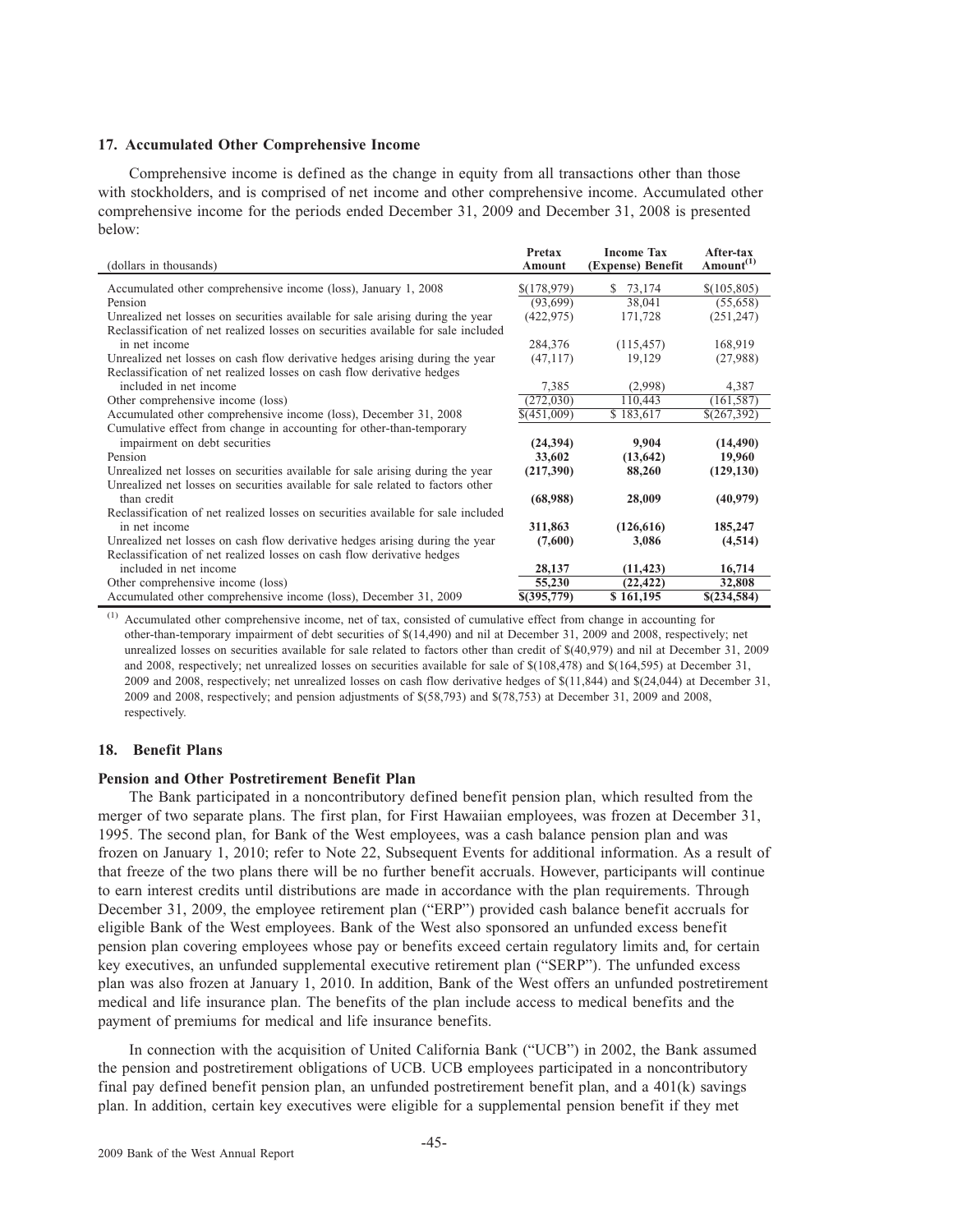certain age and service conditions. The UCB plans were frozen on June 30, 2003. The Bank integrated UCB employees into the Bank's existing benefit plan structure on July 1, 2003. UCB employees were guaranteed the benefits they acquired through the UCB plans up to the freeze date.

Accounting for defined benefit pension plans involves four key variables that are utilized in the calculation of the Bank's annual pension costs. These factors include: (1) size of the employee population and their estimated compensation increases, for active plans (2) actuarial assumptions and estimates, (3) expected long-term rate of return on plan assets and (4) the discount rate.

Pension expense is directly affected by the number of employees eligible for pension benefits, their estimated compensation increases and economic conditions, which include the actual return on plan assets. As of January 1, 2010, only the SERP continues to accrue benefits for current participants, and as a result, future pension expense for the Bank will decrease significantly. With the help of an actuary, management is able to estimate future expenses and plan obligations based on factors such as compensation increases, mortality, turnover, retirement and disability rates.

The Bank uses the building block method to calculate the expected return on plan assets each year based on the balance of the pension asset portfolio at the beginning of the year and the expected longterm rate of return on that portfolio. The method requires (1) the percentage of total plan assets be multiplied by the expected asset return for each component of the plan asset mix, (2) the resulting weighted expected rates of return for each component be added together to determine the total rate of return and (3) the total be adjusted by considering the active management of the portfolio. Under this approach, forward-looking expected returns for each invested asset class are determined. Forward-looking capital market assumptions are typically developed by using historical returns as a starting point and applying a combination of macroeconomics, econometrics, statistical, and other technical analysis, such as spread differentials, to forecast the expected return going forward.

The following table shows the amount of pension and other postretirement benefits recognized in other comprehensive income:

|                                                                                                          | <b>Pension Benefits</b> |              | <b>Other Benefits</b>           |                          |
|----------------------------------------------------------------------------------------------------------|-------------------------|--------------|---------------------------------|--------------------------|
| (dollars in thousands)                                                                                   | 2009                    | 2008         | 2009                            | 2008                     |
| Amounts arising during the period:                                                                       |                         |              |                                 |                          |
| Net gain (loss) on pension assets                                                                        | \$26,841                | \$(81,708)   | -SS<br>$\overline{\phantom{a}}$ | $\overline{\phantom{a}}$ |
| Net gain (loss) on obligations                                                                           | (18, 536)               | (14, 121)    | 1.646                           | (3,047)                  |
| Reclassification adjustments recognized as components<br>of net periodic benefit cost during the period: |                         |              |                                 |                          |
| Net loss (gain)                                                                                          | 24,745                  | 6.254        | (4)                             |                          |
| Net prior service cost (credit)                                                                          | 34                      | 44           | (1, 124)                        | (1, 124)                 |
| Amounts recognized in other comprehensive income                                                         | \$33,084                | $$$ (89.531) | 518<br>S                        | \$(4,168)                |

The following table shows the amounts within accumulated other comprehensive income that have not yet been recognized as components of net periodic benefit costs:

|                                         | <b>Pension Benefits</b> |              | <b>Other Benefits</b> |           |  |
|-----------------------------------------|-------------------------|--------------|-----------------------|-----------|--|
| (dollars in thousands)                  | 2009                    | 2008         | 2009                  | 2008      |  |
| Net loss                                | \$ (99,711)             | \$(132,761)  | \$(2,243)             | \$(3,885) |  |
| Net prior service (cost) credit         | (340)                   | (374)        | 3.317                 | 4.441     |  |
| Ending balance within accumulated other |                         |              |                       |           |  |
| comprehensive income                    | \$(100, 051)            | \$(133, 135) | \$1.074               | 556       |  |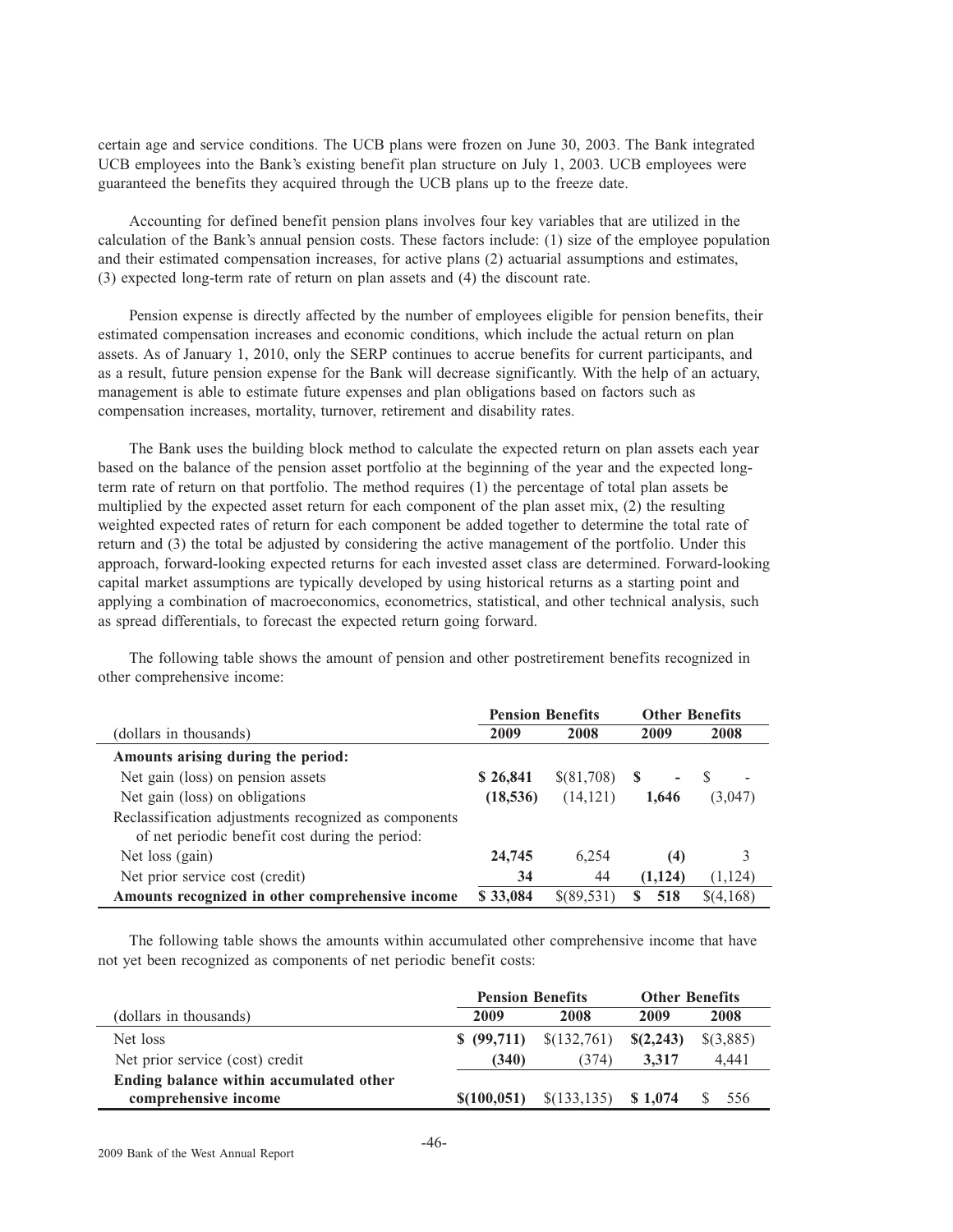The following table shows the amounts within accumulated other comprehensive income expected to be recognized as components of net periodic benefit costs during 2010:

| (dollars in thousands)                          | <b>Pension Benefits</b> | <b>Other Benefits</b>    |
|-------------------------------------------------|-------------------------|--------------------------|
| Amortization of net loss                        | \$15,516                | $\overline{\phantom{a}}$ |
| Amortization of net prior service cost (credit) | 34                      | (1.124)                  |
| Total                                           | \$15,550                | \$(1,124)                |

There are no plan assets expected to be returned to the Bank during the next twelve month period.

The following table summarizes changes to the benefit obligation for all of the Bank of the West plans for the years indicated:

|                                         | <b>Pension Benefits</b> |           | <b>Other Benefits</b> |          |  |
|-----------------------------------------|-------------------------|-----------|-----------------------|----------|--|
| (dollars in thousands)                  | 2009                    | 2008      | 2009                  | 2008     |  |
| Benefit obligation at beginning of year | \$412,610               | \$390,391 | \$39,943              | \$34,106 |  |
| Service cost                            | 11,901                  | 11,474    | 2,642                 | 3,082    |  |
| Interest cost                           | 24,252                  | 23,255    | 2,308                 | 2,180    |  |
| Actuarial (gain) loss                   | 18,535                  | 14,121    | (1,646)               | 3,047    |  |
| Benefit payments                        | (25, 421)               | (26, 631) | (2,880)               | (2, 472) |  |
| Benefit obligation at end of year       | \$441,877               | \$412,610 | \$40,367              | \$39,943 |  |

The following table summarizes changes to the fair value of assets for the qualified Bank of the West pension plans for the years indicated:

|                                                | <b>Pension Benefits</b> |           |  |  |
|------------------------------------------------|-------------------------|-----------|--|--|
| (dollars in thousands)                         | 2009                    | 2008      |  |  |
| Fair value of plan assets at beginning of year | \$290,696               | \$369,457 |  |  |
| Actual return on plan assets                   | 44,530                  | (60, 403) |  |  |
| <b>Employer contributions</b>                  | 26,000                  |           |  |  |
| Benefit payments                               | (20, 255)               | (18,358)  |  |  |
| Fair value of plan assets at end of year       | \$340,971               | \$290,696 |  |  |

The following table summarizes the funded status of the Bank of the West portion of the plans and amounts recognized in the Bank of the West consolidated balance sheets:

|                                             | <b>Pension Benefits</b> |             | <b>Other Benefits</b> |            |  |
|---------------------------------------------|-------------------------|-------------|-----------------------|------------|--|
| (dollars in thousands)                      | 2009                    | 2008        | 2009                  | 2008       |  |
| Funded status                               | \$(100,906)             | \$(121,914) | \$(40,367)            | \$(39,943) |  |
| Unrecognized net loss                       | 99.711                  | 132.761     | 2.243                 | 3,885      |  |
| Unrecognized prior service cost<br>(credit) | 340                     | 374         | (3,317)               | (4, 441)   |  |
| Net amount recognized                       | (855)<br>S              | 11.221<br>S | \$(41, 441)           | \$(40,499) |  |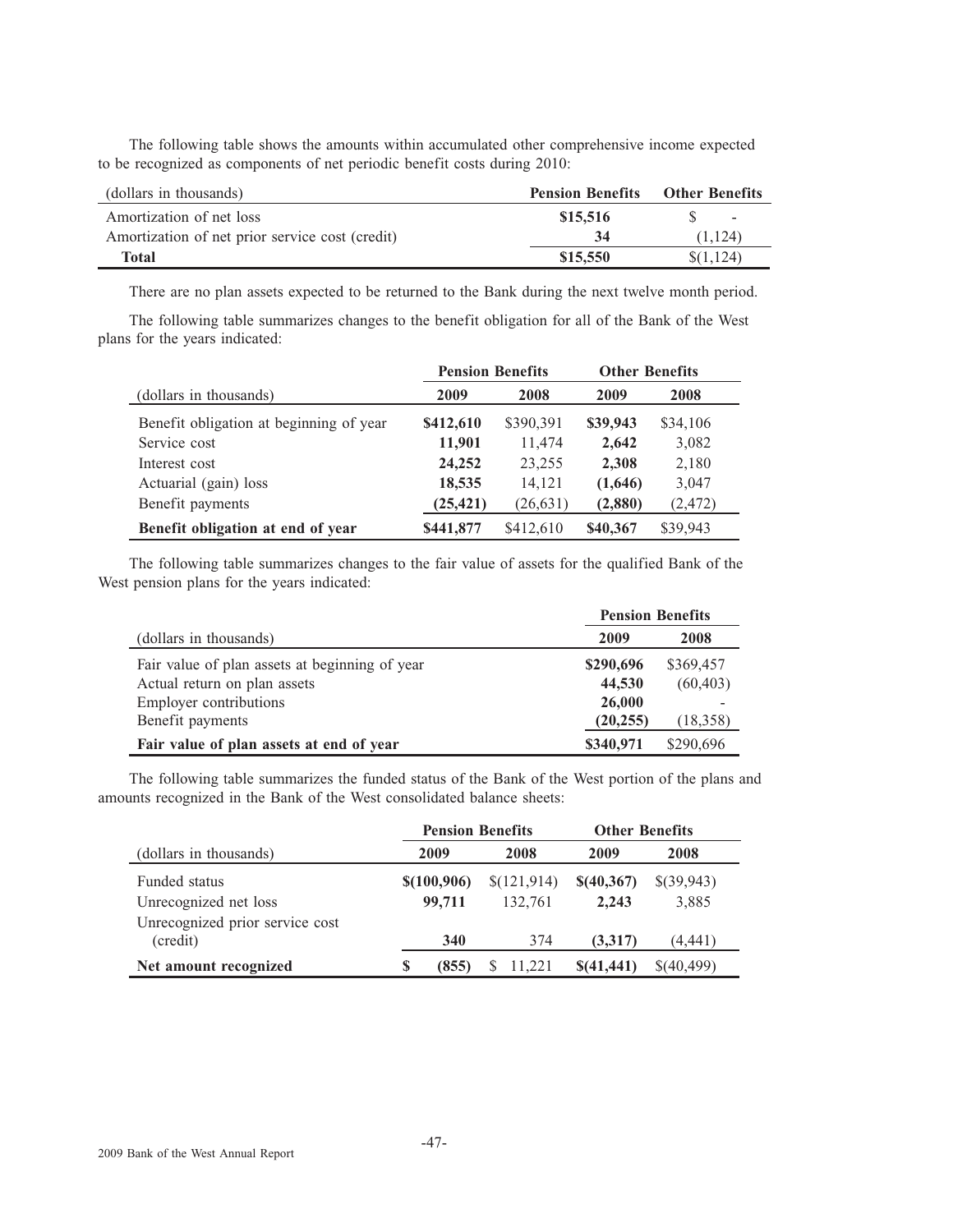|                                        | <b>Pension Benefits</b> |             | <b>Other Benefits</b> |               |  |
|----------------------------------------|-------------------------|-------------|-----------------------|---------------|--|
| (dollars in thousands)                 | 2009                    | 2008        | 2009                  | 2008          |  |
| Accrued benefit liability              | \$(100,906)             | \$(121,914) | \$(40,367)            | $\{(39, 943)$ |  |
| Accumulated other comprehensive income | 100,051                 | 133.135     | (1.074)               | (556)         |  |
| Net amount recognized                  | (855)                   | 11.221      | \$(41,441)            | \$(40,499)    |  |

Amounts recognized in the Bank of the West's statement of financial position consist of:

Unrecognized net gains or losses that exceed 5% of the greater of the projected benefit obligation or the market-related value of plan assets as of the beginning of the year are amortized on a straight-line basis over the lesser of five years or the average remaining service period of active employees expected to receive benefits under the plan. Amortization of the unrecognized net gain or loss is included as a component of net pension cost. If amortization results in an amount less than the minimum amortization required under generally accepted accounting principles, the minimum required amount is recorded.

The accumulated benefit obligation for the Bank's defined benefit pension plans was \$440.3 million and \$410.0 million at December 31, 2009 and 2008, respectively.

The following table summarizes key provisions for the Bank's funded pension plans as of December 31:

| (dollars in thousands)         | 2009                | 2008    |
|--------------------------------|---------------------|---------|
| Projected benefit obligation   | \$375,477 \$347,386 |         |
| Accumulated benefit obligation | 375.477             | 347,386 |

Each of our pension plans had an accrued benefit liability at December 31, 2009 and 2008. The projected benefit obligations for the unfunded plans were \$66.8 million and \$65.2 million at December 31, 2009 and 2008, respectively. The accumulated benefit obligation for the unfunded plans was \$64.8 million and \$62.6 million at December 31, 2009 and 2008, respectively.

The following table sets forth the components of the net periodic benefit cost (credit) for Bank of the West at December 31:

|                                    | <b>Pension Benefits</b> |          | <b>Other Benefits</b> |          |  |
|------------------------------------|-------------------------|----------|-----------------------|----------|--|
| (dollars in thousands)             | 2009                    | 2008     | 2009                  | 2008     |  |
| Service cost                       | \$11,901                | \$11,474 | \$2,642               | \$ 3,082 |  |
| Interest cost                      | 24,252                  | 23,255   | 2,508                 | 2,180    |  |
| Expected return on plan assets     | (17,689)                | (21,641) |                       |          |  |
| Amortization of prior service cost | 34                      | 44       | (1,124)               | (1,124)  |  |
| Recognized net actuarial loss      | 24,745                  | 6,254    | (4)                   | 3        |  |
| <b>Total benefit cost</b>          | \$43,243                | \$19,386 | \$4,022               | \$4,141  |  |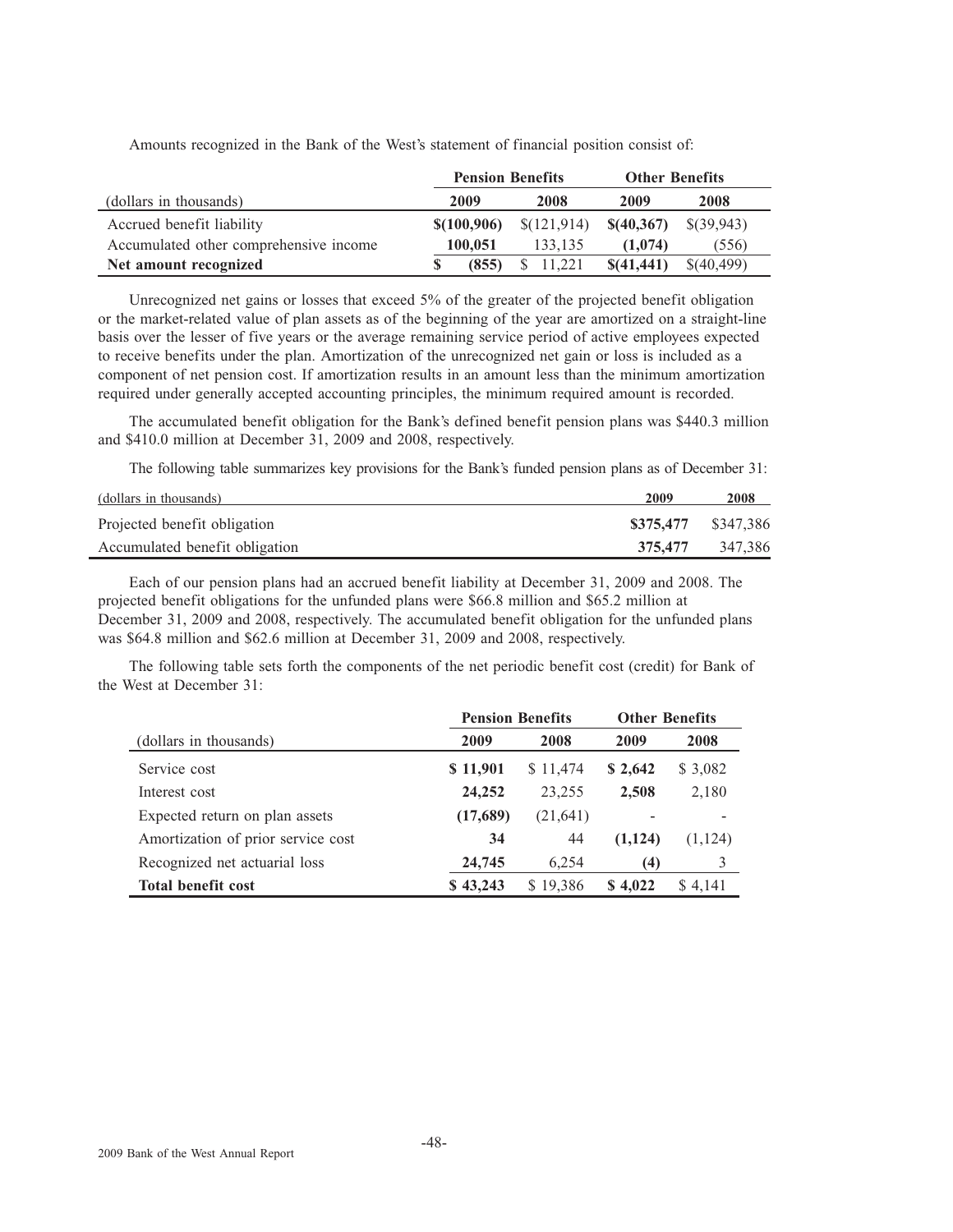|  |                                                                                                     |  | $\mathbf{D}$ and $\mathbf{D}$ and $\mathbf{D}$ and $\mathbf{D}$ and $\mathbf{D}$ and $\mathbf{D}$ and $\mathbf{D}$ and $\mathbf{D}$ |  |  |  |
|--|-----------------------------------------------------------------------------------------------------|--|-------------------------------------------------------------------------------------------------------------------------------------|--|--|--|
|  | the West's portion of the funded plans at December 31:                                              |  |                                                                                                                                     |  |  |  |
|  | The following table sets forth the components of the net periodic benefit cost (credit) for Bank of |  |                                                                                                                                     |  |  |  |
|  |                                                                                                     |  |                                                                                                                                     |  |  |  |

|                                | <b>Funded Pension</b><br><b>Benefits</b> |           |  |
|--------------------------------|------------------------------------------|-----------|--|
| (dollars in thousands)         | 2009                                     | 2008      |  |
| Service cost                   | \$11,599                                 | \$10,761  |  |
| Interest cost                  | 20,501                                   | 19,549    |  |
| Expected return on plan assets | (17,689)                                 | (21, 641) |  |
| Recognized net actuarial loss  | 20,739                                   | 2,030     |  |
| Net periodic benefit cost      | \$35,150                                 | 10,699    |  |

## **Assumptions**

Weighted-average assumptions used to determine benefit obligations were as follows at December 31:

|                               | <b>ERP</b> Pension<br><b>Benefits</b> |          | <b>SERP Pension</b><br><b>Benefits</b> |          | Other<br>Benefits $^{(1)}$ |          |
|-------------------------------|---------------------------------------|----------|----------------------------------------|----------|----------------------------|----------|
|                               | 2009                                  | 2008     | 2009                                   | 2008     | 2009                       | 2008     |
| Discount rate                 | $5.75\%$                              | $6.00\%$ | $5.75\%$                               | $6.00\%$ | $6.00\%$                   | $6.00\%$ |
| Rate of compensation increase | $4.00\%$                              | $4.00\%$ | $4.00\%$                               | $4.00\%$ | $5.00\%$                   | $5.00\%$ |

 $<sup>(1)</sup>$  Includes the executive life insurance plan, which used a discount rate of 6.00% and 6.75% in 2009 and 2008, respectively.</sup> The rate of compensation increase is only applicable to the executive life insurance plan.

Weighted-average assumptions used to determine net periodic benefit cost for the years ended December 31:

|                                             | <b>ERP</b> Pension<br><b>Benefits</b> |          | <b>SERP Pension</b><br><b>Benefits</b> |          | <b>Other</b><br>Benefits <sup>(1)</sup> |          |
|---------------------------------------------|---------------------------------------|----------|----------------------------------------|----------|-----------------------------------------|----------|
|                                             | 2009                                  | 2008     | 2009                                   | 2008     | 2009                                    | 2008     |
| Discount rate                               | $6.00\%$                              | $6.00\%$ | $6.00\%$                               | $6.00\%$ | $6.00\%$                                | $6.00\%$ |
| Expected long-term return on plan<br>assets | $6.00\%$                              | $6.00\%$ | <b>NA</b>                              | NA       | <b>NA</b>                               | NA       |
| Rate of compensation increase               | $4.00\%$                              | $4.00\%$ | $4.00\%$                               | $4.00\%$ | $5.00\%$                                | $5.00\%$ |

 $^{(1)}$  Includes the executive life insurance plan, which used a discount rate of 6.00% in 2009 and 2008, respectively. The rate of compensation increase is only applicable to the executive life insurance plan.

The assumed discount rate reflects management's estimate of the rate at which the benefits could be effectively settled. In selecting the discount rate, the Bank reviews the yield on high quality corporate bonds, such as the Citigroup Pension Discount Curve. This rate is adjusted for converting the yield to an annual discount rate basis and may be adjusted for the population of plan participants to reflect the expected duration of the benefit payments of the plan. The resulting selected rate is rounded to the nearest 25 basis points. The curtailment of the plans on January 1, 2010 did not have a significant impact to our discount rate.

Assumed health care cost trend rates at December 31, were as follows:

|                                                                             | 2009 | 2008            |
|-----------------------------------------------------------------------------|------|-----------------|
| Health care cost trend rate assumed for next year                           |      | $8.5\%$ 9.0%    |
| Rate to which the cost trend rate is assumed to decline (the ultimate trend |      |                 |
| rate)                                                                       |      | $5.0\%$ $5.0\%$ |
| Year that the rate reaches the ultimate trend rate                          | 2017 | 2017            |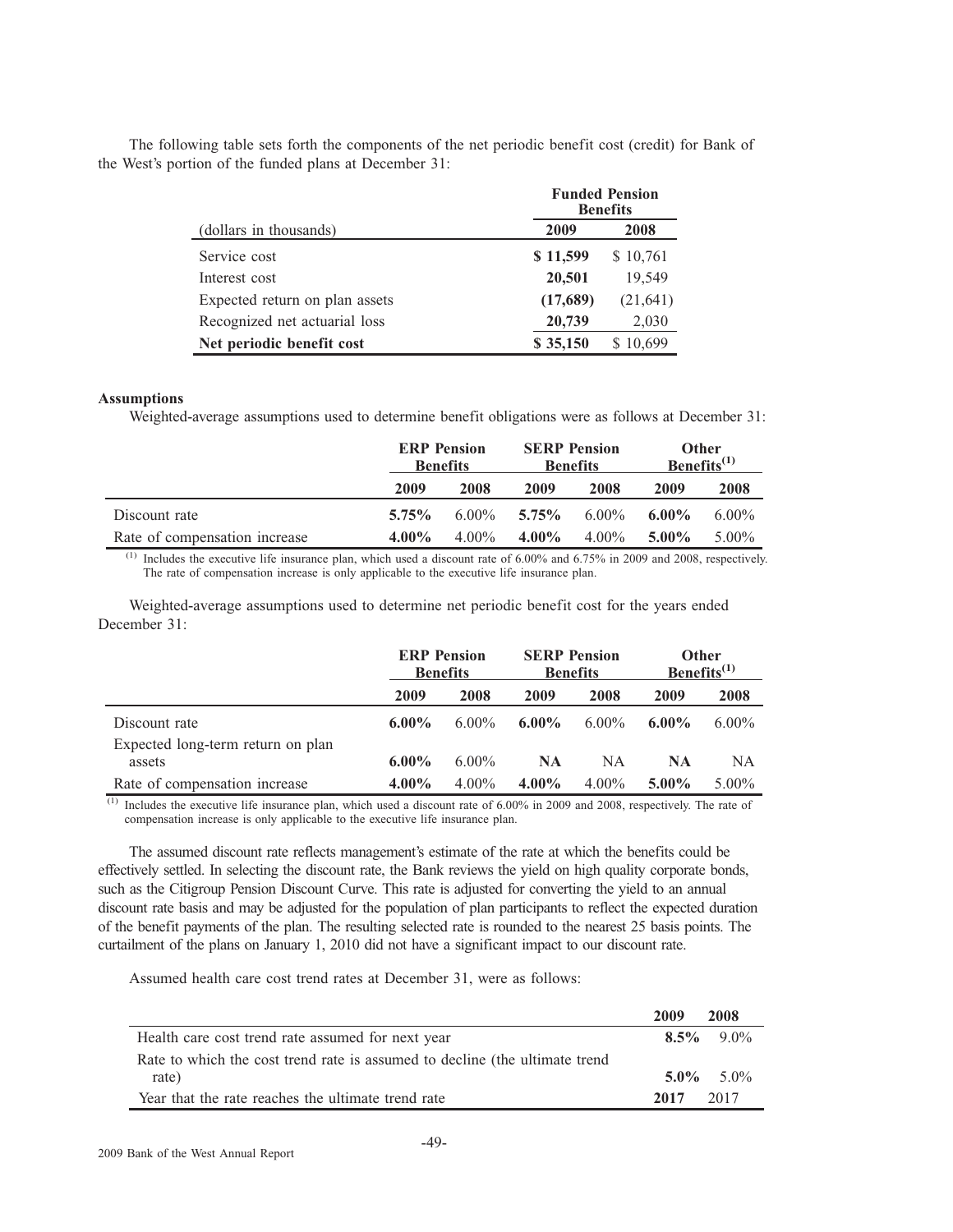Assumed health care cost trend rates have an impact on the amounts reported for the health care plans. A one-percentage-point change in the assumed health care cost trend rates would have the following pretax effect:

|                                                              | <b>One-Percentage-</b> | <b>One-Percentage-</b> |
|--------------------------------------------------------------|------------------------|------------------------|
| (dollars in thousands)                                       | <b>Point Increase</b>  | <b>Point Decrease</b>  |
| Effect on 2009 total of service and interest cost components | \$ 61                  | \$ (55)                |
| Effect on postretirement benefit obligation at December 31,  |                        |                        |
| 2009                                                         | 763                    | (682)                  |

## **Plan Assets**

The assets within the Bank of the West Employees' Retirement Plan and the UCB Retirement Plan ("the Plans") are managed in accordance with the Employee Retirement Income Security Act of 1974 ("ERISA"). The Plans' assets consist mainly of fixed income and equity securities of U.S. and foreign issuers and may include alternative investments such as real estate, private equity and other absolute return strategies.

## **Investment Strategy and Risk Management for the Plans Assets**

The long-term investment objective of the ERP and UCB plans is to have a rate of return that meets or exceeds a compounded annual benchmark return while maintaining sufficient liquidity to meet the needs of periodic disbursements. The expected rate of return is based on historical rates, which are adjusted to reflect changes in expected market returns over the estimated obligation period. The Plans' assets are prudently invested in a manner that is consistent with generally accepted standards of fiduciary responsibility and conform to the Prudent Investors Act. In addition, any applicable laws or regulations specific to the investment of assets of the corporate retirement plans are immediately adhered to.

The Bank recognizes that capital markets can be unpredictable and that any investment could result in periods where the market value of the Plans' assets will decline in value. As a result, it is the Bank's policy to generally invest in assets that have a readily determinable market value. The assets may consist of individual securities, or securities of a well diversified portfolio or mutual fund. The use of derivative instruments are permitted to control risk within the portfolio, however they are not allowed for leverage or speculative purposes.

The target asset allocations for the two plans for December 31, 2010 are as follows:

|                   |      | <b>Bank of the</b><br><b>West Plan</b> |         | <b>UCB Plan</b> |  |
|-------------------|------|----------------------------------------|---------|-----------------|--|
|                   | 2009 | 2008                                   | 2009    | 2008            |  |
| Equity securities | 45%  | 53%                                    | 45%     | 47%             |  |
| Debt securities   | 50%  | 31%                                    | 50%     | 52%             |  |
| Other             | 5%   | 16%                                    | 5%      | $1\%$           |  |
| Total             | 100% | $100\%$                                | $100\%$ | 100%            |  |

## **Concentration of Risk**

The Bank describes "risk" as the possibility of not achieving the Plans' actuarial rate of return. Risks associated with the Plans' investments include interest rate, yield curve, reinvestment and credit risk and the combination of these risks. The Bank mitigates the credit risk of investments by establishing guidelines with the investment managers. These guidelines are monitored for compliance both by the Bank and external managers in which diversification of the Plan assets shall meet ERISA requirements. Equity securities in the Plans' did not include BancWest or BNP Paribas stock at December 31, 2009 and 2008.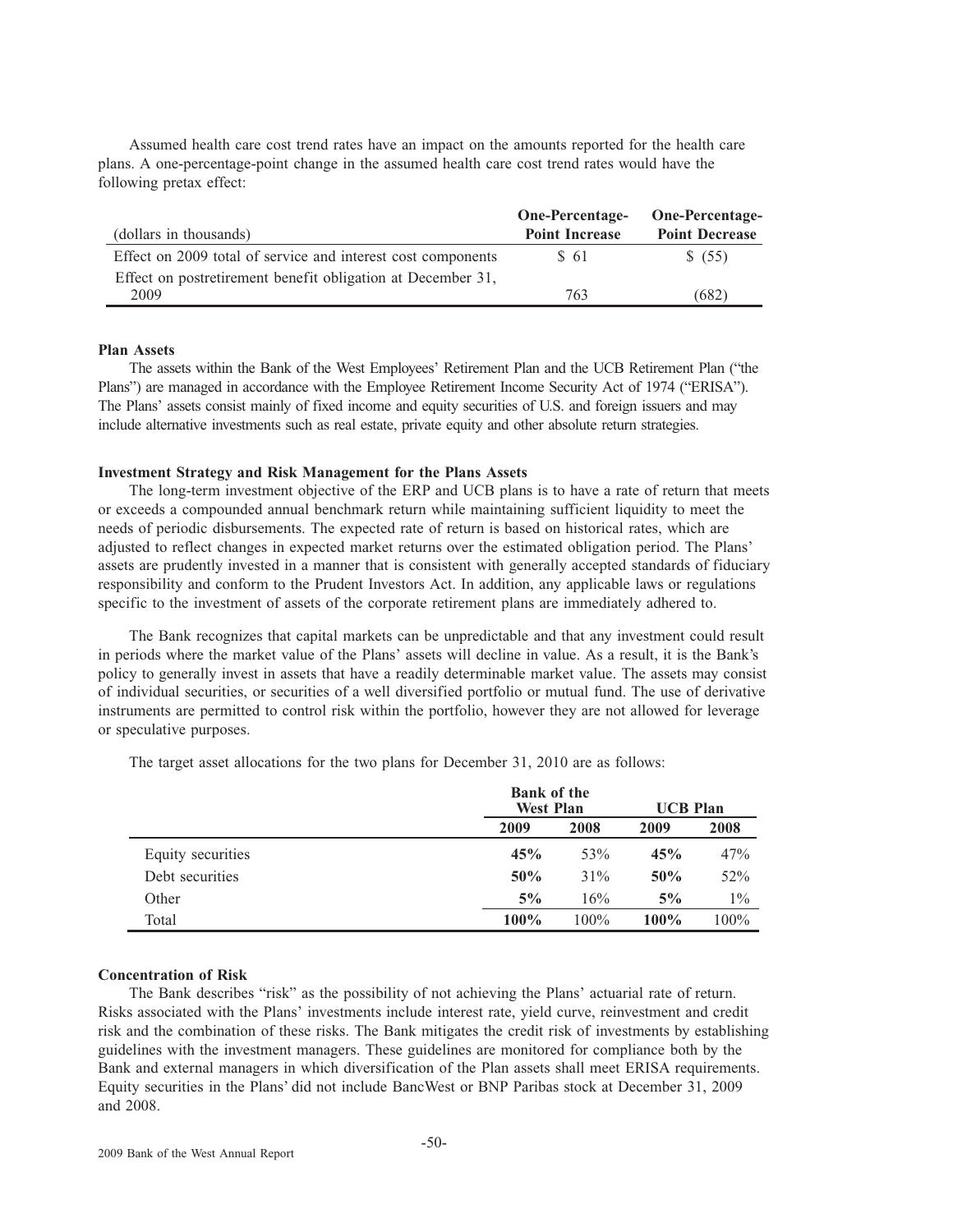| (dollars in thousands)                          | <b>Fair Value</b> | Level 1  | Level 2 | <b>Level</b> 3 |
|-------------------------------------------------|-------------------|----------|---------|----------------|
| <b>Asset Category</b>                           |                   |          |         |                |
| Cash and equivalents                            | \$2,356           | \$2,356  | $S-$    | \$             |
| Fixed income - US corporate securities          | 350               | 350      |         |                |
| Fixed income - mutual funds                     |                   |          |         |                |
| Core bond fund $^{(1)}$                         | 28,926            | 28,926   |         |                |
| Fixed income - exchange traded funds            |                   |          |         |                |
| <b>TIPS ETF</b>                                 | 3,840             | 3,840    |         |                |
| Fixed income - insurance products               |                   |          |         |                |
| Contracts/annuities <sup><math>(2)</math></sup> | 9,609             |          |         | 9,609          |
| Equity - mutual funds                           |                   |          |         |                |
| Large cap growth fund $^{(3)}$                  | 13,333            | 13,333   |         |                |
| Large cap core fund $(4)$                       | 11,547            | 11,547   |         |                |
| International equity fund                       | 7,944             | 7,944    |         |                |
| Equity - exchange traded funds                  |                   |          |         |                |
| Mid cap ETF                                     | 5,527             | 5,527    |         |                |
| Small cap ETF                                   | 3,503             | 3,503    |         |                |
| <b>Total pension plan assets</b>                | \$86,935          | \$77,326 | $S-$    | \$9,609        |

The table below summarizes the Bank's ERP pension plan assets using the fair value hierarchy, by investment category at December 31, 2009:

(1) This category includes an open-end fixed-income fund benchmarked to the Barclays Capital U.S. Government/Credit Bond Index. At least 80% of its assets are high-grade corporate bonds and US Government debt obligations.

(2) This category includes an annuity contract (with interest guarantees) which participates in the general account of a major life insurance company. The underlying fixed income investments are structured to align with the duration of contract liabilities. (3) This category includes an open-end equity fund holding a diversified portfolio of large-cap domestic equity securities. The

portfolio has a bias towards stocks with growth characteristics.<br>
(4) This category includes an open-end equity fund holding a diversified portfolio of large-cap domestic equity securities.

The table below summarizes the Bank's UCB pension plan assets using the fair value hierarchy, by investment category at December 31, 2009:

| (dollars in thousands)                          | <b>Fair Value</b> | Level 1    | Level 2 | Level 3 |
|-------------------------------------------------|-------------------|------------|---------|---------|
| <b>Asset Category</b>                           |                   |            |         |         |
| Cash and equivalents                            | \$<br>3,006       | S<br>3,006 | \$      | $S-$    |
| Fixed income US Government/agency               |                   |            |         |         |
| securities $(1)$                                | 77,134            | 77,134     |         |         |
| Fixed income municipal individual               |                   |            |         |         |
| securities                                      | 2,880             | 2,880      |         |         |
| Fixed income - US corporate securities $^{(2)}$ | 42,013            | 42,013     |         |         |
| Fixed income - corporate                        |                   |            |         |         |
| mortgage - backed securities                    | 2,515             | 2,515      |         |         |
| Fixed income - mutual funds                     |                   |            |         |         |
| High yield bond funds                           | 49                | 49         |         |         |
| Equity separate assets $^{(3)}$                 | 26,451            | 26,451     |         |         |
| Equity - mutual funds                           |                   |            |         |         |
| Domestic large cap                              | 16,095            | 16,095     |         |         |
| Domestic mid/small cap                          | 21,464            | 21,464     |         |         |
| Developed international                         | 19,850            | 19,850     |         |         |
| Emerging markets                                | 6,524             | 6,524      |         |         |
| Frontier markets                                | 2,432             | 2,432      |         |         |
| Equity - exchange traded funds (ETF)            |                   |            |         |         |
| Domestic large cap                              | 15,934            | 15,934     |         |         |
| Multi strategy mutual funds <sup>(4)</sup>      | 17,689            | 12,401     | 5,288   |         |
| Total pension plan assets                       | \$254,036         | \$248,748  | \$5,288 | $S-$    |

This category includes assets that are primarily of intermediate duration investment grade securities, which are benchmarked to the Barclays Capital U.S. Aggregate Index.

(2) This category includes assets that are primarily of intermediate duration investment grade securities, which are benchmarked to the Barclays Capital U.S. Aggregate Index.

(3) This category includes a broad range of diverse investment styles that incorporate the use of both U.S. and international securities, and involve value, core, and growth strategies. The assets are actively managed to popular mainstream market indices including the S&P 500 Index.

(4) This category consists of U.S. Large Capitalization equity investments incorporating a principal protection strategy and are benchmarked to the S&P 500 Index.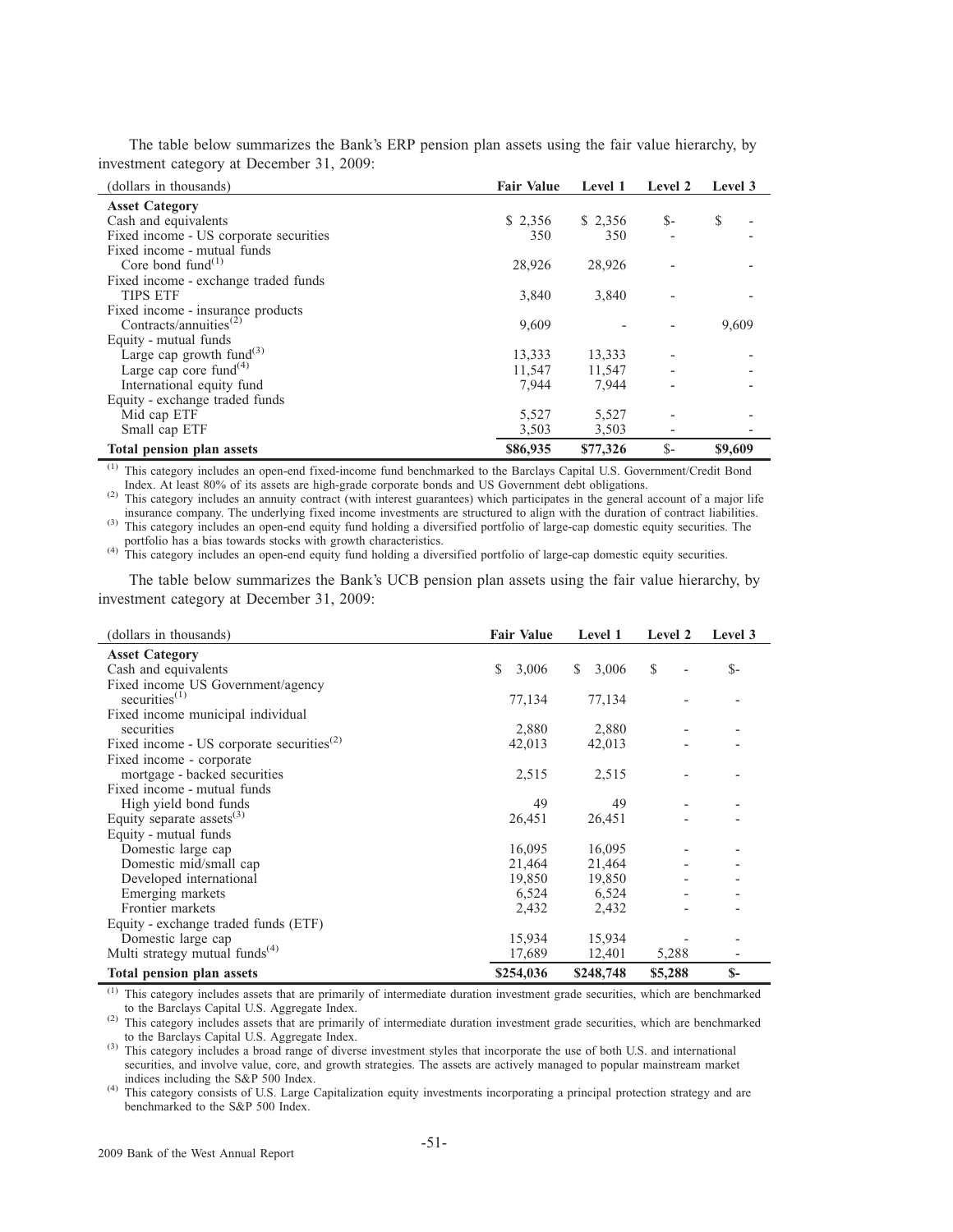| (dollars in thousands)                 | <b>Contracts/Annuities</b> |
|----------------------------------------|----------------------------|
| Beginning balance at December 31, 2008 | \$9,262                    |
| Actual return on plan assets           | 458                        |
| Settlements                            | (1,602)                    |
| <b>Purchases</b>                       | 1,553                      |
| Service fees                           | (62)                       |
| Ending balance at December 31, 2009    | \$9,609                    |

The changes in our Level 3 pension plan assets for the year ended December 31, 2009, were as follows:

## **Contributions**

Bank of the West expects to contribute \$4.8 million to its non-qualified defined benefit pension plans and \$2.9 million to its other postretirement benefit plans in 2010. These contributions are the estimated benefit payments for the unfunded plans and may vary depending on retirements during 2010. Depending on the funding requirements of the Pension Protection Act of 2006, Bank of the West anticipates making a contribution of \$7.5 million to the ERP during 2010.

## **Estimated Future Benefit Payments**

The following table presents the expected benefit payments, for the periods indicated:

| (dollars in thousands) | <b>Pension</b><br><b>Benefits</b> | <b>Other</b><br><b>Benefits</b> |
|------------------------|-----------------------------------|---------------------------------|
| 2010                   | \$24,669                          | \$2,918                         |
| 2011                   | 26,218                            | 4,591                           |
| 2012                   | 28,106                            | 4,672                           |
| 2013                   | 30,504                            | 2,818                           |
| 2014                   | 31,515                            | 6,910                           |
| $2015 - 2019$          | 184,779                           | 17,898                          |

## **401(k) Match Plan**

The Bank matched employee contributions up to 3% of pay to the BancWest Corporation 401(k) Savings Plan, a defined contribution plan. On January 1, 2010 the Bank began matching employee contributions up to 6% of pay. The plan covers all employees who satisfy eligibility requirements. Matching employer contributions to the 401(k) plan for 2009 and 2008 were \$10.8 million and \$10.7 million, respectively.

## **Incentive Plan for Key Executives and Officer's Incentive Plan**

The Bank has an Incentive Plan for Key Executives (the "IPKE"), under which awards of cash are made to key executives. The IPKE limits the aggregate and individual value of the awards that could be issued in any one fiscal year. In 2007, the bank created a separate plan for those employees below the level of key executives, the Officer's Incentive Plan ("OIP"). The OIP has the same limits on individual awards as the IPKE plan. Salary and employee benefits expense includes IPKE and OIP expense of \$8.1 million and \$36.8 million for 2009 and 2008, respectively.

## **Long-Term Incentive Plans**

In 2006, the Bank created an incentive plan, The Phantom Stock Plan ("PSP"), that is designed to reward certain employees for their performance and BancWest's performance over a multi-year performance cycle. For the years ended December 31, 2009 and 2008, salary and employee benefits expense for the Bank was nil and \$4.2 million, respectively. In 2008, the Bank created a long term incentive plan to replace the PSP on a go-forward basis.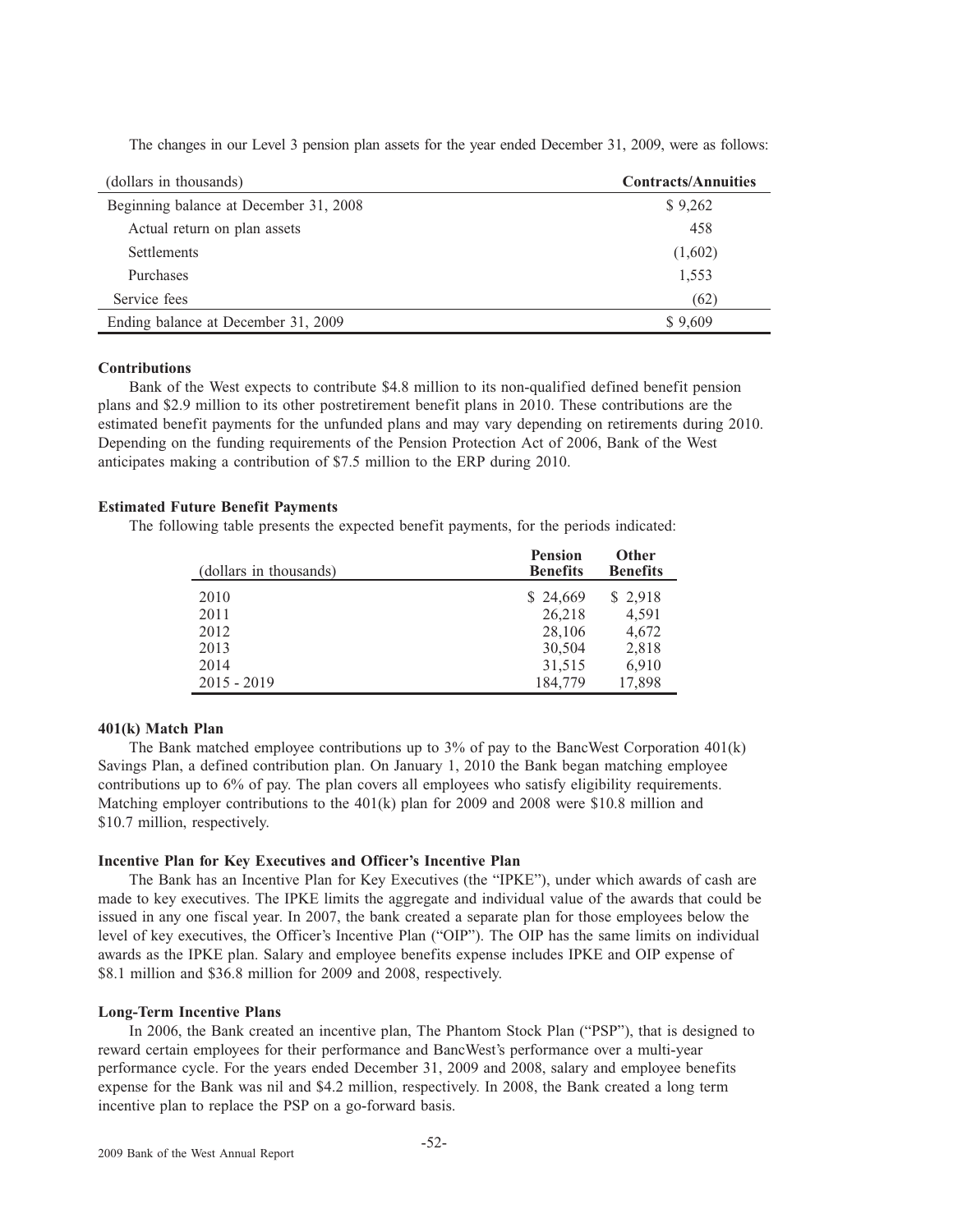In 2008, the Bank created a new Long Term Incentive Plan ("LTIP") to replace the BancWest LTIP on a go-forward basis. The plan rewards selected key executives for the Bank of the West performance assessed over a three year performance cycle on a relative and absolute basis. The first payments under this plan will not be until the end of the performance cycle. Salary and employee benefits expense for the Bank includes LTIP expense of \$1.2 million and \$2.0 million for 2009 and 2008, respectively.

## **Executive Life Insurance Plan**

The Bank provides pre-and postretirement life insurance benefits for certain executives under the Executive Life Insurance Plan (the "ELIP"). Death benefits under the ELIP are equal to three times current salary while actively employed. Following a "qualified termination," the Bank will continue to provide death benefits to ELIP participants equal to three times final salary until their policy distribution date. On that date, the Bank will transfer to the participant ownership of a company-owned life insurance policy with sufficient cash value, based on reasonable actuarial assumptions, to provide a death benefit equal to three times final salary until the policy maturity date. At the date the policy is transferred to the participant, the Bank will also pay a cash bonus sufficient to cover the executive's estimated income taxes due as a result of transfer of the policy.

The policy distribution date is the later of termination from the Bank, age 65 or 7 years participation in the plan. A qualified termination includes termination of employment after attaining age 65, termination of employment after attaining age 55 with at least ten years of credited service, or termination of certain executives entitled to enhanced SERP benefits. The accumulated benefit obligation and expense amounts for the ELIP Plan are included in the tables above within Other Benefits.

#### **19. Income Taxes**

For the years indicated, the (benefit) provision for income taxes was comprised of the following:

| (dollars in thousands)         | 2009          | 2008            |
|--------------------------------|---------------|-----------------|
| Current:                       |               |                 |
| Federal                        | \$(131,295)   | \$153,517       |
| States and other               | (38, 217)     | 45,359          |
| Total current                  | (169, 512)    | 198,876         |
| Deferred:                      |               |                 |
| Federal                        | (159, 195)    | (174, 225)      |
| States and other               | (59, 545)     | (65, 578)       |
| Total deferred                 | (218,740)     | (239, 803)      |
| Total benefit for income taxes | $$$ (388,252) | (40, 927)<br>S. |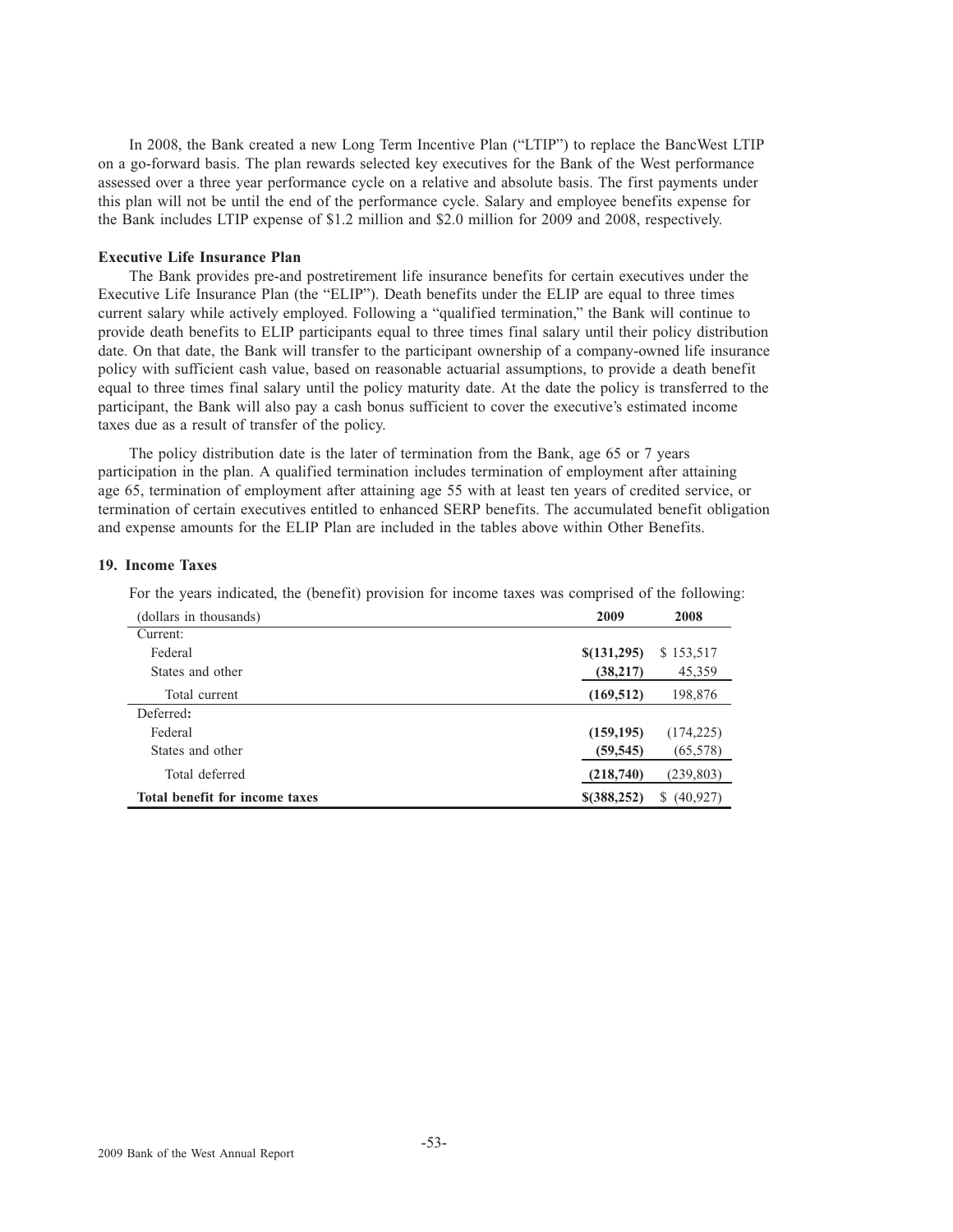| (dollars in thousands)                                       | 2009      | 2008      |
|--------------------------------------------------------------|-----------|-----------|
| <b>Assets</b>                                                |           |           |
| Allowance for loan and lease losses and nonperforming assets | \$575,545 | \$354,478 |
| Investment securities                                        | 180,397   | 237,658   |
| Deferred compensation expenses                               | 103,322   | 121,130   |
| Depreciation expense                                         | 5,930     | 7,017     |
| State income and franchise taxes                             |           | 21,070    |
| Other                                                        | 21,457    | 15,115    |
| Total deferred income tax assets                             | 886,651   | 756,468   |
| <b>Liabilities</b>                                           |           |           |
| Leases                                                       | 269,249   | 304,102   |
| Intangible assets                                            | 23,507    | 25,316    |
| State income and franchise taxes                             | 6,354     |           |
| Total deferred income tax liabilities                        | 299,110   | 329,418   |
| Net deferred income tax assets                               | \$587,541 | \$427,050 |

The components of the Bank's net deferred income tax asset at December 31, 2009 and 2008 were as follows:

Net deferred income tax assets are included within other assets in the consolidated balance sheets.

The tax effect of the State net operating loss carry forwards as of December 31, 2009 was approximately \$1.1 million, which will be available to offset future taxable income and taxes. If not used, these State carry forwards will expire between 2014 and 2029. The Bank has no Federal net operating loss carryforwards due to the enacted 5-year net operating loss ("NOL") carryback provision. The tax effect of the Federal net operating loss as of December 31, 2009 is \$116.2 million, all of which will be fully absorbed in the five carryback years.

The Bank has recorded deferred tax assets in the amount of \$886.7 million. Realization is dependent on generating sufficient taxable income in the future and, although realization is not assured, Management believes it is more likely than not that all of the deferred tax assets will be realized. The amount of the deferred tax assets considered realizable, however, could be reduced in the near term if estimates of future taxable income are reduced.

The following analysis reconciles the Federal statutory income tax rate to the effective income tax rate for the years indicated:

|                                                          | 2009          |               | 2008       |               |
|----------------------------------------------------------|---------------|---------------|------------|---------------|
| (dollars in thousands)                                   | Amount        | $\frac{0}{0}$ | Amount     | $\frac{0}{0}$ |
| Federal statutory income tax (benefit) expense and rate  | \$(276,984)   | $(35.0)\%$    | \$17.860   | $35.0\%$      |
| Foreign, state and local taxes (benefit), net of federal |               |               |            |               |
| effect                                                   | (61, 135)     | (7.7)         | (10, 165)  | (19.9)        |
| Bank-owned life insurance                                | (9,570)       | (1.2)         | (17, 104)  | (33.5)        |
| Non-taxable income, net                                  | (24, 572)     | (3.1)         | (25,792)   | (50.5)        |
| Tax credits                                              | (5, 145)      | (0.7)         | (5, 434)   | (10.7)        |
| Other                                                    | (10, 846)     | (1.4)         | (292)      | (0.6)         |
| Effective income tax benefit and rate                    | $$$ (388,252) | $(49.1)\%$    | \$(40,927) | $(80.2)\%$    |

The Bank and its subsidiaries file income tax returns with the federal government and various state and local jurisdictions. The Internal Revenue Service ("IRS") is in the process of examining the Bank's income tax returns for 2003 through 2005. As of December 31, 2009, the IRS has not proposed any significant adjustments with respect to the Bank or its acquired entities. With few exceptions, the Bank and its acquired entities are no longer subject to state and local income tax examinations for years prior to 2003 and are no longer subject to federal income tax examinations for years prior to 2003. As of December 31, 2009 the state tax jurisdictions have not proposed any significant adjustments. The Bank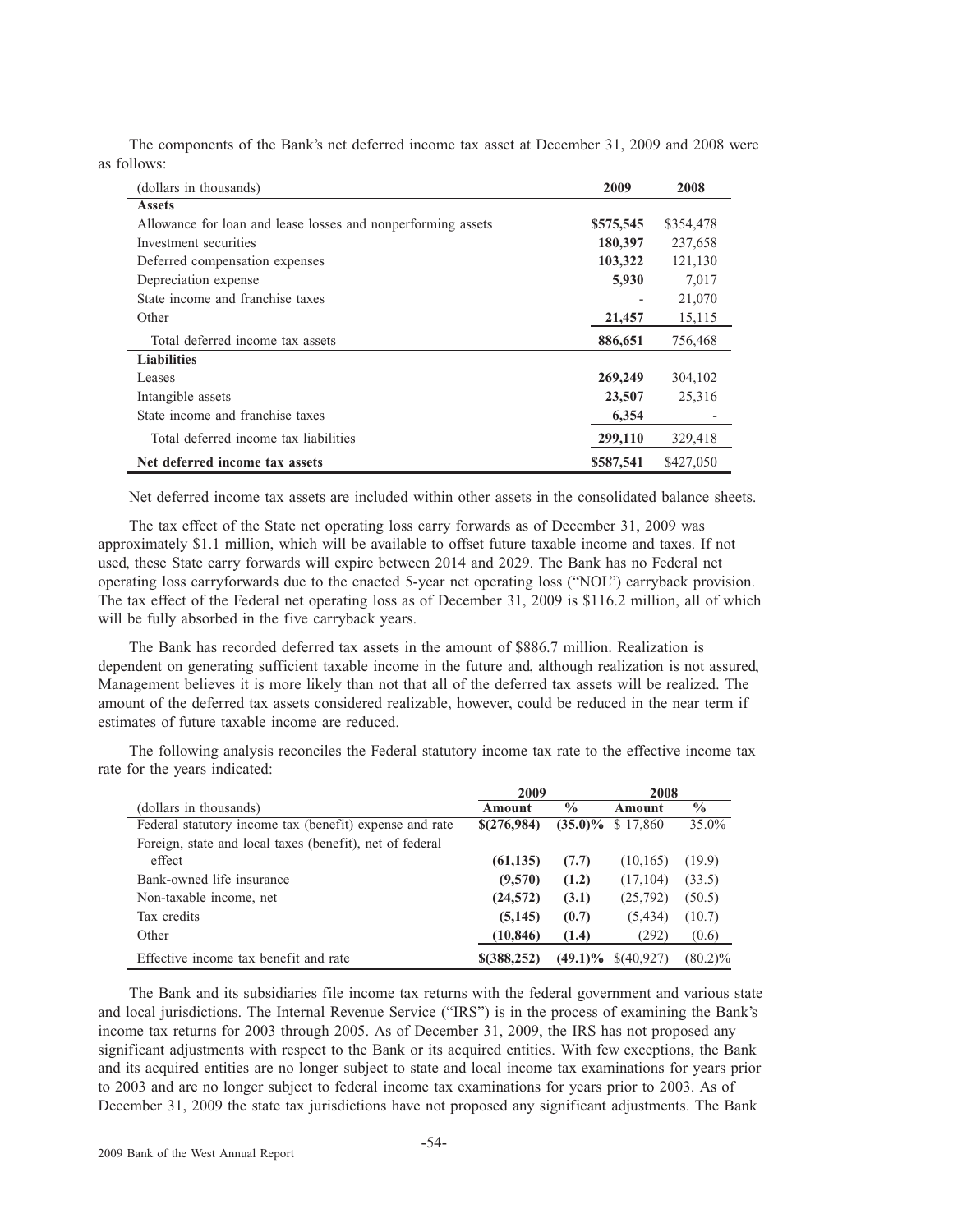believes that there are no other jurisdictions in which the outcome of unresolved issues or claims is likely to be material to the Bank's results of operations, financial position or cash flows. The Bank further believes that it has made adequate provision for all income tax uncertainties.

A reconciliation of the beginning and ending amounts of unrecognized tax benefits is as follows:

| (dollars in thousands)                                                     | 2009     | 2008     |
|----------------------------------------------------------------------------|----------|----------|
| Balance at January 1,                                                      | \$30,467 | \$38,463 |
| Additions based on tax positions related to the current year               | 507      | 1,718    |
| Additions for tax positions of prior years                                 | 457      | 2.77     |
| Reductions relating to settlements with tax authorities                    | (5,096)  | (2,615)  |
| Reductions as a result of a lapse of the applicable statute of limitations | (4,817)  | (7,376)  |
| Balance at December 31,                                                    | \$21,518 | \$30,467 |

Included in the balance of unrecognized tax benefits are \$15.6 million and \$21.5 million of tax benefits as of December 31, 2009 and 2008, respectively which, if recognized, will affect the effective tax rate.

During the year ended December 31, 2009, the Bank recognized approximately \$1.5 million (\$0.9 million, net of federal and state tax benefit) in interest and no penalties. The Bank balances do not include \$4.0 million and \$7.6 million of the net accruals for the payment of interest and penalties for the years ended December 31, 2009 and 2008, respectively.

It is reasonably possible that the total amounts of unrecognized tax benefits will decrease within twelve months of the reporting date with respect to certain state tax liabilities of acquired companies and certain merger costs that the Bank expects to be finalized with the tax jurisdictions. We estimate the possible change could be approximately \$4.3 million, which, if recognized, will affect the effective tax rate.

## **20. Transactions with Affiliates**

The Bank participates in various transactions with its affiliates, including BancWest, First Hawaiian Bank, BNP Paribas and its affiliates.

These transactions are subject to review by the FDIC and other regulatory authorities. The transactions are required to be on terms at least as favorable to the Bank as those prevailing at the time for similar non-affiliate transactions. These transactions have included the sales and purchases of assets, foreign exchange activities, financial guarantees, international services, interest rate swaps and intercompany deposits and borrowings.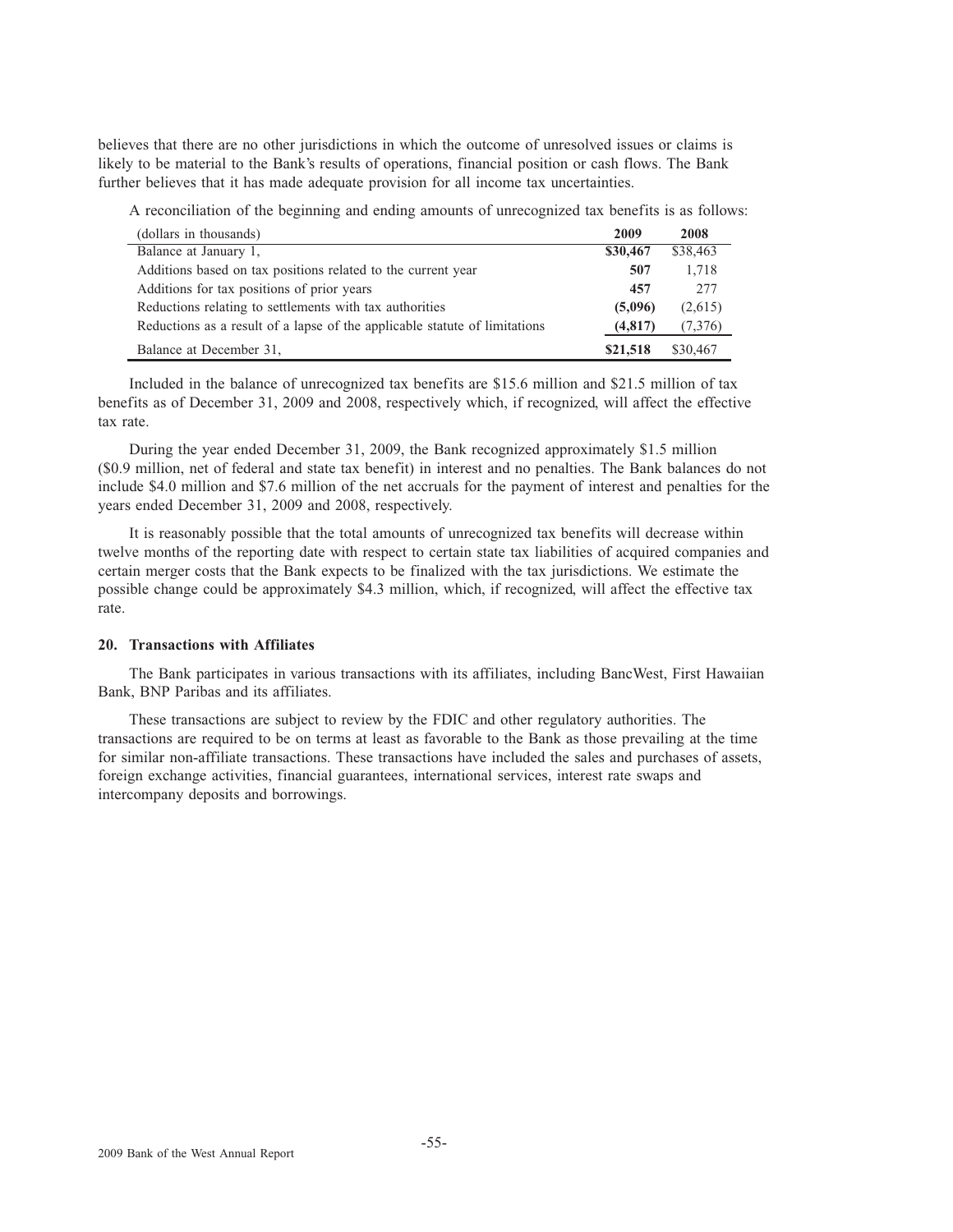Amounts due to and from affiliates and off-balance sheet transactions at December 31, 2009 and 2008 were as follows:

| (dollars in thousands)                                    | 2009        | 2008         |
|-----------------------------------------------------------|-------------|--------------|
| Cash and due from banks                                   | S<br>46,738 | S.<br>46,744 |
| Loans                                                     | 6,456       | 14,112       |
| Noninterest-bearing demand deposits                       | 36,678      | 39,804       |
| Money market deposits                                     | 87,017      | 700,197      |
| Time certificates of deposit                              | 3,452,115   | 3,424,458    |
| Other liabilities                                         | 9,170       | 11,570       |
| Short-term borrowings                                     | 1,961       | 1,506        |
| Long-term debt                                            | 83,700      | 44,200       |
| Subordinated debt $(1)$                                   |             | 50,226       |
| Junior subordinated debt <sup>(1)</sup>                   | 20,000      | 45,442       |
| Structured repurchase agreement                           | 350,000     | 350,000      |
| Noncontrolling interest                                   | 5,774       | 3,834        |
| Derivatives and off-balance sheet transactions:           |             |              |
| Standby letters of credit                                 | 12,984      | 22,405       |
| Guarantees received                                       | 130,970     | 127,789      |
| Fair value hedge <sup>(2)</sup>                           | 2,167       | 2,281        |
| Commitments to purchase foreign currencies <sup>(2)</sup> | 77,666      | 92,790       |
| Commitments to sell foreign currencies <sup>(2)</sup>     | 18,645      | 28,483       |
| Interest rate contracts <sup>(2)</sup>                    | 1,971,304   | 1,741,552    |

 $<sup>(1)</sup>$  Includes purchase accounting adjustments of nil and \$0.7 million at December 31, 2009 and 2008, respectively.</sup>

<sup>(2)</sup> Represents the notional amount of derivative financial instruments that are carried on our balance sheet at fair value.

Junior subordinated debt of \$20 million is owed to the Commercial Federal Capital III trusts (see Notes 8 and 12). Subordinated notes of \$50 million that were sold directly to BNP Paribas by Bank of the West were paid off on June 24, 2009.

Interest expense to affiliates for 2009 and 2008 was \$177.1 and \$66.7 million, respectively. Noninterest income from affiliate transactions includes fair value adjustments related to derivatives and was a net increase to noninterest income of \$41.1 million for 2009 and represented a decrease to noninterest income of \$167.6 million in 2008.

## **21. Stock-based Compensation**

Certain members of Bank of the West's senior management team received stock option awards from BNPP for shares of BNPP Stock. The stock options were awarded in the years 2003 through 2009. The options do not vest until after the fourth year, at which time they are exercisable from the fourth anniversary through the tenth anniversary date (the expiration date) for the 2003 and 2004 grants and through the eighth anniversary date for the 2005, 2006, 2007, 2008 and 2009 grants. The range of exercise prices for the 2003-2009 options were \$50.36 through \$109.82. As of December 31, 2009, no stock options were expired.

Annual stock option awards are recognized over the vesting period and reflected as compensation expense, which was \$2.9 million and \$3.0 million for the years ending December 31, 2009 and 2008, respectively. The related income tax benefit recognized in the income statement was \$1.2 million for 2009 and 2008.

During 2009, BNPP performed a share-rights issuance which resulted in adjustments (modifications) to all unexercised stock options, whether vested or unvested. As a result of this modification, the strike (exercise) price of the options was adjusted downwards and the number of stock options was adjusted upwards, impacting all awarded years. The intent was to keep the plan participants whole, but due to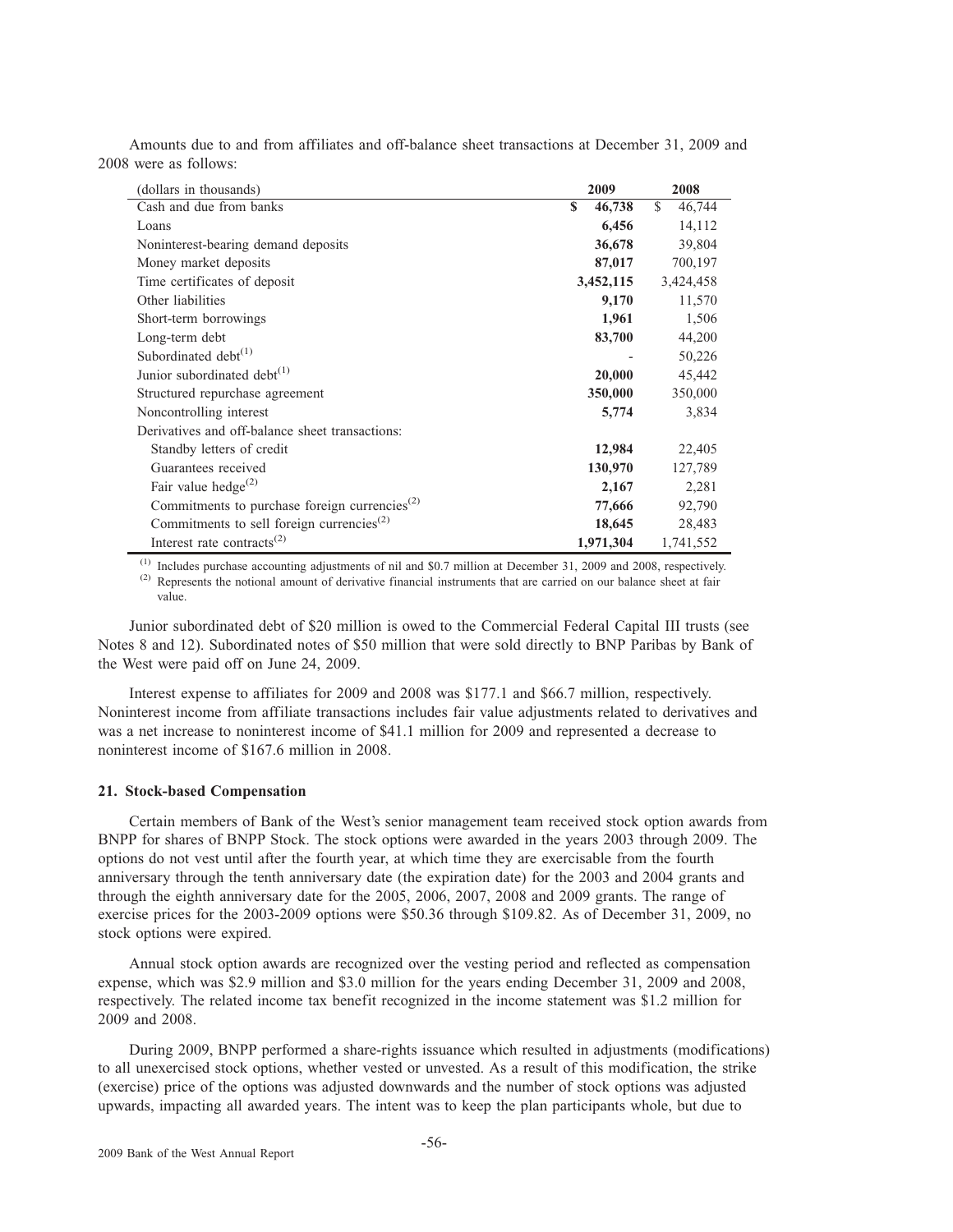units rounding and Fair Value Modifications under GAAP Accounting Standards, the Bank recognized a modest compensation expense of just under \$0.1 million for the year ended December 31, 2009. The modification impacted a total of 93 employees with an additional 21,157 options granted.

The following table is a summary of stock option activity:

|                                           | <b>Number</b> | <b>Weighted Average</b><br><b>Exercise Price</b> | <b>Weighted Average</b><br>Remaining<br><b>Contractual Life</b><br>(in years) |
|-------------------------------------------|---------------|--------------------------------------------------|-------------------------------------------------------------------------------|
| Options outstanding as of January 1, 2008 | 602,035       | \$95.59                                          | 6.21                                                                          |
| Granted                                   | 164,100       | 93.18                                            |                                                                               |
| Exercised                                 | (10,081)      | 69.58                                            |                                                                               |
| Forfeited                                 | (26, 781)     | 91.29                                            |                                                                               |
| Options outstanding as of December 31,    |               |                                                  |                                                                               |
| 2008                                      | 729,273       | \$91.96                                          | 4.08                                                                          |
| 2009:                                     |               |                                                  |                                                                               |
| <b>Granted</b>                            | 139,897       | \$50.36                                          |                                                                               |
| <b>Exercised</b>                          | (25,744)      | 76.42                                            |                                                                               |
| <b>Forfeited</b>                          | (38,215)      | 84.59                                            |                                                                               |
| Options outstanding as of December 31,    |               |                                                  |                                                                               |
| 2009                                      | 805,211       | \$88.46                                          | 4.79                                                                          |

The total fair value of vested options and options exercised was \$5.9 million and \$1.1 million in 2009 and \$1.9 million and \$0.1 million in 2008, respectively.

The fair value of each stock option was estimated on the date of grant using a trinomial tree pricing model. The weighted-average grant-date fair value of options granted during the years 2009 and 2008 was \$46.98 and \$21.79, respectively. Total unrecognized compensation costs related to nonvested shares was \$5.5 million and \$10.8 million and the weighted-average period in which these costs will be recognized is 1.51 and 1.83 years at December 31, 2009 and 2008, respectively. The following table presents the weighted-average assumptions used.

|                          | 2009    | 2008 |
|--------------------------|---------|------|
| Dividend Yield           | $2.0\%$ | 5.8% |
| Expected Volatility      | 39.9    | 30.0 |
| Risk Free Interest Rate  | 3.2     | 4.1  |
| Expected Life (in years) |         |      |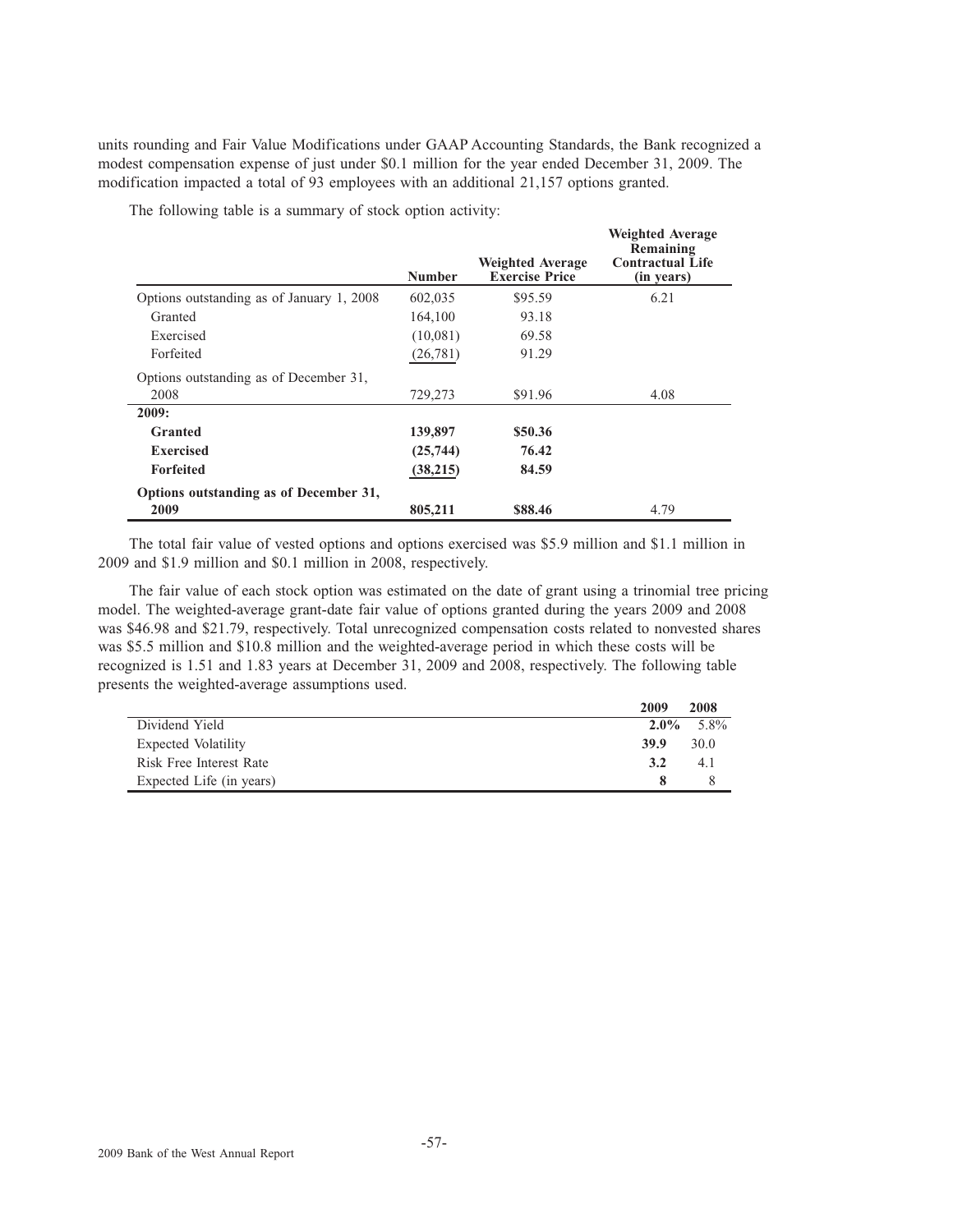| <b>Nonvested Options Outstanding</b>            | <b>Number</b> | Weighted-Average<br><b>Grant-Date</b><br><b>Fair Value</b> |
|-------------------------------------------------|---------------|------------------------------------------------------------|
| Options outstanding at January 1, 2008          | 537,272       | \$15.46                                                    |
|                                                 |               |                                                            |
| Granted                                         | 164,100       | 21.79                                                      |
| Vested                                          | (56, 504)     | 10.57                                                      |
| Forfeited                                       | (25,772)      | 17.82                                                      |
| Options outstanding at December 31, 2008        | 619,096       | \$17.47                                                    |
| 2009:                                           |               |                                                            |
| <b>Granted</b>                                  | 104,320       | \$46.98                                                    |
| <b>Vested</b>                                   | (137,216)     | 34.15                                                      |
| <b>Forfeited</b>                                | (13,236)      | 34.76                                                      |
| <b>Options outstanding at December 31, 2009</b> | 572,964       | \$35.92                                                    |

A summary of the Bank's nonvested options and changes during the years ended December 31, 2009 and 2008 is presented below.

A summary of the Bank's vested and exercisable options and changes during the years ended December 31, 2009 and 2008 is presented below.

| <b>Vested and Exercisable Options Outstanding</b>                  | <b>Number</b> | Weighted-<br>Average<br><b>Grant-Date</b><br><b>Fair Value</b> | Weighted<br>Average<br><b>Exercise</b><br>Price | Weighted<br>Average<br>Remaining<br>Contractual<br>Life (in years) | Aggregate<br><b>Intrinsic</b><br><b>Value</b><br>(dollars in<br>thousands) |
|--------------------------------------------------------------------|---------------|----------------------------------------------------------------|-------------------------------------------------|--------------------------------------------------------------------|----------------------------------------------------------------------------|
| Outstanding at January 1, 2008                                     | 64,763        | \$21.26                                                        | \$38.73                                         | 5.22                                                               | \$148.10                                                                   |
| Vested                                                             | 56,504        | 10.57                                                          |                                                 |                                                                    |                                                                            |
| Exercised                                                          | (10,081)      | 10.57                                                          |                                                 |                                                                    |                                                                            |
| Forfeited                                                          | (1,009)       | 10.57                                                          |                                                 |                                                                    |                                                                            |
| Vested and exercisable options outstanding at<br>December 31, 2008 | 110,177       | \$16.86                                                        | \$59.16                                         | 4.63                                                               | \$172.24                                                                   |
| 2009:                                                              |               |                                                                |                                                 |                                                                    |                                                                            |
| <b>Vested</b>                                                      | 167,202       | \$34.99                                                        |                                                 |                                                                    |                                                                            |
| <b>Exercised</b>                                                   | (25,744)      | 41.58                                                          |                                                 |                                                                    |                                                                            |
| <b>Forfeited</b>                                                   | (19,388)      | 40.79                                                          |                                                 |                                                                    |                                                                            |
| Vested and exercisable options outstanding at<br>December 31, 2009 | 232,247       | \$36.55                                                        | \$69.89                                         | 3.36                                                               | \$99.16                                                                    |

## **22. Subsequent Events**

In May 2009, the FASB issued guidance that established general standards of accounting for and disclosures of events that occur after the balance sheet date but before financial statements are issued or are available to be issued. The guidance was effective for interim or annual financial periods ending after June 15, 2009. Management has evaluated subsequent events through March 18, 2010, which is the date we issued our financial statements for the year ended December 31, 2009.

On January 1, 2010, the Bank curtailed the employee cash balance pension plan and the unfunded excess plan. The Bank did not incur gain or loss associated with the curtailment, but future pension expense will decrease significantly due to the curtailment.

In January 2010, the Bank's disallowed deferred tax assets used to compute our regulatory capital ratios increased by approximately \$290 million, primarily due to a change in the Federal tax laws related to NOL carrybacks. The NOL carryback period in 2010 is now only two years, as compared with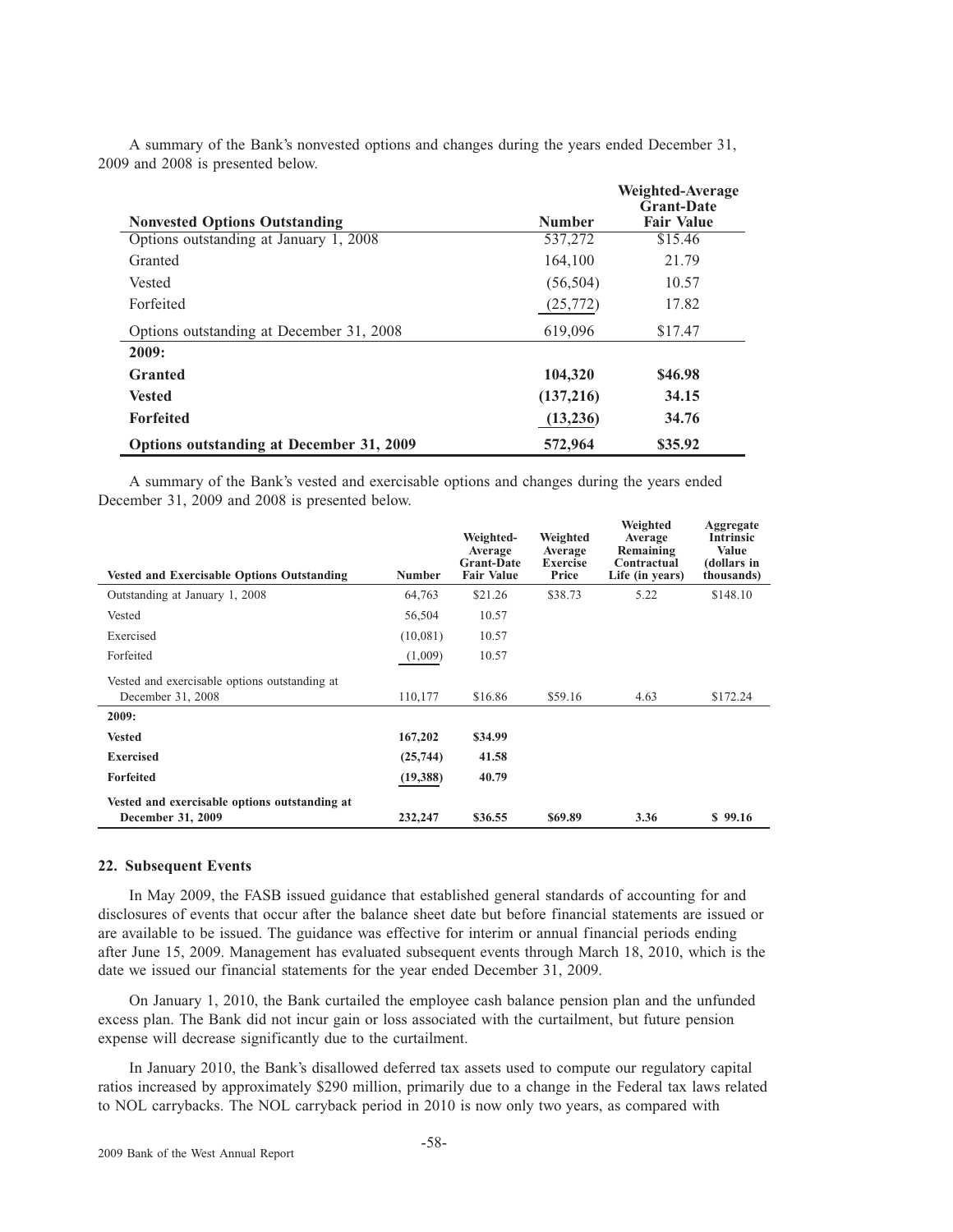five years for 2009. Consequently, fewer deferred tax assets are carried back and utilized resulting in an increase of the total Federal and State disallowed deferred tax assets to approximately \$380 million in January 2010. This increase had no impact to the Bank's financial statements, but it decreased regulatory capital Tier 1 Leverage Ratio by approximately 50 basis points, Tier 1 Risk Based Capital Ratio and Total Risk Based Capital Ratio by approximately 60 basis points.

On January 17, 2010, the Bank acquired deposits of approximately \$265 million of two former Wachovia branches from Wells Fargo located in northern California.

In June 2009, the FASB issued guidance which amended the accounting for the consolidation of VIEs to require the Bank to qualitatively assess the determination of the primary beneficiary of a variable interest entity based on whether the reporting entity has the power to direct the activities that most significantly impact the variable interest entity's economic performance and has the obligation to absorb losses or the right to receive benefits of the variable interest entity that could potentially be significant to the variable interest entity. The Bank adopted this new guidance on January 1, 2010, which required the consolidation of several small entities into Bank of the West that resulted in an increase in total assets of approximately \$30 million.

In February 2010, the Bank sold various municipal bonds in the state of California to third parties for approximately \$21 million and recorded a net loss of \$1.1 million on these sales. In March 2010, the Bank sold mortgage-backed securities with an amortized cost of approximately \$314 million, and recorded a gain on sale of approximately \$16 million.